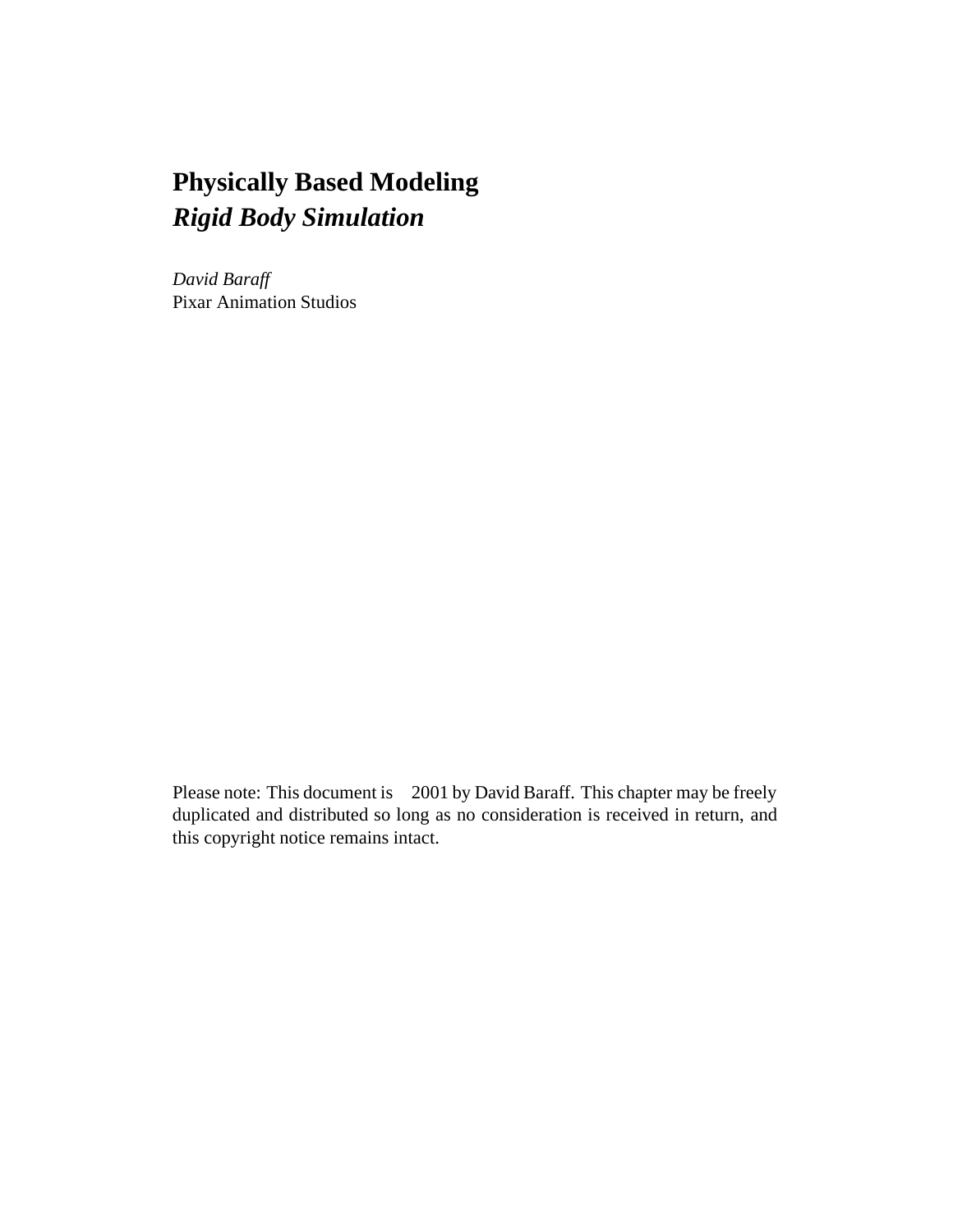## **Rigid Body Simulation**

David Baraff Pixar Animation Studios

## **Introduction**

This portion of the course notes deals with the problem of rigid body dynamics. To help get you started simulating rigid body motion, we've provided code fragments that implement most of the concepts discussed in these notes. This segment of the course notes is divided into two parts. The first part covers the motion of rigid bodies that are completely *unconstrained* in their allowable motion; that is, simulations that aren't concerned about collisions between rigid bodies. Given any external forces acting on a rigid body, we'll show how to simulate the motion of the body in response to these forces. The mathematical derivations in these notes are meant to be fairly informal and intuitive.

The second part of the notes tackles the problem of *constrained* motion that arises when we regard bodies as solid, and need to disallow inter-penetration. We enforce these non-penetration constraints by computing appropriate contact forces between contacting bodies. Given values for these contact forces, simulation proceeds exactly as in the unconstrained case: we simply apply all the forces to the bodies and let the simulation unfold as though the motions of bodies are completely unconstrained. If we have computed the contact forces correctly, the resulting motion of the bodies will be free from inter-penetration. The computation of these contact forces is the most demanding component of the entire simulation process.<sup>1</sup>

<sup>&</sup>lt;sup>1</sup>Collision detection (i.e. determining the points of contact between bodies) runs a close second though!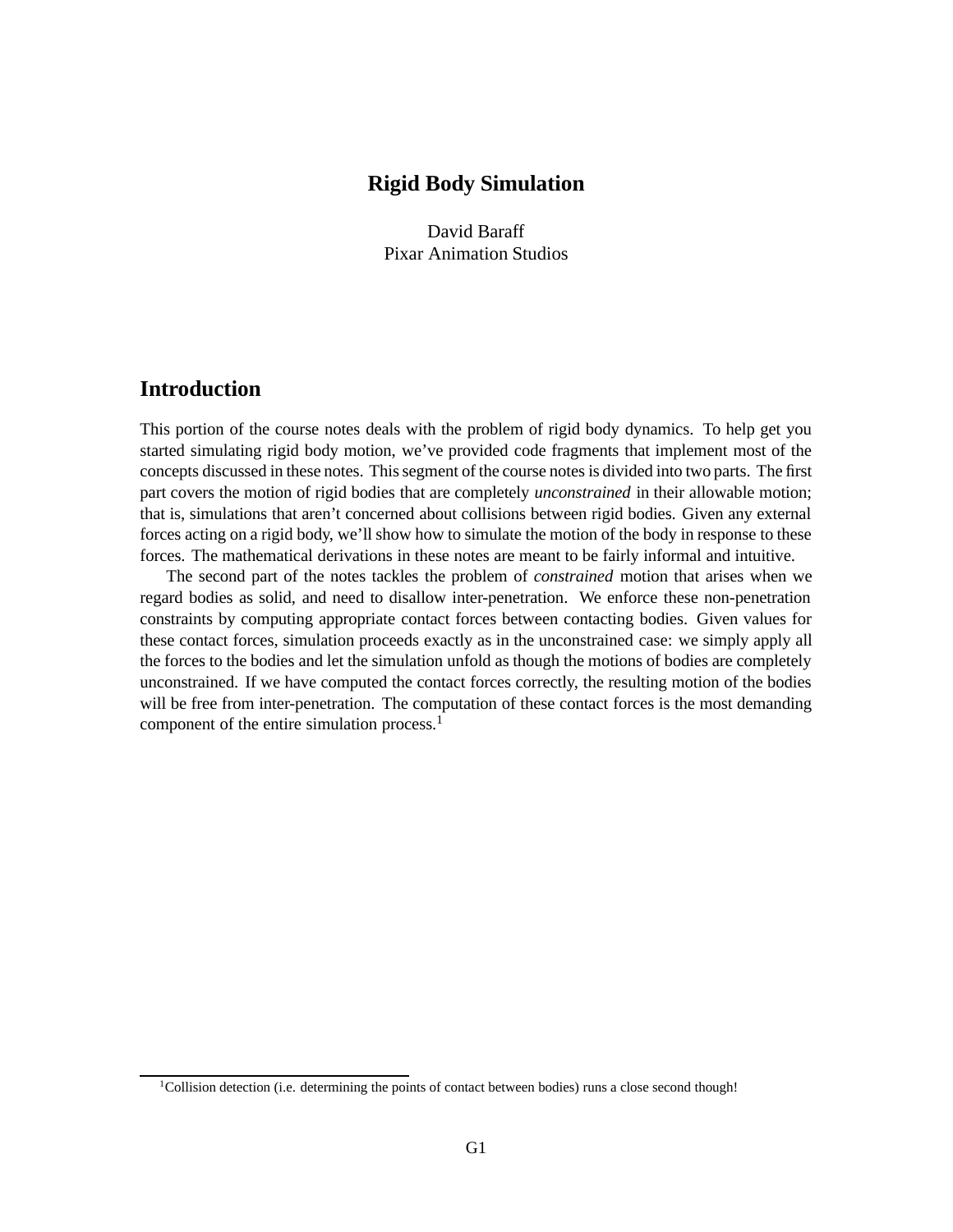# Part I. Unconstrained Rigid Body Dynamics

## **1 Simulation Basics**

This portion of the course notes is geared towards a full implementation of rigid body motion. In this section, we'll show the basic structure for simulating the motion of a rigid body. In section 2, we'll define the terms, concepts, and equations we need to implement a rigid body simulator. Following this, we'll give some code to actually implement the equations we need. Derivations for some of the concepts and equations we will be using will be left to appendix A.

The only thing you need to be familiar with at this point are the basic concepts (but not the numerical details) of solving ordinary differential equations. If you're not familiar with this topic, you're in luck: just turn back to the beginning of these course notes, and read the section on "Differential Equation Basics." You also might want to read the next section on "Particle Dynamics" as well, although we're about to repeat some of that material here anyway.

Simulating the motion of a rigid body is almost the same as simulating the motion of a particle, so let's start with particle simulation. The way we simulate a particle is as follows. We let a function  $x(t)$  denote the particle's location in world space (the space all particles or bodies occupy during simulation) at time *t*. The function  $v(t) = \dot{x}(t) = \frac{d}{dt}x(t)$  gives the velocity of the particle at time *t*. The *state* of a particle at time *t* is the particle's position and velocity. We generalize this concept by defining a *state vector*  $\mathbf{X}(t)$  for a system: for a single particle,

$$
\mathbf{X}(t) = \left(\begin{array}{c} x(t) \\ v(t) \end{array}\right). \tag{1-1}
$$

When we're talking about an actual implementation, we have to "flatten" out  $X(t)$  into an array. For a single particle,  $\mathbf{X}(t)$  can be described as an array of six numbers: typically, we'd let the first three elements of the array represent  $x(t)$ , and the last three elements represent  $v(t)$ . Later, when we talk about state vectors  $\mathbf{X}(t)$  that contain matrices as well as vectors, the same sort of operation is done to flatten  **into an array. Of course, we'll also have to reverse this process and turn an array** of numbers back into a state vector  $\mathbf{X}(t)$ . This all comes down to pretty simple bookkeeping though, so henceforth, we'll assume that we know how to convert any sort of state vector  $\mathbf{X}(t)$  to an array (of the appropriate length) and vice versa. (For a simple example involving particles, look through the "Particle System Dynamics" section of these notes.)

For a system with *n* particles, we enlarge  $\mathbf{X}(t)$  to be

$$
\mathbf{X}(t) = \begin{pmatrix} x_1(t) \\ v_1(t) \\ \vdots \\ x_n(t) \\ v_n(t) \end{pmatrix}
$$
 (1-2)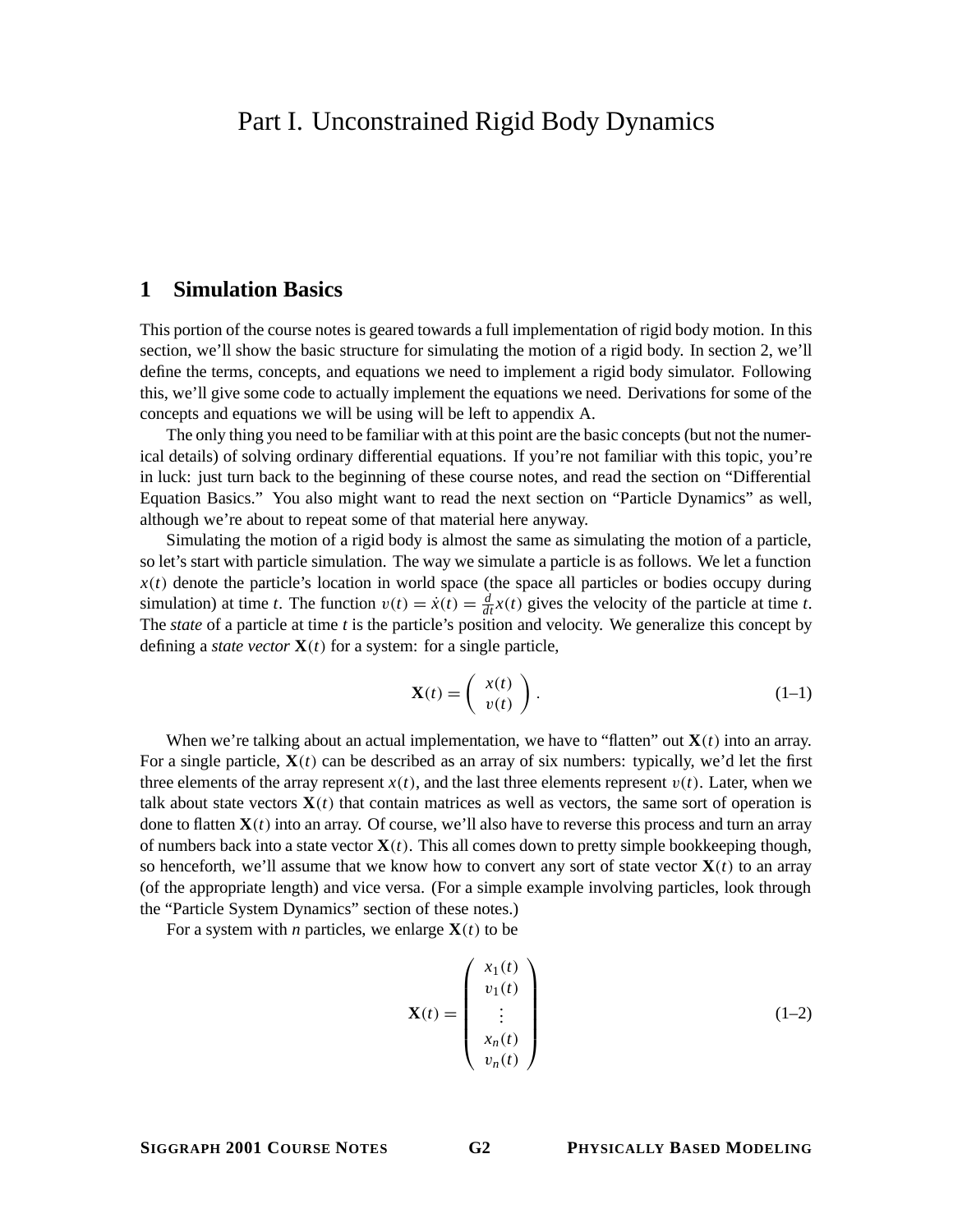where  $x_i(t)$  and  $v_i(t)$  are the position and velocity of the *i*th particle. Working with *n* particles is no harder than working with one particle, so we'll let  $X(t)$  be the state vector for a single particle for now (and when we get to it later, a single rigid body).

To actually simulate the motion of our particle, we need to know one more thing—the force acting on the particle at time *t*. We'll define *F*(*t*) as the force acting on our particle at time *t*. The function  $F(t)$  is the sum of all the forces acting on the particle: gravity, wind, spring forces, etc. If the particle has mass  $m$ , then the change of **X** over time is given by

$$
\frac{d}{dt}\mathbf{X}(t) = \frac{d}{dt}\begin{pmatrix} x(t) \\ v(t) \end{pmatrix} = \begin{pmatrix} v(t) \\ F(t)/m \end{pmatrix}.
$$
 (1-3)

Given any value of  $\mathbf{X}(t)$ , equation (1–3) describes how  $\mathbf{X}(t)$  is instantaneously changing at time *t*. A simulation starts with some initial conditions for  $X(0)$ , (i.e. values for  $x(0)$  and  $v(0)$ ) and then uses a numerical equation solver to track the change or "flow" of **X** over time, for as long as we're interested in. If all we want to know is the particle's location one second from now, we ask the solver to compute  $X(1)$ , assuming that time units are in seconds. If we're going to animate the motion of the particle, we'd want to compute  $\mathbf{X}(\frac{1}{30}), \mathbf{X}(\frac{2}{30})$  and so on.

The numerical method used by the solver is relatively unimportant with respect to our actual implementation. Let's look at how we'd actually interact with a numerical solver, in a  $C_{++}$ -like language. Assume we have access to a numerical solver, which we'll generically write as a function named ode. Typically, ode has the following specification:

```
typedef void (*DerivFunc)(double t, double x[], double xdot[]);
void ode(double x0[], double xEnd[], int len, double t0,
            double t1, DerivFunc dxdt);
```
We pass an initial state vector to  $\circ$ de as an array  $\times$  0. The solver  $\circ$ de knows nothing about the inherent structure of  $x0$ . Since solvers can handle problems of arbitrary dimension, we also have to pass the length  $l = n$  of  $\infty$ 0. (For a system of *n* particles, we'd obviously have  $l = \infty$ ). We also pass the solver the starting and ending times of the simulation, t0 and t1. The solver's goal is to compute the state vector at time  $t_1$  and return it in the array  $x \text{End}$ .

We also pass a function  $D \times dt$  () to ode. Given an array y that encodes a state vector  $\mathbf{X}(t)$  and a time *t*, Dxdt() must compute and return  $\frac{d}{dt}\mathbf{X}(t)$  in the array xdot. (The reason we must pass t to Dxdt() is that we may have time-varying forces acting in our system. In that case, Dxdt() would have to know "what time it is" to determine the value of those forces.) In tracing the flow of  **from t0 to t1, the solver ode is allowed to call Dxdt() as often as it likes. Given that we** have such a routine ode, the only work we need to do is to code up the routine  $D \times d t$  () which we'll give as a parameter to ode.

Simulating rigid bodies follows exactly the same mold as simulating particles. The only difference is that the state vector **X**(*t*) for a rigid body holds more information, and the derivative  $\frac{d}{dt}\mathbf{X}(t)$  is a little more complicated. However, we'll use exactly the same paradigm of tracking the movement of a rigid body using a solver ode, which we'll supply with a function Dxdt().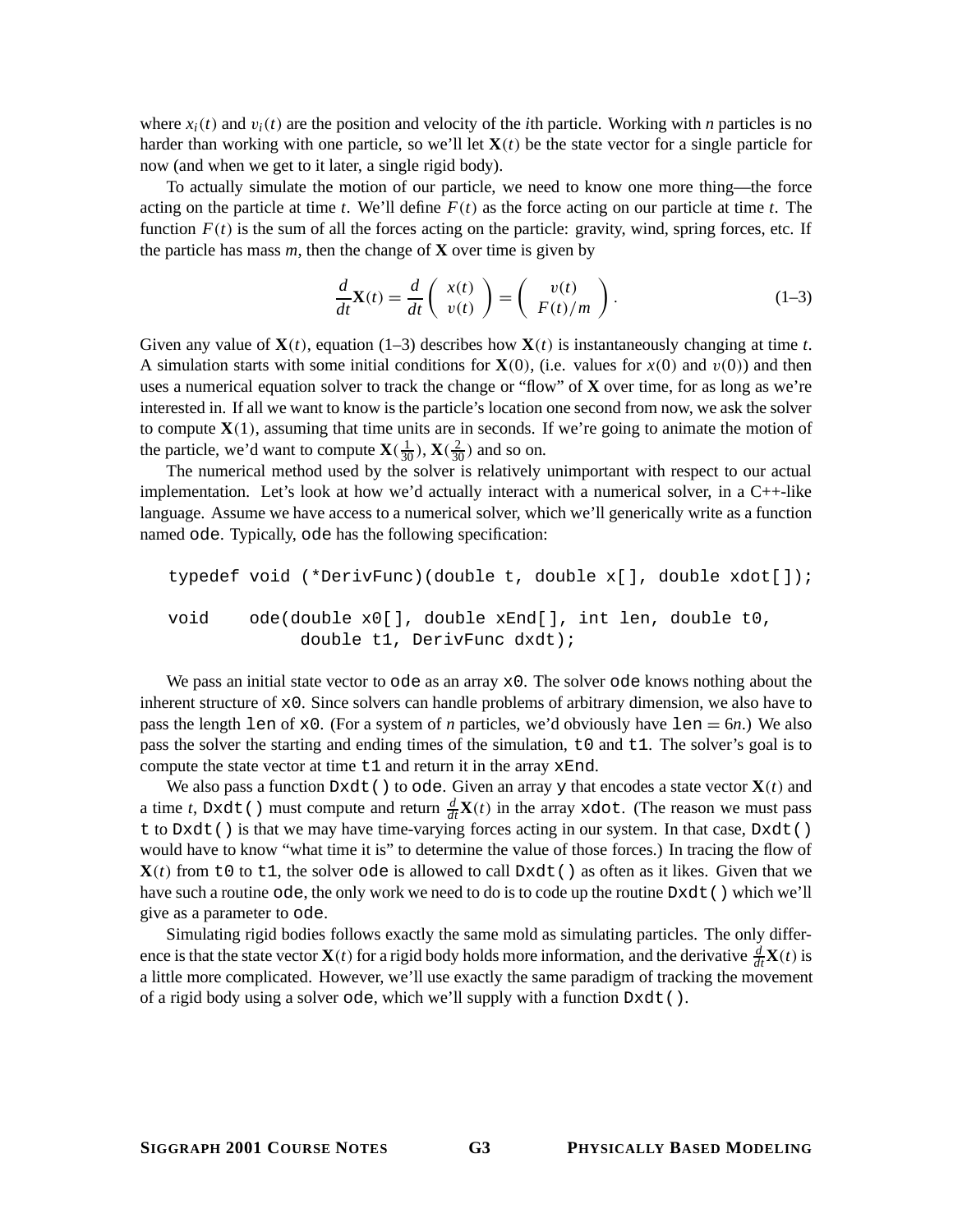## **2 Rigid Body Concepts**

The goal of this section is to develop an analogue to equation  $(1-3)$ , for rigid bodies. The final differential equation we develop is given in section 2.11. In order to do this though, we need to define a lot of concepts first and relations first. Some of the longer derivations are found in appendix A. In the next section, we'll show how to write the function Dxdt() needed by the numerical solver ode to compute the derivative  $\frac{d}{dt}\mathbf{X}(t)$  developed in this section.

## **2.1 Position and Orientation**

The location of a particle in space at time  $t$  can be described as a vector  $x(t)$ , which describes the translation of the particle from the origin. Rigid bodies are more complicated, in that in addition to translating them, we can also rotate them. To locate a rigid body in world space, we'll use a vector  $x(t)$ , which describes the translation of the body. We must also describe the rotation of the body, which we'll do (for now) in terms of a 3  $\times$  3 rotation matrix *R*(*t*). We will call *x*(*t*) and *R*(*t*) the *spatial variables* of a rigid body.

A rigid body, unlike a particle, occupies a volume of space and has a particular shape. Because a rigid body can undergo only rotation and translation, we define the shape of a rigid body in terms of a fixed and unchanging space called *body space*. Given a geometric description of the body in body space, we use  $x(t)$  and  $R(t)$  to transform the body-space description into world space (figure 1). In order to simplify some equations we'll be using, we'll require that our description of the rigid body in body space be such that the *center of mass* of the body lies at the origin, (0, 0, 0). We'll define the center of mass more precisely later, but for now, the center of mass can be thought of as a point in the rigid body that lies at the geometric center of the body. In describing the body's shape, we require that this geometric center lie at  $(0, 0, 0)$  in body space. If we agree that  $R(t)$  specifies a rotation of the body about the center of mass, then a fixed vector  $r$  in body space will be rotated to the worldspace vector  $R(t)r$  at time *t*. Likewise, if  $p_0$  is an arbitrary point on the rigid body, in body space, then the world-space location  $p(t)$  of  $p_0$  is the result of first rotating  $p_0$  about the origin and then translating it:

$$
p(t) = R(t)p_0 + x(t).
$$
 (2-1)

Since the center of mass of the body lies at the origin, the world-space location of the center of mass is always given directly by  $x(t)$ . This lets us attach a very physical meaning to  $x(t)$  by saying that  $x(t)$  is the location of the center of mass in world space at time *t*. We can also attach a physical meaning to  $R(t)$ . Consider the *x* axis in body space i.e. the vector  $(1, 0, 0)$ . At time *t*, this vector has direction

$$
R(t)\left(\begin{array}{c}1\\0\\0\end{array}\right)
$$

 $1 - 1 - 1$ 

in world space. If we write out the components of  $R(t)$  as

$$
R(t) = \begin{pmatrix} r_{xx} & r_{yx} & r_{zx} \\ r_{xy} & r_{yy} & r_{zy} \\ r_{xz} & r_{yz} & r_{zz} \end{pmatrix},
$$
 (2-2)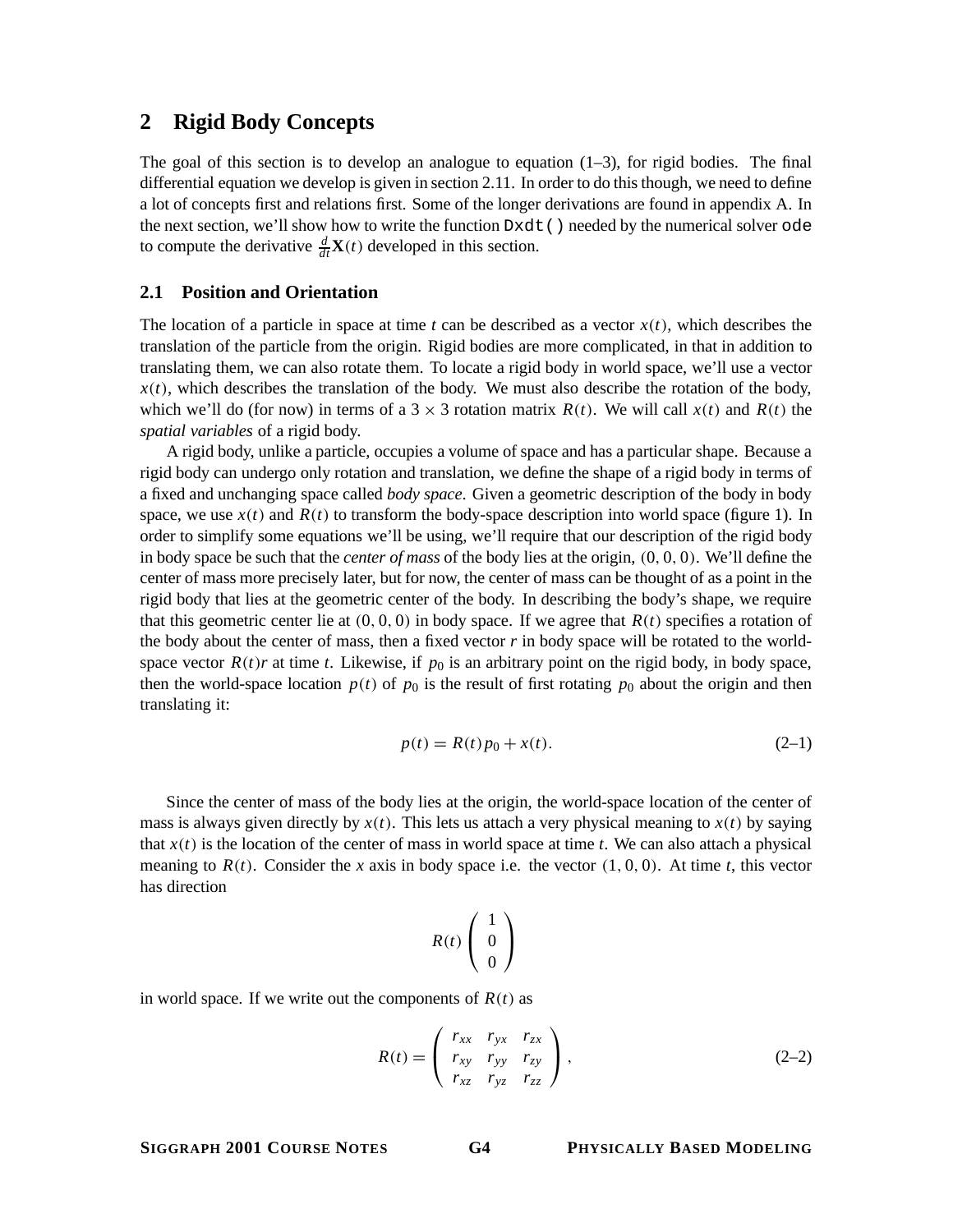

Figure 1: The center of mass is transformed to the point *x*(*t*) in world space, at time *t*. The fixed *x*, *y*, and *z* axes of the body in body space transform to the vectors  $x' = R(t)x$ ,  $y' = R(t)y$  and  $z' = R(t)z$ . The fixed point  $p_0$  in body space is transformed to the point  $p(t) = R(t)p_0 + x(t)$ .

then

$$
R(t) \begin{pmatrix} 1 \\ 0 \\ 0 \end{pmatrix} = \begin{pmatrix} r_{xx} \\ r_{xy} \\ r_{xz} \end{pmatrix}
$$
 (2-3)

which is the first column of  $R(t)$ . The physical meaning of  $R(t)$  is that  $R(t)$ 's first column gives the direction that the rigid body's *x* axis points in, when transformed to world space at time *t*. Similarly, the second and third columns of  $R(t)$ ,

$$
\begin{pmatrix}\nr_{yx} \\
r_{yy} \\
r_{yz}\n\end{pmatrix}\n\text{ and }\n\begin{pmatrix}\nr_{zx} \\
r_{zy} \\
r_{zz}\n\end{pmatrix}
$$

are the directions of the *y* and *z* axes of the rigid body in world space at time *t* (figure 2).

## **2.2 Linear Velocity**

For simplicity, we'll call  $x(t)$  and  $R(t)$  the *position* and *orientation* of the body at time *t*. The next thing we need to do is define how the position and orientation change over time. This means we need expressions for  $\dot{x}(t)$  and  $\dot{R}(t)$ . Since  $x(t)$  is the position of the center of mass in world space,  $\dot{x}(t)$  is the velocity of the center of mass in world space. We'll define the *linear velocity*  $v(t)$  as this velocity:

$$
v(t) = \dot{x}(t). \tag{2-4}
$$

If we imagine that the orientation of the body is fixed, then the only movement the body can undergo is a pure translation. The quantity  $v(t)$  gives the velocity of this translation.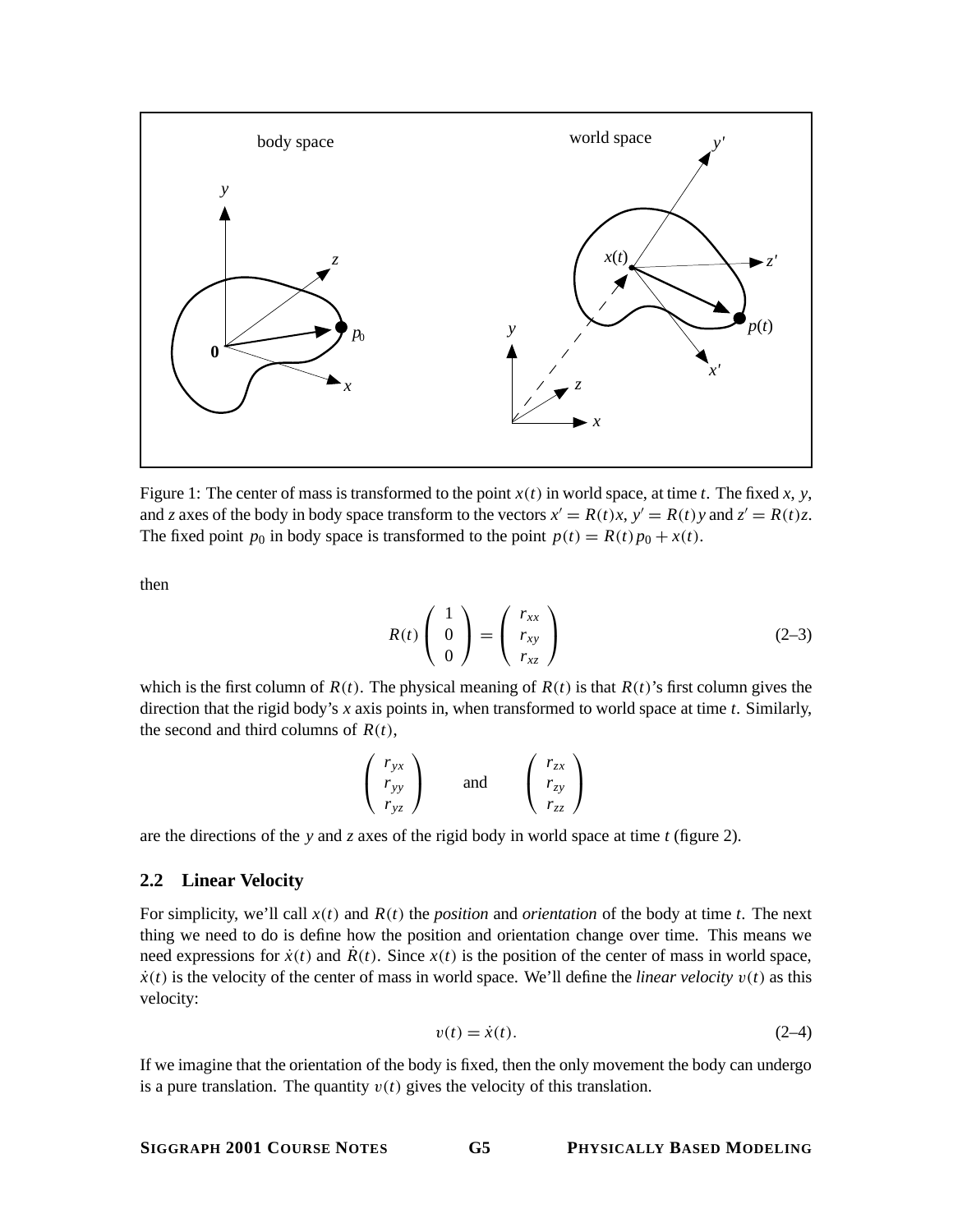

Figure 2: Physical interpretation of the orientation matrix  $R(t)$ . At time *t*, the columns of  $R(t)$  are the world-space directions that the body-space  $x$ ,  $y$ , and  $z$  axes transform to.

## **2.3 Angular Velocity**

In addition to translating, a rigid body can also spin. Imagine however that we freeze the position of the center of mass in space. Any movement of the points of the body must therefore be due to the body spinning about some axis that passes through the center of mass. (Otherwise the center of mass would itself be moving). We can describe that spin as a vector  $\omega(t)$ . The *direction* of  $\omega(t)$  gives the direction of the axis about which the body is spinning (figure 3). The magnitude of  $\omega(t)$ ,  $|\omega(t)|$ , tells how fast the body is spinning.  $|\omega(t)|$  has the dimensions of revolutions/time; thus,  $|\omega(t)|$  relates the angle through which the body will rotate over a given period of time, if the angular velocity remains constant. The quantity  $\omega(t)$  is called the *angular velocity*.

For linear velocity,  $x(t)$  and  $v(t)$  are related by  $v(t) = \frac{d}{dt}x(t)$ . How are  $R(t)$  and  $\omega(t)$  related? (Clearly,  $R(t)$  cannot be  $\omega(t)$ , since  $R(t)$  is a matrix, and  $\omega(t)$  is a vector.) To answer this question, let's remind ourselves of the physical meaning of  $R(t)$ . We know that the columns of  $R(t)$  tell us the directions of the transformed *x*, *y* and *z* body axes at time *t*. That means that the columns of  $\hat{R}(t)$ must describe the *velocity* with which the *x*, *y*, and *z* axes are being transformed. To discover the relationship between  $\omega(t)$  and  $R(t)$ , let's examine how the change of an arbitrary vector in a rigid body is related to the angular velocity  $\omega(t)$ .

Figure 4 shows a rigid body with angular velocity  $\omega(t)$ . Consider a vector  $r(t)$  at time *t* specified in world space. Suppose that we consider this vector fixed to the body; that is,  $r(t)$  moves along with the rigid body through world space. Since  $r(t)$  is a direction, it is independent of any translational effects; in particular,  $\dot{r}(t)$  is independent of  $v(t)$ . To study  $\dot{r}(t)$ , we decompose  $r(t)$  into vectors *a* and *b*, where *a* is parallel to  $\omega(t)$  and *b* is perpendicular to  $\omega(t)$ . Suppose the rigid body were to maintain a constant angular velocity, so that the tip of  $r(t)$  traces out a circle centered on the  $\omega(t)$  axis (figure 4). The radius of this circle is  $|b|$ . Since the tip of the vector  $r(t)$  is instantaneously moving along this circle, the instantaneous change of  $r(t)$  is perpendicular to both *b* and  $\omega(t)$ . Since the tip of  $r(t)$  is moving in a circle of radius *b*, the instantaneous velocity of  $r(t)$  has magnitude  $|b||\omega(t)|$ .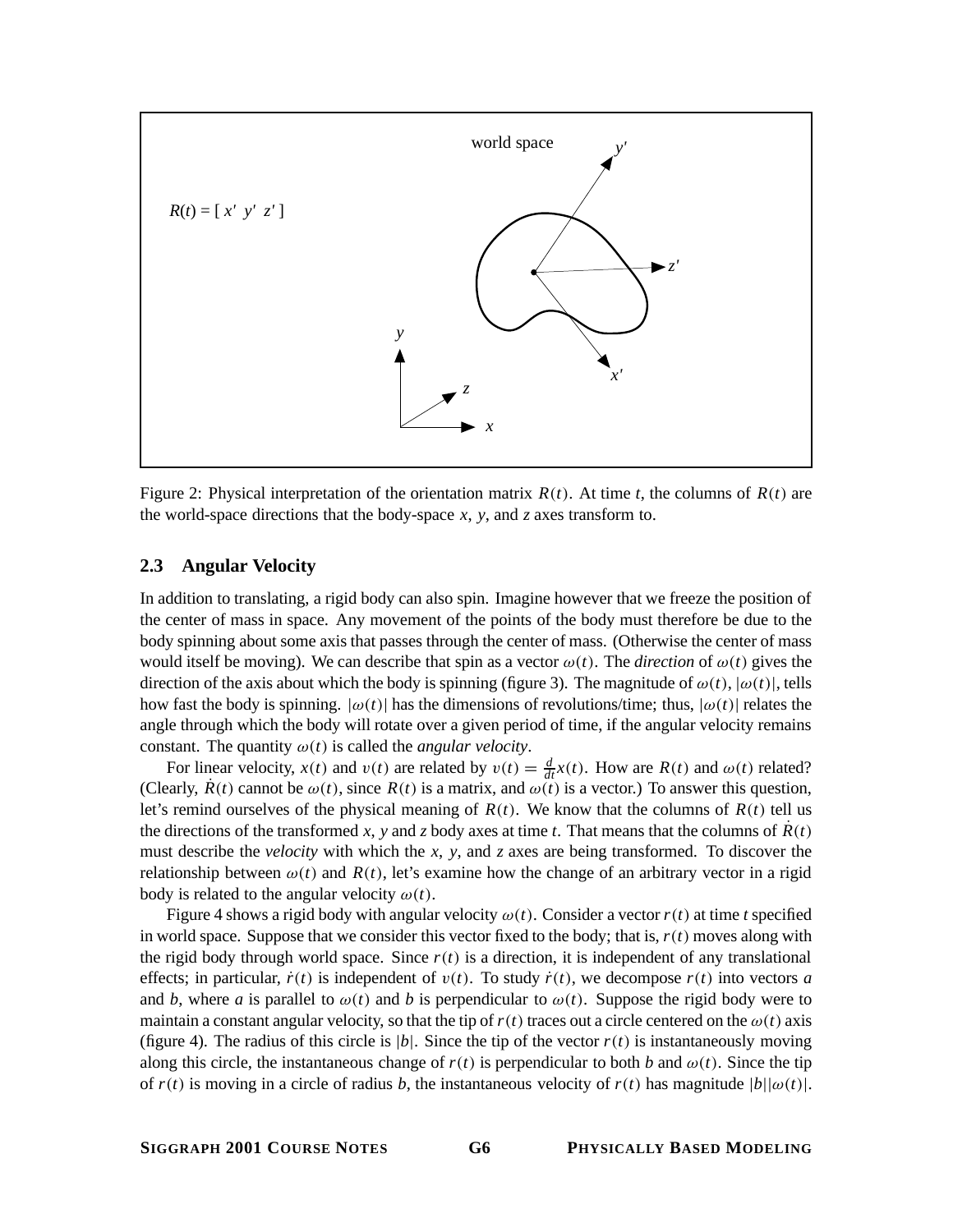

Figure 3: Linear velocity  $v(t)$  and angular velocity  $\omega(t)$  of a rigid body.

Since *b* and  $\omega(t)$  are perpendicular, their cross product has magnitude

$$
|\omega(t) \times b| = |\omega(t)| |b|.
$$
 (2–5)

Putting this together, we can write  $\dot{r}(t) = \omega(t) \times (b)$ . However, since  $r(t) = a + b$  and *a* is parallel to  $\omega(t)$ , we have  $\omega(t) \times a = 0$  and thus

$$
\dot{r}(t) = \omega(t) \times b = \omega(t) \times b + \omega(t) \times a = \omega(t) \times (b + a). \tag{2-6}
$$

Thus, we can simply express the rate of change of a vector as

$$
\dot{r}(t) = \omega(t) \times r(t). \tag{2-7}
$$

Let's put all this together now. At time  $t$ , we know that the direction of the  $x$  axis of the rigid body in world space is the first column of  $R(t)$ , which is

$$
\left(\begin{array}{c}r_{xx}\\r_{xy}\\r_{xz}\end{array}\right).
$$

At time *t*, the derivative of the first column of  $R(t)$  is just the rate of change of this vector: using the cross product rule we just discovered, this change is

$$
\omega(t) \times \left(\begin{array}{c}r_{xx}\\r_{xy}\\r_{xz}\end{array}\right).
$$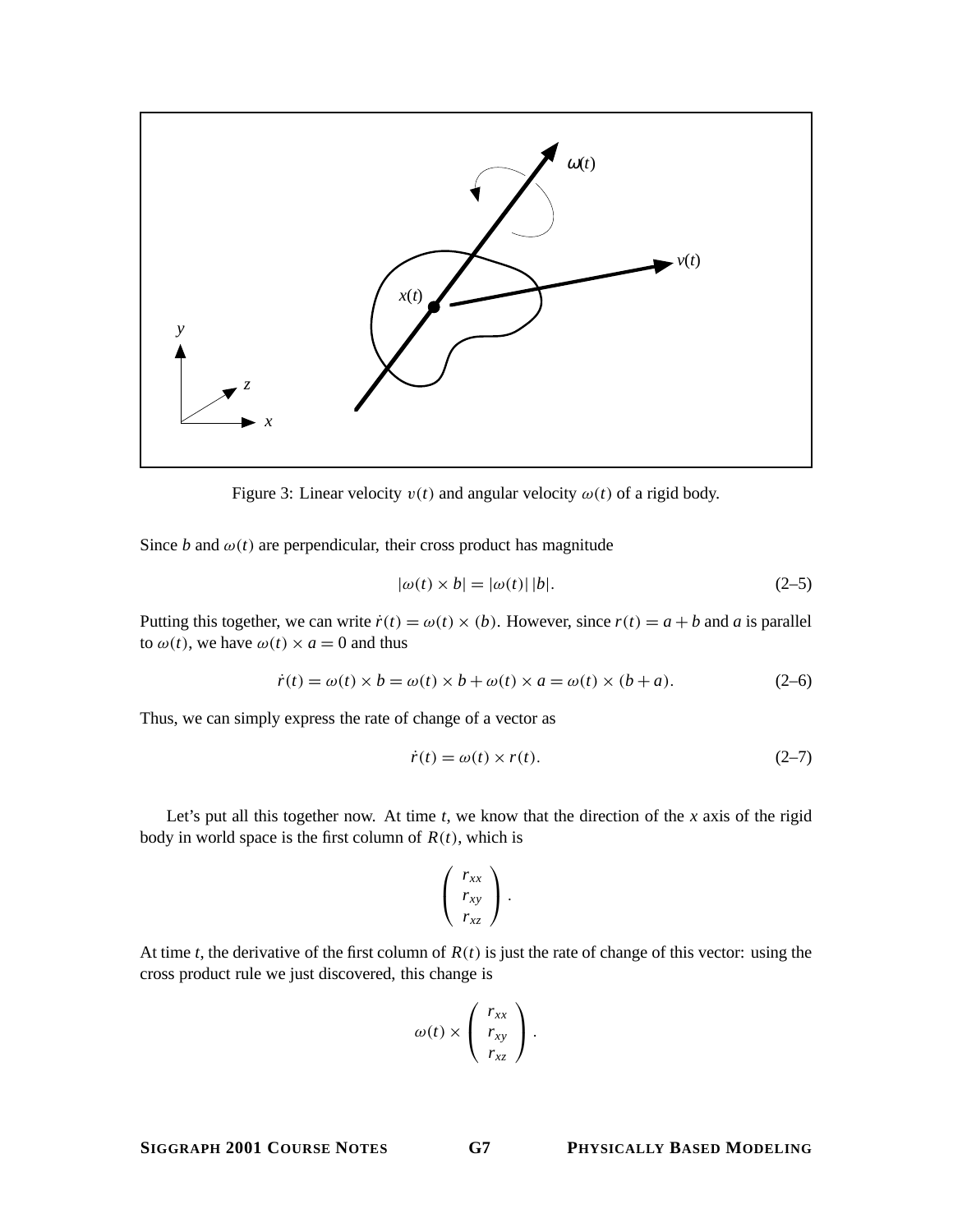

Figure 4: The rate of change of a rotating vector. As the tip of  $r(t)$  spins about the  $\omega(t)$  axis, it traces out a circle of diameter |*b*|. The speed of the tip of  $r(t)$  is  $|\omega(t)||b|$ .

The same obviously holds for the other two columns of *R*(*t*). This means that we can write

$$
\dot{R} = \begin{pmatrix} r_{xx} \\ \omega(t) \times \begin{pmatrix} r_{xy} \\ r_{xy} \\ r_{xz} \end{pmatrix} & \omega(t) \times \begin{pmatrix} r_{yx} \\ r_{yy} \\ r_{yz} \end{pmatrix} & \omega(t) \times \begin{pmatrix} r_{zx} \\ r_{zy} \\ r_{zz} \end{pmatrix} \end{pmatrix}.
$$
 (2-8)

This is too cumbersome an expression to tote around though. To simplify things, we'll use the following trick. If *a* and *b* are 3-vectors, then  $a \times b$  is the vector

$$
\left(\begin{array}{c}a_yb_z-b_ya_z\\-a_xb_z+b_xa_z\\a_xb_y-b_xa_y\end{array}\right).
$$

Given the vector  $a$ , let us define  $a^*$  to be the matrix

$$
\left(\begin{array}{ccc} 0 & -a_{z} & a_{y} \\ a_{z} & 0 & -a_{x} \\ -a_{y} & a_{x} & 0 \end{array}\right).
$$

Then2

$$
a^*b = \begin{pmatrix} 0 & -a_z & a_y \\ a_z & 0 & -a_x \\ -a_y & a_x & 0 \end{pmatrix} \begin{pmatrix} b_x \\ b_y \\ b_z \end{pmatrix} = \begin{pmatrix} a_yb_z - b_ya_z \\ -a_xb_z + b_xa_z \\ a_xb_y - b_xa_y \end{pmatrix} = a \times b. \tag{2-9}
$$

 $2$ This looks a little too "magical" at first. Did someone discover this identity accidentally? Is it a relation that just happens to work? This construct can be derived by considering what's known as *infinitesimal* rotations. The interested reader might wish to read chapter 4.8 of Goldstein[10] for a more complete derivation of the *a*<sup>∗</sup> matrix.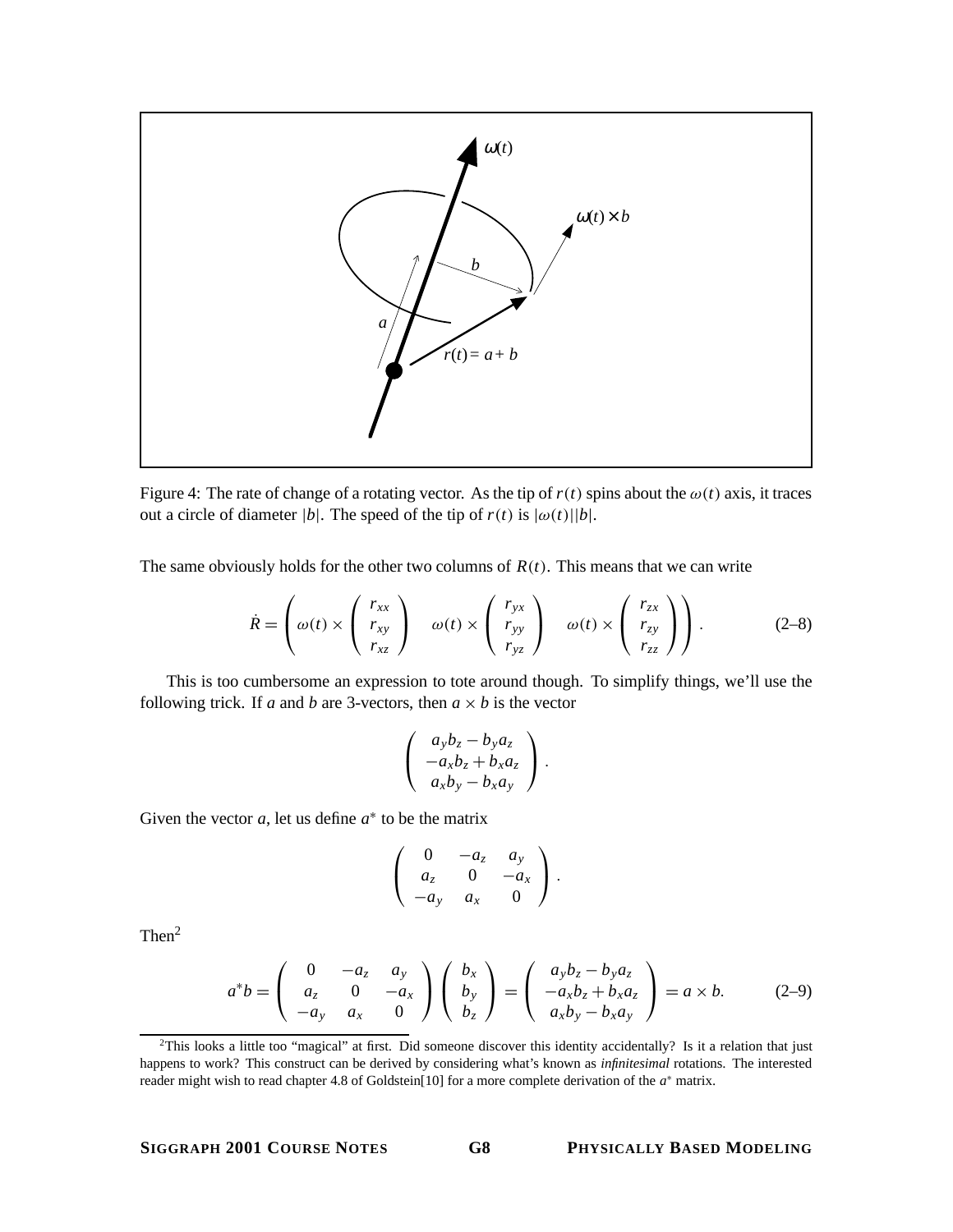Using the "\*" notation, we can rewrite  $\dot{R}(t)$  more simply as

$$
\dot{R}(t) = \begin{pmatrix} r_{xx} \\ \omega(t)^* \begin{pmatrix} r_{xy} \\ r_{xy} \\ r_{xz} \end{pmatrix} & \omega(t)^* \begin{pmatrix} r_{yx} \\ r_{yy} \\ r_{yz} \end{pmatrix} & \omega(t)^* \begin{pmatrix} r_{zx} \\ r_{zy} \\ r_{zz} \end{pmatrix} \end{pmatrix}.
$$
 (2-10)

By the rules of matrix multiplication, we can factor this into

$$
\dot{R}(t) = \omega(t)^* \left( \begin{pmatrix} r_{xx} \\ r_{xy} \\ r_{xz} \end{pmatrix} \begin{pmatrix} r_{yx} \\ r_{yy} \\ r_{yz} \end{pmatrix} \begin{pmatrix} r_{zx} \\ r_{zy} \\ r_{zz} \end{pmatrix} \right)
$$
(2-11)

which is a matrix-matrix multiplication. But since the matrix on the right is  $R(t)$  itself, we get simply that

$$
\dot{R}(t) = \omega(t)^* R(t). \tag{2-12}
$$

This, at last, gives us the relation we wanted between  $\hat{R}(t)$  and  $\omega(t)$ . Note the correspondence between  $\dot{r}(t) = \omega(t) \times r(t)$  for a vector, and  $R(t) = \omega(t)^* R(t)$  for the rotation matrix.

#### **2.4 Mass of a Body**

In order to work out some derivations, we'll need to (conceptually) perform some integrations over the volume of our rigid body. To make these derivations simpler, we're going to temporarily imagine that a rigid body is made up of a large number of small particles. The particles are indexed from 1 to *N*. The mass of the *i*th particle is  $m_i$ , and each particle has a (constant) location  $r_{0i}$  in body space. The location of the *i*th particle in world space at time *t*, denoted  $r_i(t)$ , is therefore given by the formula

$$
r_i(t) = R(t)r_{0i} + x(t).
$$
 (2-13)

The total mass of the body, *M*, is the sum

$$
M = \sum_{i=1}^{N} m_i.
$$
 (2-14)

(Henceforth, summations are assumed to be summed from 1 to *N* with index variable *i*.)

#### **2.5 Velocity of a Particle**

The *velocity*  $\dot{r}_i(t)$  of the *i*th particle is obtained by differentiating equation (2–13): using the relation  $\dot{R}(t) = \omega^* R(t)$ , we obtain

$$
\dot{r}_i(t) = \omega^* R(t) r_{0i} + v(t). \tag{2-15}
$$

We can rewrite this as

$$
\dot{r}_i(t) = \omega(t)^* R(t)r_{0i} + v(t)
$$
  
=  $\omega(t)^* (R(t)r_{0i} + x(t) - x(t)) + v(t)$   
=  $\omega(t)^* (r_i(t) - x(t)) + v(t)$  (2-16)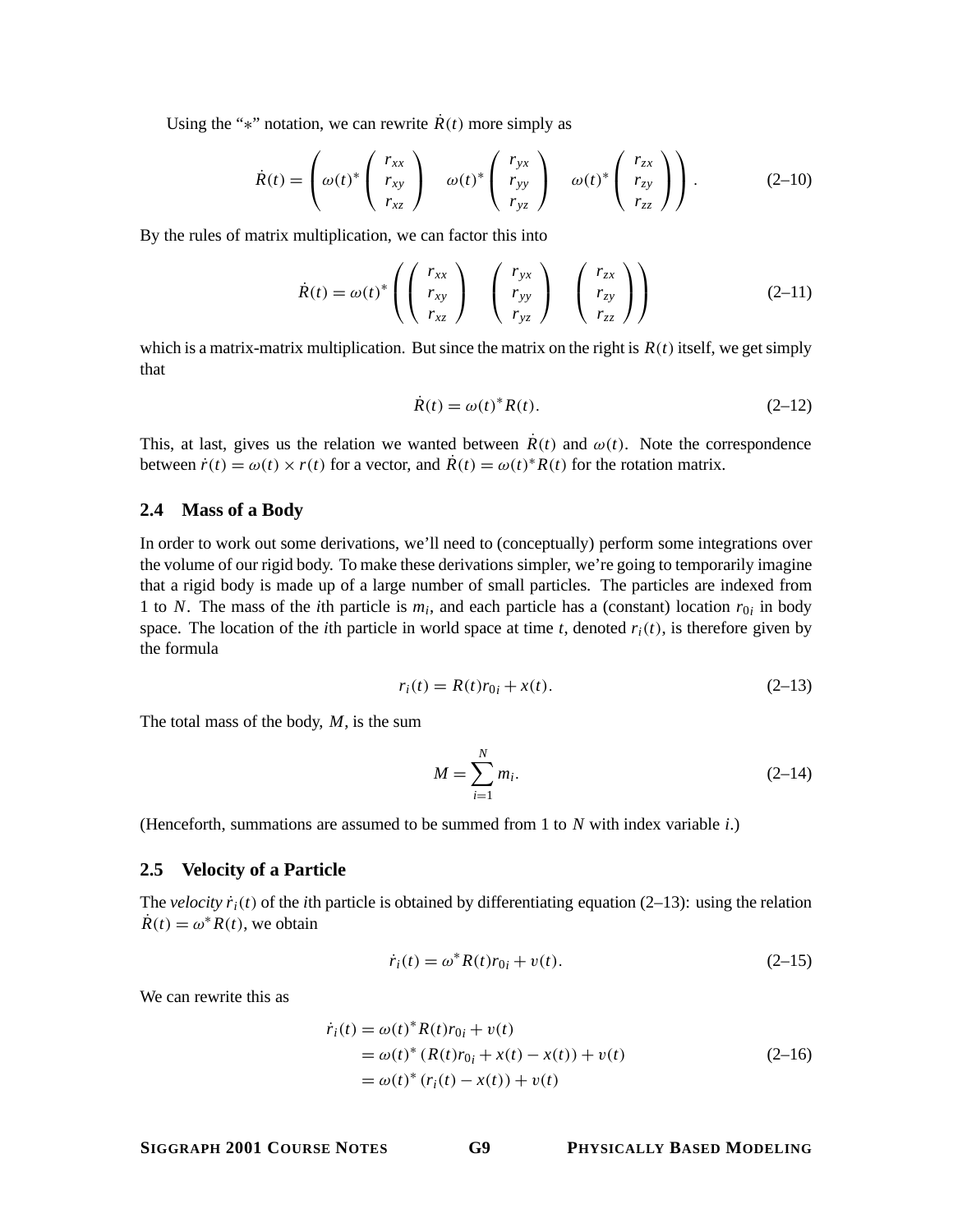

Figure 5: The velocity of the *i*th point of a rigid body in world space. The velocity of  $r_i(t)$  can be decomposed into a linear term  $v(t)$  and an angular term  $\omega(t) \times (r_i(t) - x(t))$ .

using the definition of  $r_i(t)$  from equation (2–13). Recall from the definition of the "\*" operator that  $\omega(t)^* a = \omega(t) \times a$  for any vector *a*. Using this, we can simply write

$$
\dot{r}_i(t) = \omega(t) \times (r_i(t) - x(t)) + v(t).
$$
 (2-17)

Note that this separates the velocity of a point on a rigid body into two components (figure 5): a linear component  $v(t)$ , and an angular component  $\omega \times (r_i(t) - x(t))$ .

#### **2.6 Center of Mass**

Our definition of the center of mass is going to enable us to likewise separate the dynamics of bodies into linear and angular components. The center of mass of a body in world space is defined to be

$$
\frac{\sum m_i r_i(t)}{M} \tag{2-18}
$$

where *M* is the mass of the body (i.e. the sum of the individual masses  $m_i$ ). When we say that we are using a center of mass coordinate system, we mean that in body space,

$$
\frac{\sum m_i r_{0i}}{M} = \mathbf{0} = \begin{pmatrix} 0 \\ 0 \\ 0 \end{pmatrix}.
$$
 (2-19)

Note that this implies that  $\sum m_i r_{0i} = 0$  as well.

We have spoken of  $x(t)$  as being the location of the center of mass at time  $t$ . Is this true? Yes: since the *i*th particle has position  $r_i(t) = R(t)r_{0i} + x(t)$  at time *t*, the center of mass at time *t* is

$$
\frac{\sum m_i r_i(t)}{M} = \frac{\sum m_i (R(t)r_{0i} + x(t))}{M} = \frac{R(t)\sum m_i r_{0i} + \sum m_i x(t)}{M} = x(t)\frac{\sum m_i}{M} = x(t).
$$

## **SIGGRAPH 2001 COURSE NOTES G10 PHYSICALLY BASED MODELING**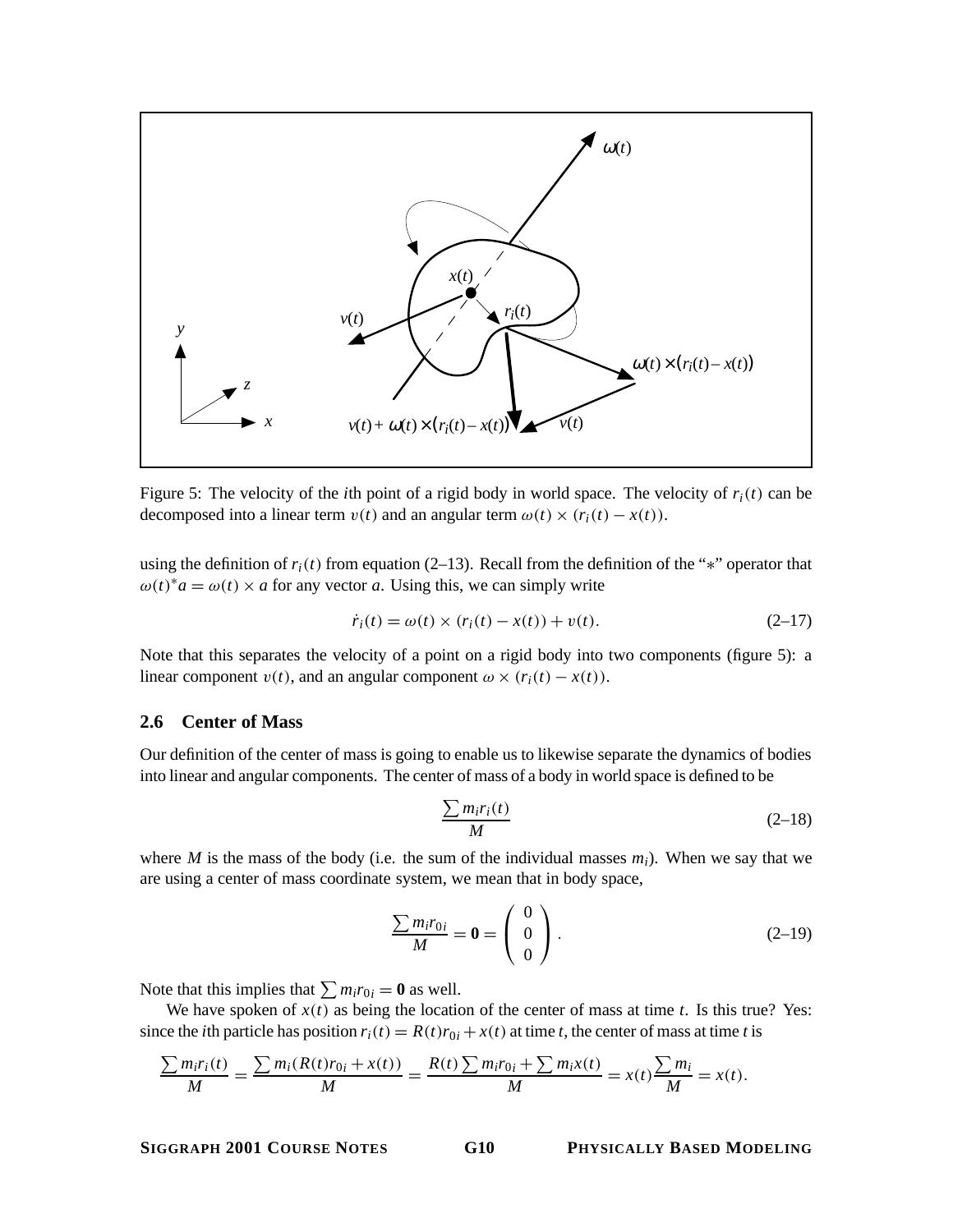

Figure 6: The torque  $\tau_i(t)$  due to a force  $F_i(t)$  acting at  $r_i(t)$  on a rigid body.

Additionally, the relation

$$
\sum m_i(r_i(t) - x(t)) = \sum m_i(R(t)r_{0i} + x(t) - x(t)) = R(t)\sum m_i r_{0i} = \mathbf{0}
$$
 (2-20)

is also very useful.

## **2.7 Force and Torque**

When we imagine a force acting on a rigid body due to some external influence (e.g. gravity, wind, contact forces), we imagine that the force acts on a particular particle of the body. (Remember that our particle model is conceptual only. We can have a force act at any geometrical location on or inside the body, because we can always imagine that there happens to be a particle at that exact location.) The location of the particle the force acts on defines the location at which the force acts. We will let  $F_i(t)$  denote the total force from external forces acting on the *i*th particle at time *t*. Also, we define the external *torque*  $\tau_i(t)$  acting on the *i*th particle as

$$
\tau_i(t) = (r_i(t) - x(t)) \times F_i(t). \tag{2-21}
$$

Torque differs from force in that the torque on a particle depends on the location  $r_i(t)$  of the particle, relative to the center of mass  $x(t)$ . We can intuitively think of the direction of  $\tau_i(t)$  as being the axis the body would spin about due to  $F_i(t)$ , if the center of mass were held firmly in place (figure 6).

The total external force  $F(t)$  acting on the body is the sum of the  $F_i(t)$ :

$$
F(t) = \sum F_i(t) \tag{2-22}
$$

while the total external torque is defined similarly as

$$
\tau(t) = \sum \tau_i(t) = \sum (r_i(t) - x(t)) \times F_i(t).
$$
 (2-23)

## **SIGGRAPH 2001 COURSE NOTES G11 PHYSICALLY BASED MODELING**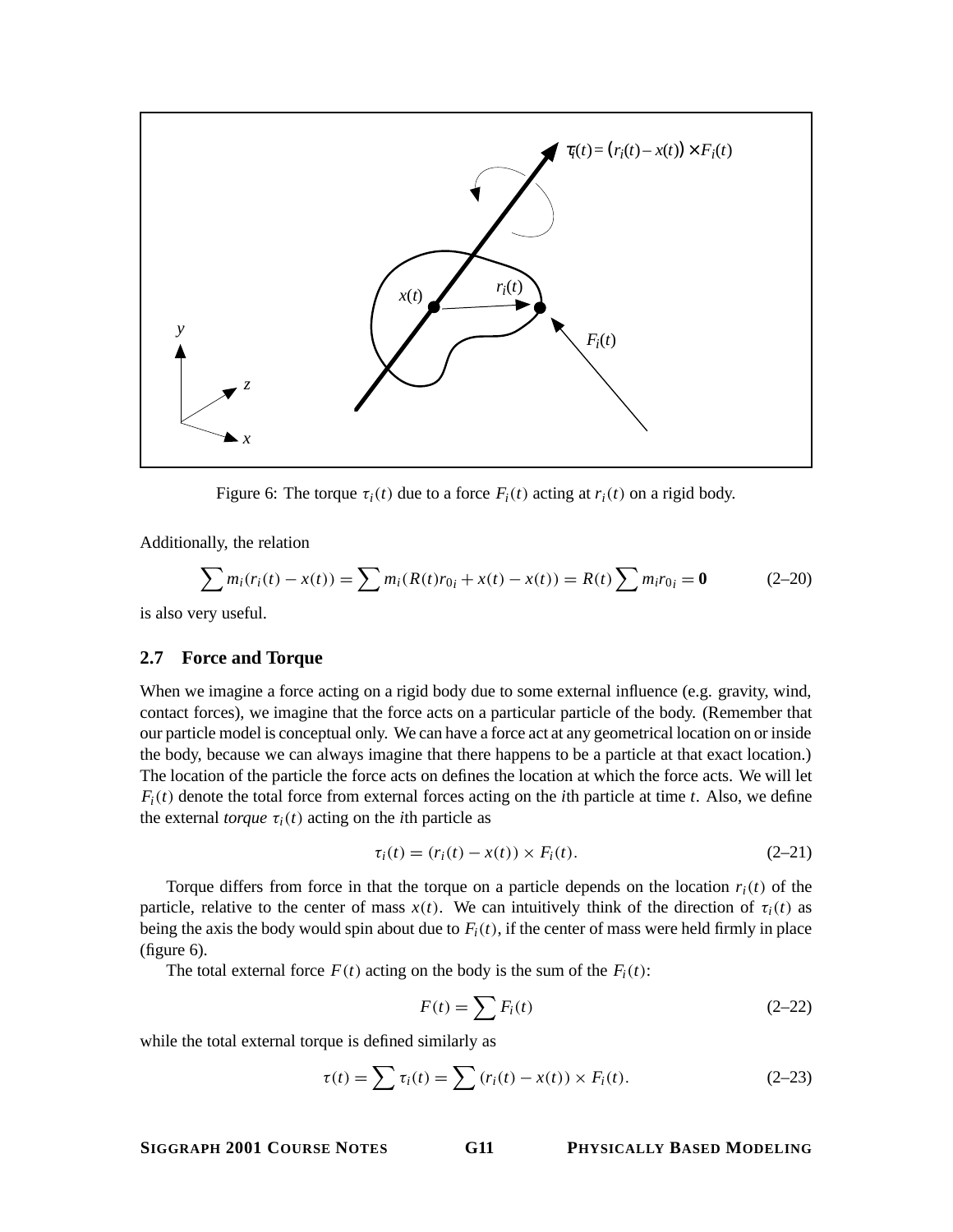Note that  $F(t)$  conveys no information about where the various forces acted on the body; however,  $\tau(t)$  does tell us something about the distribution of the forces  $F_i(t)$  over the body.

#### **2.8 Linear Momentum**

The linear momentum *p* of a particle with mass *m* and velocity v is defined as

$$
p = mv.\tag{2-24}
$$

The total linear momentum  $P(t)$  of a rigid body is the sum of the products of the mass and velocity of each particle:

$$
P(t) = \sum m_i \dot{r}_i(t). \tag{2-25}
$$

From equation (2–17), the velocity  $\dot{r}_i(t)$  of the *i*th particle is  $\dot{r}_i(t) = v(t) + \omega(t) \times (r_i(t) - x(t))$ . Thus, the total linear momentum of the body is

$$
P(t) = \sum m_i \dot{r}_i(t)
$$
  
= 
$$
\sum \left( m_i v(t) + m_i \omega(t) \times (r_i(t) - x(t)) \right)
$$
  
= 
$$
\sum m_i v(t) + \omega(t) \times \sum m_i (r_i(t) - x(t)).
$$
 (2-26)

Because we are using a center of mass coordinate system, we can apply equation (2–20) and obtain

$$
P(t) = \sum m_i v(t) = \left(\sum m_i\right) v(t) = Mv(t).
$$
 (2-27)

This gives us the nice result that the total linear momentum of our rigid body is the same as if the body was simply a particle with mass  $M$  and velocity  $v(t)$ . Because of this, we have a simple transformation between  $P(t)$  and  $v(t)$ :  $P(t) = Mv(t)$  and  $v(t) = P(t)/M$ . Since *M* is a constant,

$$
\dot{v}(t) = \frac{\dot{P}(t)}{M}.\tag{2-28}
$$

The concept of linear momentum lets us express the effect of the total force  $F(t)$  on a rigid body quite simply. Appendix A derives the relation

$$
\dot{P}(t) = F(t) \tag{2-29}
$$

which says that the change in linear momentum is equivalent to the total force acting on a body. Note that  $P(t)$  tells us nothing about the rotational velocity of a body, which is good, because  $F(t)$  also conveys nothing about the change of rotational velocity of a body!

Since the relationship between  $P(t)$  and  $v(t)$  is simple, we will be using  $P(t)$  as a state variable for our rigid body, instead of  $v(t)$ . We could of course let  $v(t)$  be a state variable, and use the relation

$$
\dot{v}(t) = \frac{F(t)}{M}.\tag{2-30}
$$

However, using  $P(t)$  instead of  $v(t)$  as a state variable will be more consistent with the way we will be dealing with angular velocity and acceleration.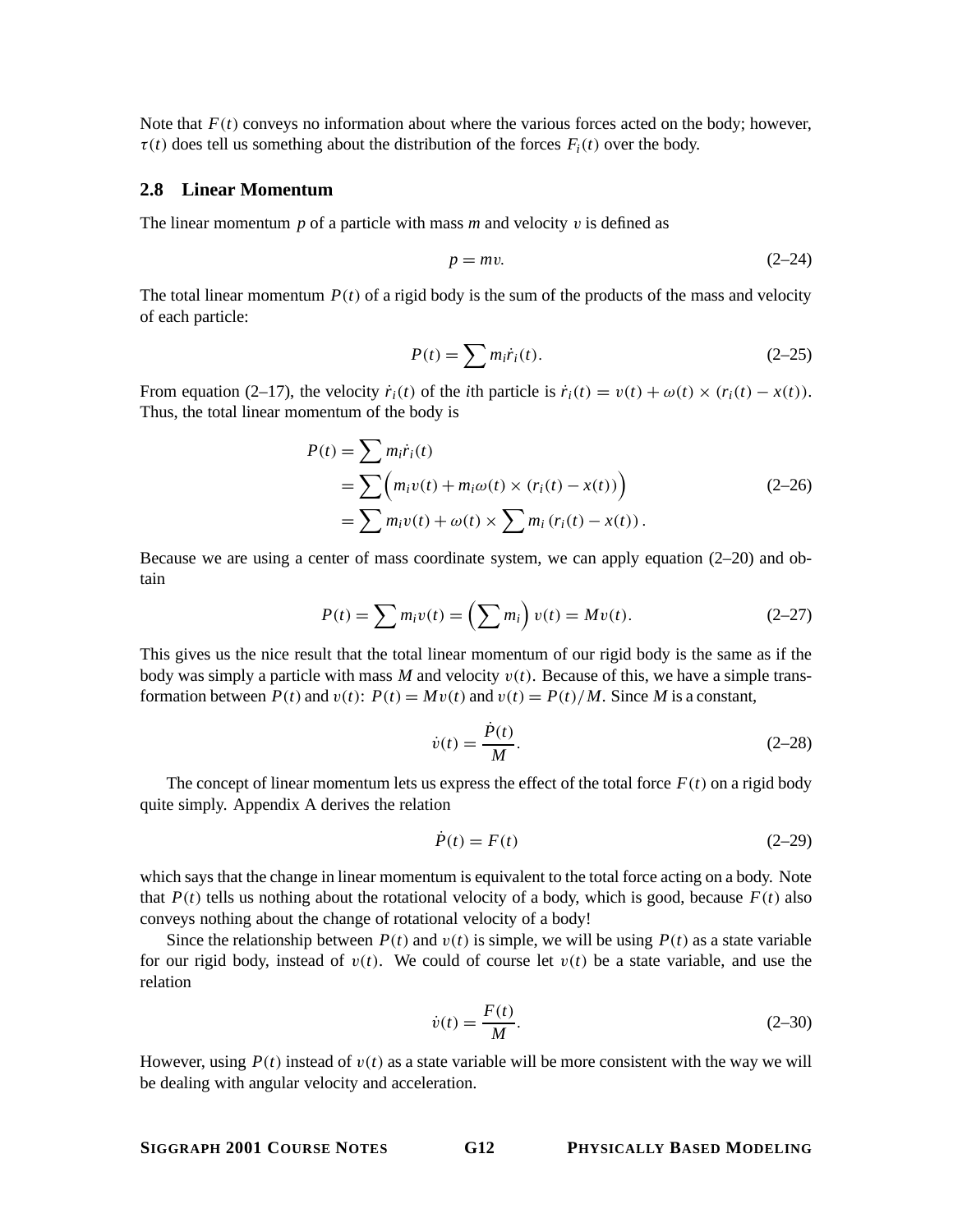#### **2.9 Angular Momentum**

While the concept of linear momentum is pretty intuitive  $(P(t) = Mv(t))$ , the concept of angular momentum (for a rigid body) is not. The only reason that one even bothers with the angular momentum of a rigid body is that it lets you write simpler equations than you would get if you stuck with angular velocity. With that in mind, it's probably best not to worry about attaching an intuitive physical explanation to angular momentum—all in all, it's a most unintuitive concept. Angular momentum ends up simplifying equations because it is conserved in nature, while angular *velocity* is not: if you have a body floating through space with no torque acting on it, the body's angular momentum is constant. This is not true for a body's angular velocity though: even if the angular momentum of a body is constant, the body's angular *velocity* may not be! Consequently, a body's angular velocity can vary even when no force acts on the body. Because of this, it ends up being simpler to choose angular momentum as a state variable over angular velocity.

For linear momentum, we have the relation  $P(t) = Mv(t)$ . Similarly, we define the total angular momentum *L*(*t*) of a rigid body by the equation  $L(t) = I(t)\omega(t)$ , where  $I(t)$  is a 3 × 3 matrix (technically a rank-two tensor) called the *inertia tensor*, which we will describe momentarily. The inertia tensor  $I(t)$  describes how the mass in a body is distributed relative to the body's center of mass. The tensor  $I(t)$  depends on the orientation of a body, but does not depend on the body's translation. Note that for both the angular and the linear case, momentum is a linear function of velocity—it's just that in the angular case the scaling factor is a matrix, while it's simply a scalar in the linear case. Note also that  $L(t)$  is independent of any translational effects, while  $P(t)$  is independent of any rotational effects.

The relationship between  $L(t)$  and the total torque  $\tau(t)$  is very simple: appendix A derives

$$
\dot{L}(t) = \tau(t),\tag{2-31}
$$

analogous to the relation  $\dot{P}(t) = F(t)$ .

#### **2.10 The Inertia Tensor**

The inertia tensor  $I(t)$  is the scaling factor between angular momentum  $L(t)$  and angular velocity  $\omega(t)$ . At a given time *t*, let  $r_i$  be the displacement of the *i*th particle from  $x(t)$  by defining  $r'_i = r_i(t) - x(t)$ . The tensor *I*(*t*) is expressed in terms of  $r'_i$  as the symmetric matrix

$$
I(t) = \sum \begin{pmatrix} m_i (r_{iy}^2 + r_{iz}^2) & -m_i r_{ix}^{\prime} r_{iy}^{\prime} & -m_i r_{ix}^{\prime} r_{iz}^{\prime} \\ -m_i r_{iy}^{\prime} r_{ix}^{\prime} & m_i (r_{ix}^{\prime 2} + r_{iz}^{\prime 2}) & -m_i r_{iy}^{\prime} r_{iz}^{\prime} \\ -m_i r_{iz}^{\prime} r_{ix}^{\prime} & -m_i r_{iz}^{\prime} r_{iy}^{\prime} & m_i (r_{ix}^{\prime 2} + r_{iy}^{\prime 2}) \end{pmatrix}
$$
(2-32)

For an actual implementation, we replace the finite sums with integrals over a body's volume in world space. The mass terms *mi* are replaced by a density function. At first glance, it seems that we would need to evaluate these integrals to find  $I(t)$  whenever the orientation  $R(t)$  changes. This would be prohibitively expensive to do during a simulation unless the body's shape was so simple (for example, a sphere or cube) that that the integrals could be evaluated symbolically.

Fortunately, by using body-space coordinates we can cheaply compute the inertia tensor for any orientation  $R(t)$  in terms of a precomputed integral in body-space coordinates. (This integral is typically computed before the simulation begins and should be regarded as one of the input parameters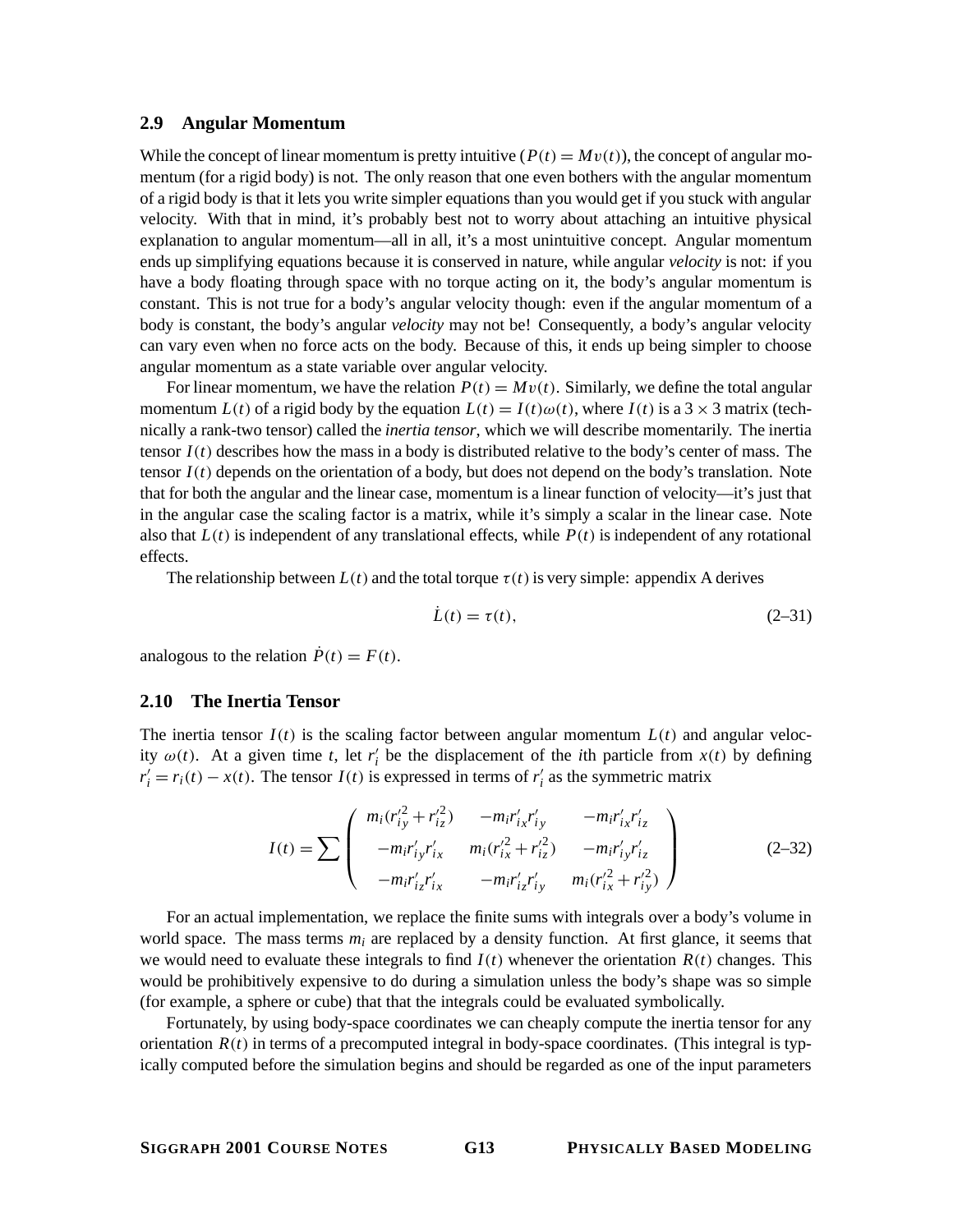describing a physical property of the body.) Using the fact that  $r_i'^T r_i' = r_{i_x}^2 + r_{i_y}^2 + r_{i_z}^2$ , we can rewrite *I*(*t*) as the difference

$$
I(t) = \sum m_i r_i^{\prime T} r_i^{\prime} \begin{pmatrix} 1 & 0 & 0 \\ 0 & 1 & 0 \\ 0 & 0 & 1 \end{pmatrix} - \begin{pmatrix} m_i r_{ix}^{\prime 2} & m_i r_{ix}^{\prime} r_{iy}^{\prime} & m_i r_{ix}^{\prime} r_{iz}^{\prime} \\ m_i r_{iy}^{\prime} r_{ix}^{\prime} & m_i r_{iy}^{\prime} r_{iz}^{\prime} & m_i r_{iz}^{\prime} r_{iz}^{\prime} \\ m_i r_{iz}^{\prime} r_{ix}^{\prime} & m_i r_{iz}^{\prime} r_{iy}^{\prime} & m_i r_{iz}^{\prime 2} \end{pmatrix}
$$
(2-33)

Taking the outer product multiplication of  $r_i$  with itself, that is

$$
r'_{i}r'^{T}_{i} = \begin{pmatrix} r'_{ix} \\ r'_{iy} \\ r'_{iz} \end{pmatrix} \begin{pmatrix} r'_{ix} & r'_{iy} & r'_{iz} \end{pmatrix} = \begin{pmatrix} r'^{2}_{ix} & r'_{ix}r'_{iy} & r'_{ix}r'_{iz} \\ r'_{iy}r'_{ix} & r'_{iy} & r'_{iz}r'_{iz} \\ r'_{iz}r'_{ix} & r'_{iz}r'_{iy} & r'_{iz}^2 \end{pmatrix}
$$
(2-34)

and letting 1 denote the  $3 \times 3$  identity matrix, we can express  $I(t)$  simply as

$$
I(t) = \sum m_i \left( \left( r_i^{\prime T} r_i^{\prime} \right) \mathbf{1} - r_i^{\prime} r_i^{\prime T} \right) \tag{2-35}
$$

How does this help?

Since  $r_i(t) = R(t)r_{0i} + x(t)$  where  $r_{0i}$  is a constant,  $r'_i = R(t)r_{0i}$ . Then, since  $R(t)R(t)^T = 1$ ,

$$
I(t) = \sum m_i ((r_i^T r_i') \mathbf{1} - r_i^r r_i^T)
$$
  
= 
$$
\sum m_i ((R(t)r_{0i})^T (R(t)r_{0i}) \mathbf{1} - (R(t)r_{0i}) (R(t)r_{0i})^T)
$$
  
= 
$$
\sum m_i (r_{0i}^T R(t)^T R(t)r_{0i} \mathbf{1} - R(t)r_{0i}r_{0i}^T R(t)^T)
$$
  
= 
$$
\sum m_i ((r_{0i}^T r_{0i}) \mathbf{1} - R(t)r_{0i}r_{0i}^T R(t)^T).
$$
 (2-36)

Since  $r_0_i^T r_0_i$  is a scalar, we can rearrange things by writing

$$
I(t) = \sum m_i ((r_{0i}^T r_{0i}) \mathbf{1} - R(t) r_{0i} r_{0i}^T R(t)^T)
$$
  
= 
$$
\sum m_i (R(t) (r_{0i}^T r_{0i}) R(t)^T \mathbf{1} - R(t) r_{0i} r_{0i}^T R(t)^T)
$$
  
= 
$$
R(t) \left( \sum m_i ((r_{0i}^T r_{0i}) \mathbf{1} - r_{0i} r_{0i}^T) \right) R(t)^T.
$$
 (2-37)

If we define *Ibody* as the matrix

$$
I_{body} = \sum m_i ((r_{0i}^T r_{0i}) \mathbf{1} - r_{0i} r_{0i}^T) \tag{2-38}
$$

then from the previous equation we have

$$
I(t) = R(t)I_{body}R(t)^{T}.
$$
 (2–39)

Since *Ibody* is specified in body-space, it is constant over the simulation. Thus, by precomputing *Ibody* for a body before the simulation begins, we can easily compute  $I(t)$  from  $I_{body}$  and the orientation matrix  $R(t)$ . Section 5.1 derives the body-space inertia tensor for a rectangular object in terms of an integral over the body's volume in body space.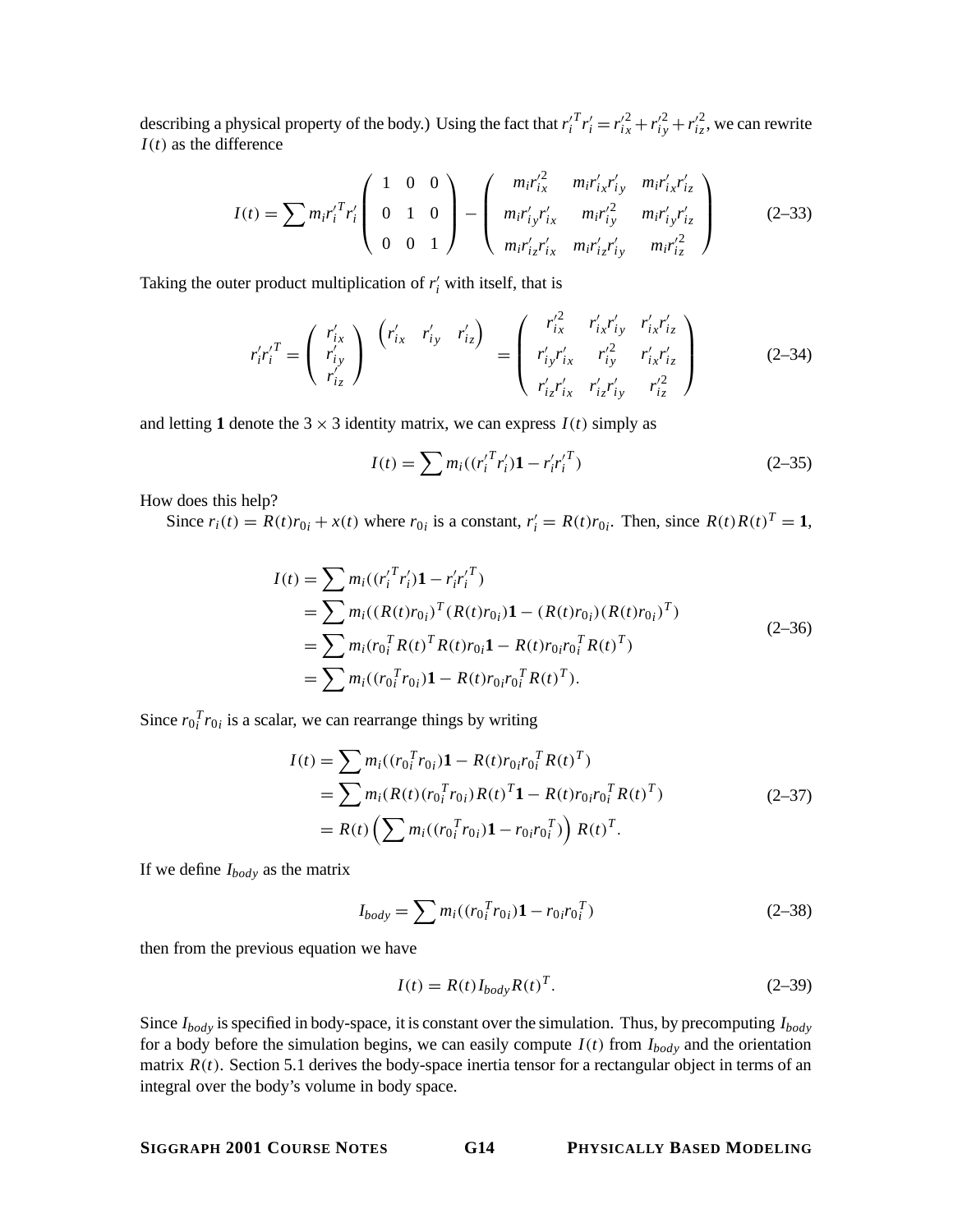Also, the inverse of  $I(t)$  is given by the formula

$$
I^{-1}(t) = (R(t)I_{body}R(t)^{T})^{-1}
$$
  
=  $(R(t)^{T})^{-1} I_{body}^{-1} R(t)^{-1}$   
=  $R(t)I_{body}^{-1} R(t)^{T}$  (2-40)

since, for rotation matrices,  $R(t)^{T} = R(t)^{-1}$  and  $(R(t)^{T})^{T} = R(t)$ . Clearly,  $I_{body}^{-1}$  is also a constant during the simulation.

## **2.11 Rigid Body Equations of Motion**

Finally, we have covered all the concepts we need to define the state vector **! For a rigid body,** we will define  $\mathbf{X}(t)$  as

$$
\mathbf{X}(t) = \begin{pmatrix} x(t) \\ R(t) \\ P(t) \\ L(t) \end{pmatrix}.
$$
 (2-41)

Thus, the state of a rigid body is its position and orientation (describing spatial information), and its linear and angular momentum (describing velocity information). The mass *M* of the body and bodyspace inertia tensor *Ibody* are constants, which we assume we know when the simulation begins. At any given time, the auxiliary quantities  $I(t)$ ,  $\omega(t)$  and  $v(t)$  are computed by

$$
v(t) = \frac{P(t)}{M}, \quad I(t) = R(t)I_{body}R(t)^{T} \quad \text{and} \quad \omega(t) = I(t)^{-1}L(t). \quad (2-42)
$$

The derivative  $\frac{d}{dt}\mathbf{X}(t)$  is

$$
\frac{d}{dt}\mathbf{X}(t) = \frac{d}{dt}\begin{pmatrix} x(t) \\ R(t) \\ P(t) \\ L(t) \end{pmatrix} = \begin{pmatrix} v(t) \\ \omega(t)^* R(t) \\ F(t) \\ \tau(t) \end{pmatrix}.
$$
\n(2-43)

The next section gives an implementation for the function  $D \times dt$  () that computes  $\frac{d}{dt}X(t)$ .

One final note: rather than represent the orientation of the body as a matrix  $R(t)$  in  $X(t)$ , it is better to use *quaternions*. Section 4 discusses using quaternions in place of rotation matrices. Briefly, a quaternion is a type of four element vector that can be used to represent a rotation. If we replace  $R(t)$  in  $X(t)$  with a quaternion  $q(t)$ , we can treat  $R(t)$  as an auxiliary variable that is computed directly from  $q(t)$ , just as  $\omega(t)$  is computed from  $L(t)$ . Section 4 derives a formula analogous to  $\dot{R}(t) = \omega(t)^* R(t)$ , that expresses  $\dot{q}(t)$  in terms of  $q(t)$  and  $\omega(t)$ .

# **3** Computing  $\frac{d}{dt}\mathbf{X}(t)$

Lets consider an implementation of the function  $Dxdt$  () for rigid bodies. The code is written in  $C_{++}$ , and we'll assume that we have datatypes (classes) called matrix and triple which implement, respectively,  $3 \times 3$  matrices and points in 3-space. Using these datatypes, we'll represent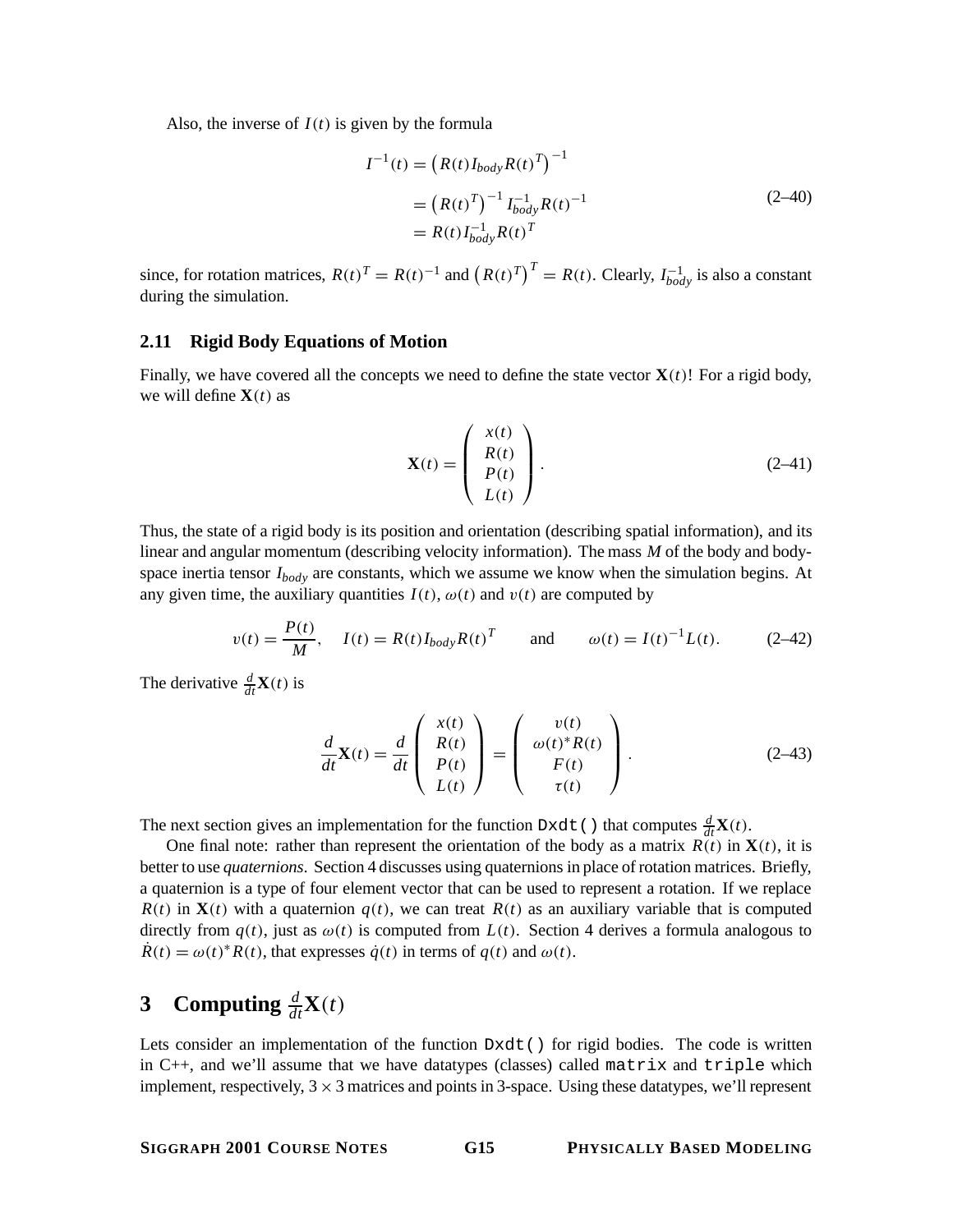a rigid body by the structure

```
struct RigidBody {
   /* Constant quantities */
   double mass; /* mass M */
   matrix Ibody, /* Ibody */
          Ibodyinv; /* I−1
body (inverse of Ibody) */
   /* State variables */
   triple x; /* x(t) */
   matrix R; / /* R(t) */
   triple P, / * P(t) * /L; \qquad \qquad / * L(t) * //* Derived quantities (auxiliary variables) */
   matrix Iinv; /* I−1(t) */
   triple v, / * v(t) * /omega; /* \omega(t) */
   /* Computed quantities */
   triple force, / * F(t) * /torque; /* τ(t) */
};
```
and assume a global array of bodies

```
RigidBody Bodies[NBODIES];
```
The constant quantities mass, Ibody and Ibodyinv are assumed to have been calculated for each member of the array Bodies, before simulation begins. Also, the initial conditions for each rigid body are specified by assigning values to the state variables x, R, P and L of each member of Bodies. The implementation in this section represents orientation with a rotation matrix; section 4 describes the changes necessary to represent orientation by a quaternion.

We communicate with the differential equation solver ode by passing arrays of real numbers. Several bookkeeping routines are required:

```
/* Copy the state information into an array */
void StateToArray(RigidBody *rb, double *y)
{
    *y++ = rb \rightarrow x[0]; /* x component of position */
    *y++ = rb \rightarrow x[1]; /* etc. */
    *_{y++} = rb->x[2];for(int i = 0; i < 3; i++) /* copy rotation matrix */
        for(int j = 0; j < 3; j++)*y++ = rb \rightarrow R[i,j];
```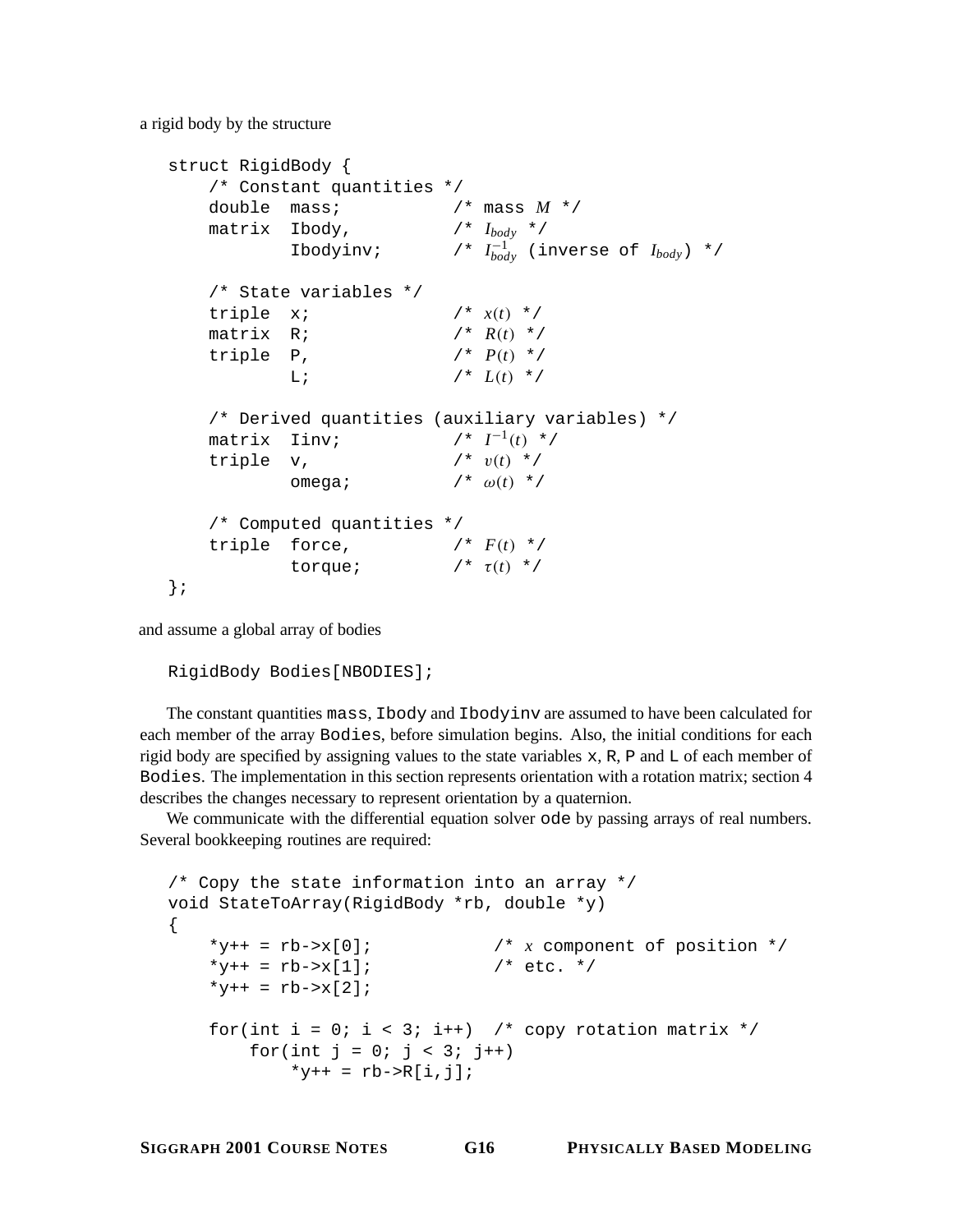```
*y++ = rb->P[0];*y++ = rb->P[1];*y++ = rb->P[2];*_{y++} = rb->L[0];*_{y++} = rb->L[1];*y++ = rb->L[2];}
```

```
and
```

```
/* Copy information from an array into the state variables */
void ArrayToState(RigidBody *rb, double *y)
{
     rb \rightarrow x[0] = *y++;rb \rightarrow x[1] = *y++;rb \rightarrow x[2] = *y++;for(int i = 0; i < 3; i++)for(int j = 0; j < 3; j++)rb->R[i,j] = *y++;rb \rightarrow P[0] = *y++;rb \rightarrow P[1] = *y++;rb \rightarrow P[2] = *y++;rb->L[0] = *y++;rb->L[1] = *y++;rb->L[2] = *y++;/* Compute auxiliary variables... */
     \ell^* v(t) = \frac{P(t)}{M} */
     rb \rightarrow v = rb \rightarrow P / mass;
     / * I^{-1}(t) = R(t)I_{body}^{-1}R(t)^{T*}/rb\rightarrowIinv = R * Ibodyinv * Transpose(R);
     / * ω(t) = I^{-1}(t)L(t) */
     rb->omega = rb->Iinv * rb->L;
}
```
Note that ArrayToState is responsible for computing values for the auxiliary variables Iinv, v and omega. We'll assume that the appropriate arithmetic operations have been defined between real numbers, triple's and matrix's, and that Transpose returns the transpose of a matrix.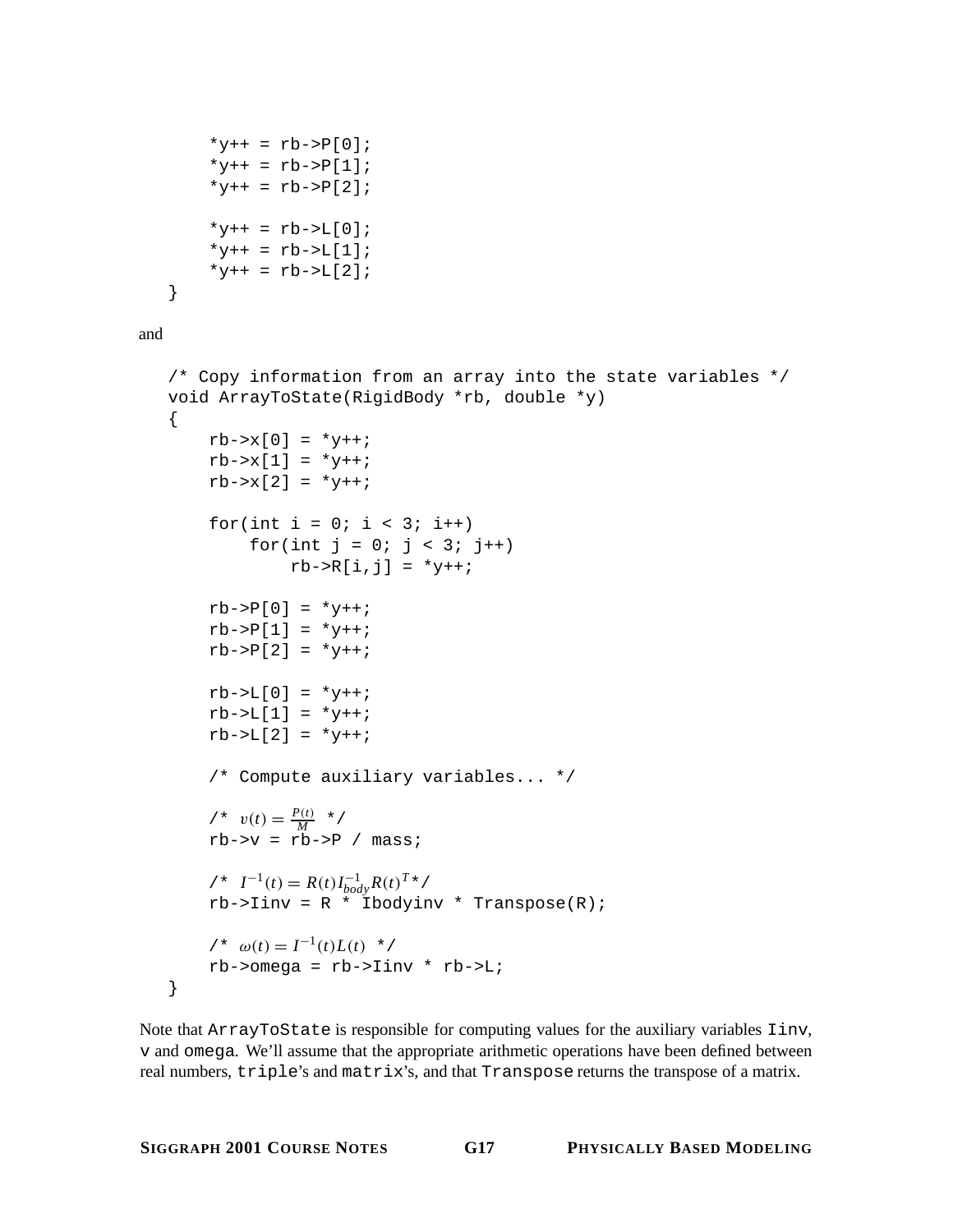Examining these routines, we see that each rigid body's state is represented by  $3+9+3+3=18$ numbers. Transfers between all the members of Bodies and an array y of size 18 · NBODIES are implemented as

```
#define STATE_SIZE 18
  void ArrayToBodies(double x[])
   {
      for(int i = 0; i < NBODIES; i++)ArrayToState(&Bodies[i], &x[i * STATE_SIZE]);
   }
and
```

```
void BodiesToArray(double x[])
\{for(int i = 0; i < NBODIES; i++)StateToArray(&Bodies[i], &x[i * STATE_SIZE]);
}
```
Now we can implement Dxdt(). Let's assume that the routine

```
void ComputeForceAndTorque(double t, RigidBody *rb);
```
computes the force  $F(t)$  and torque  $\tau(t)$  acting on the rigid body \*rb at time t, and stores  $F(t)$ and  $\tau(t)$  in rb->force and rb->torque respectively. ComputeForceAndTorquetakes into account all forces and torques: gravity, wind, interaction with other bodies etc. Using this routine, we'll define Dxdt() as

```
void Dxdt(double t, double x[], double xdot[])
\{/* put data in x[] into Bodies[] */
    ArrayToBodies(x);
    for(int i = 0; i < NBODIES; i++){
        ComputeForceAndTorque(t, &Bodies[i]);
        DdtStateToArray(&Bodies[i],
                        &xdot[i * STATE_SIZE]);
    }
}
```
The numerical solver ode calls calls Dxdt() and is responsible for allocating enough space for the arrays y, and xdot (STATE\_SIZE · NBODIES worth for each). The function which does the real work of computing  $\frac{d}{dt}\mathbf{X}(t)$  and storing it in the array xdot is ddtStateToArray: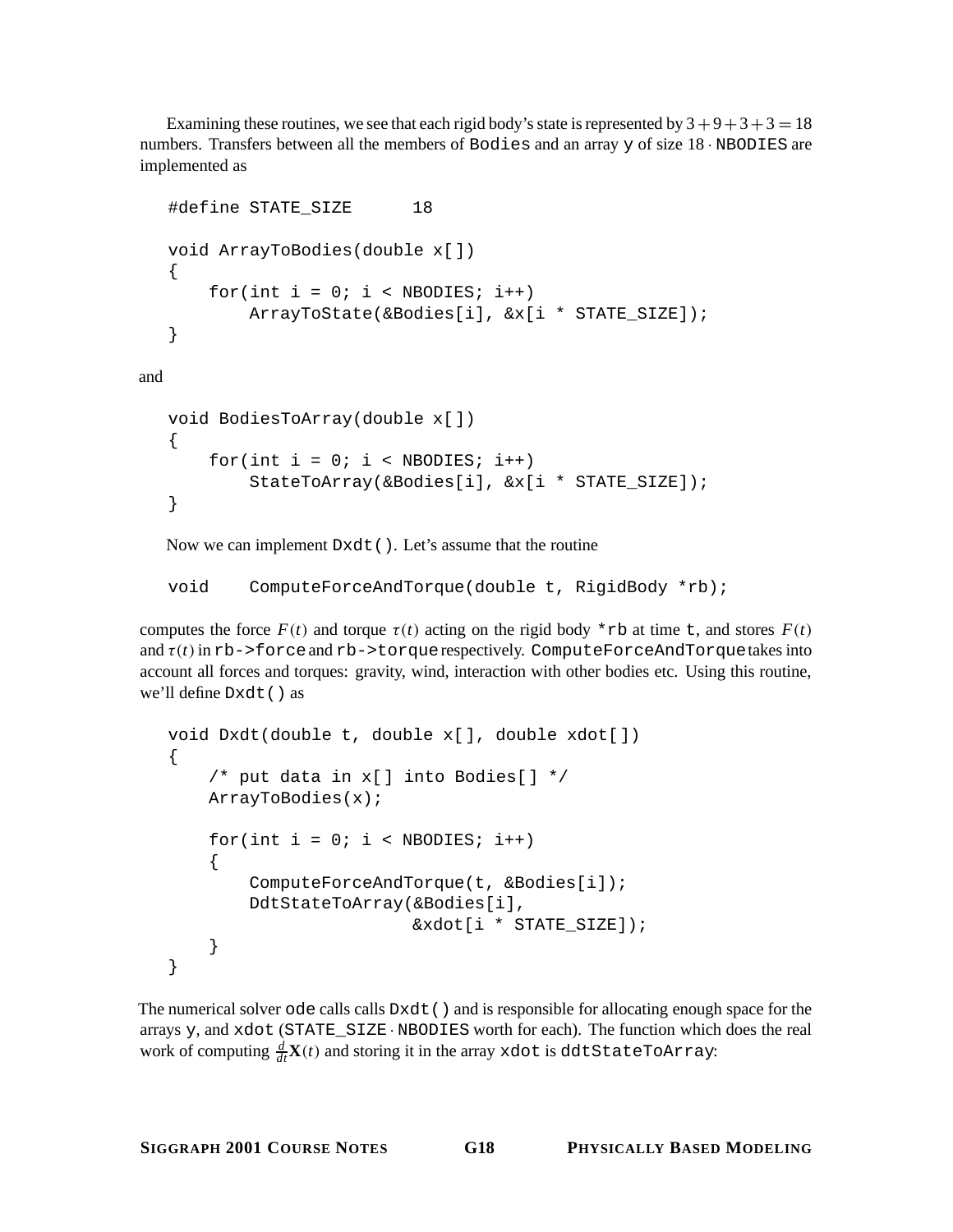```
void DdtStateToArray(RigidBody *rb, double *xdot)
{
     /* copy \frac{d}{dt}x(t) = v(t) into xdot */
    *xdot++ = rb \rightarrow v[0];
    *xdot++ = rb->v[1];*xdot++ = rb \rightarrow v[2];/* Compute R˙(t) = ω(t)∗R(t) */
    matrix Rdot = Star(rb->omega) * rb->R;/* copy \dot{R}(t) into array */
    for(int i = 0; i < 3; i++)for(int j = 0; j < 3; j++)*xdot++ = Rdot[i,j];* xdot++ = rb - > force[0];\frac{d}{dt}P(t) = F(t) **xdot++ = rb->force[1];*xdot++ = rb->force[2];
    *xdot++ = rb->torque[0];
                                    \prime \star \frac{d}{dt}L(t) = \tau(t) \star \prime*xdot++ = rb->torque[1];
    *xdot++ = rb->torque[2];
}
```
The routine Star, used to calculate  $\dot{R}(t)$  is defined as

```
matrix Star(triple a);
```
and returns the matrix

 $\sqrt{ }$  $\mathbf{I}$ 0 −a[2] a[1] a[2] 0 −a[0] −a[1] a[0] 0  $\setminus$  $\cdot$ 

Given all of the above, actually performing a simulation is simple. Assume that the state variables of all NBODIES rigid bodies are initialized by a routine InitStates. We'll have our simulation run for 10 seconds, calling a routine  $\text{Displays}$   $\text{DiapBayBodies}$  every  $\frac{1}{24}$ th of a second to display the bodies:

```
void RunSimulation()
{
    double x0[STATE_SIZE * NBODIES],
            xFinal[STATE_SIZE * NBODIES];
    InitStates();
    BodiesToArray(xFinal);
```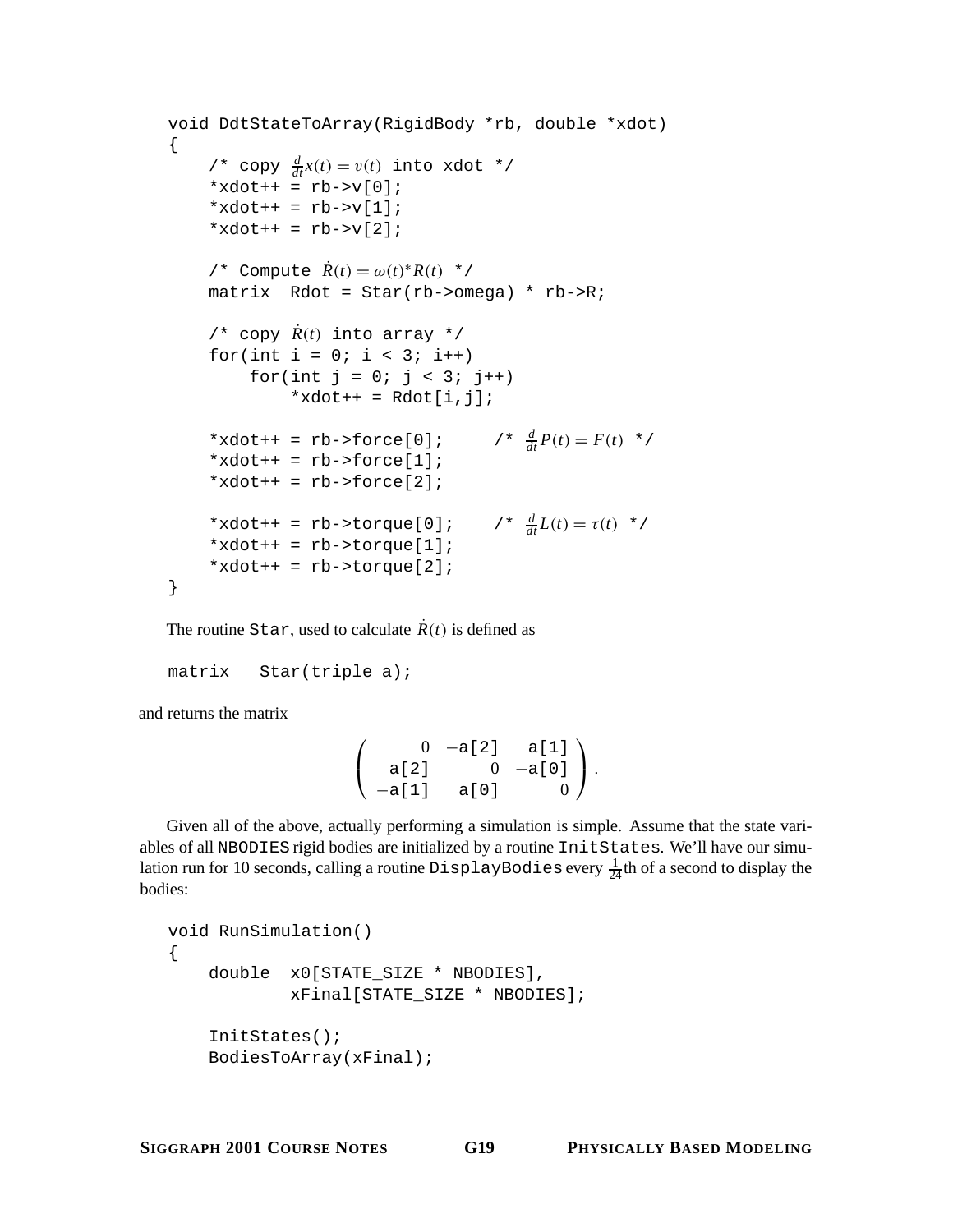```
for(double t = 0; t < 10.0; t = 1./24.)
{
    /* copy xFinal back to x0 */for(int i = 0; i < STATE_SIZE * NBODIES; i++)
    {
          x0[i] = xFinal[i];ode(x0, xFinal, STATE_SIZE * NBODIES,
         t, t+1./24., Dxdt);
    /* copy \frac{d}{dt}\mathbf{X}(t + \frac{1}{24}) into state variables */
    ArrayToBodies(xFinal);
    DisplayBodies();
}
```
## **4 Quaternions vs. Rotation Matrices**

}

There is a better way to represent the orientation of a rigid body than using a  $3 \times 3$  rotation matrix. For a number of reasons, *unit quaternions*, a type of four element vector normalized to unit length, are a better choice than rotation matrices[16].

For rigid body simulation, the most important reason to avoid using rotation matrices is because of numerical drift. Suppose that we keep track of the orientation of a rigid body according to the formula

$$
\dot{R}(t) = \omega(t)^* R(t).
$$

As we update  $R(t)$  using this formula (that is, as we integrate this equation), we will inevitably encounter drift. Numerical error will build up in the coefficients of  $R(t)$  so that  $R(t)$  will no longer be precisely a rotation matrix. Graphically, the effect would be that applying  $R(t)$  to a body would cause a skewing effect.

This problem can be alleviated by representing rotations with unit quaternions. Since quaternions have only four parameters, there is only one extra variable being used to describe the three freedoms of the rotation. In contrast, a rotation matrix uses nine parameters to describe three degrees of freedom; therefore, the degree of redundancy is noticeably lower for quaternions than rotation matrices. As a result, quaternions experience far less drift than rotation matrices. If it does become necessary to account for drift in a quaternion, it is because the quaternion has lost its unit magnitude.<sup>3</sup> This is easily correctable by renormalizing the quaternion to unit length. Because of these two properties, it is desirable to represent the orientation of a body directly as a unit quaternion  $q(t)$ . We will still express angular velocity as a vector  $\omega(t)$ . The orientation matrix  $R(t)$ , which is needed to compute  $I^{-1}(t)$ , will be computed as an auxiliary variable from  $q(t)$ .

<sup>&</sup>lt;sup>3</sup>Any quaternion of unit length corresponds to a rotation, so quaternions deviate from representing rotations only if they lose their unit length. These notes will deal with that problem in a very simplistic way.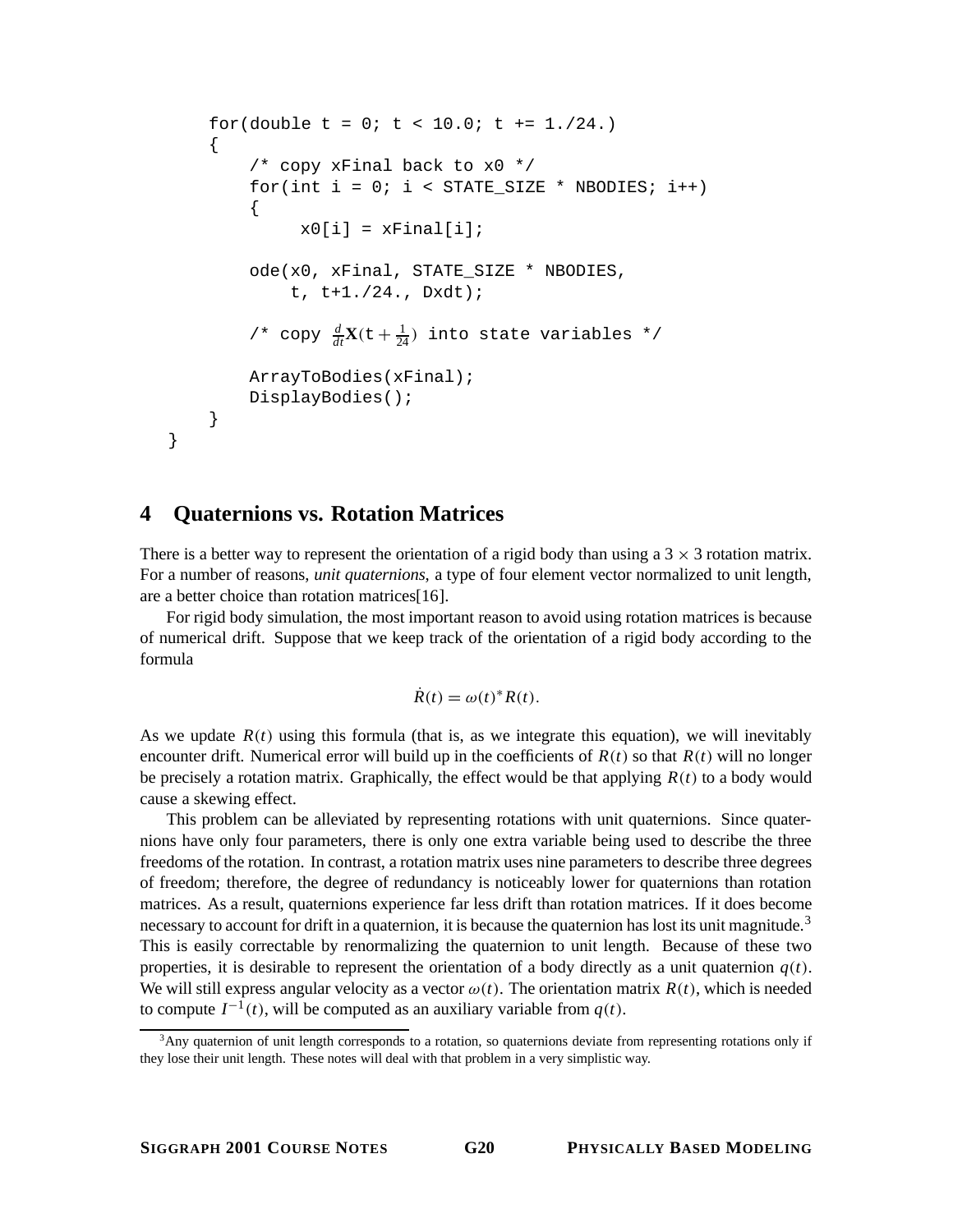We will write a quaternion  $s + v_x$ **i** +  $v_y$ **j** +  $v_z$ **k** as the pair

 $[s, v]$ .

Using this notation, quaternion multiplication is

$$
[s_1, v_1][s_2, v_2] = [s_1s_2 - v_1 \cdot v_2, s_1v_2 + s_2v_1 + v_1 \times v_2]. \tag{4-1}
$$

A rotation of  $\theta$  radians about a unit axis *u* is represented by the unit quaternion

$$
[\cos(\theta/2), \sin(\theta/2)u].
$$

In using quaternions to represent rotations, if  $q_1$  and  $q_2$  indicate rotations, then  $q_2q_1$  represents the composite rotation of  $q_1$  followed by  $q_2$ <sup>4</sup>. In a moment, we'll show how to change the routines of section 3 to handle the quaternion representation for orientation. Before we can make these changes though, we'll need a formula for  $\dot{q}(t)$ . Appendix B derives the formula

$$
\dot{q}(t) = \frac{1}{2}\omega(t)q(t). \tag{4-2}
$$

where the multiplication  $\omega(t)q(t)$  is a shorthand for multiplication between the quaternions [0,  $\omega(t)$ ] and  $q(t)$ . Note the similarity between equation (4–2) and

$$
R(t) = \omega(t)^* R(t).
$$

To actually use a quaternion representation, we'll need to redefine the type RigidBody:

```
struct RigidBody {
   /* Constant quantities */
   double mass; /* mass M */
   matrix Ibody, /* Ibody */
          Ibodyinv; /* I−1
body (inverse of Ibody) */
   /* State variables */
   triple x; /* x(t) */
   quaternion q; / * q(t) * /triple P, / * P(t) * /L; \qquad \qquad /* L(t) */
   /* Derived quantities (auxiliary variables) */
   matrix Iinv, /* I^{-1}(t) */
          R; \qquad \qquad / * R(t) * /triple v, / * v(t) * /omega; /* \omega(t) */
   /* Computed quantities */
```
<sup>&</sup>lt;sup>4</sup>This is according to the convention that the rotation of a point *p* by a quaternion *q* is  $qpq^{-1}$ . Be warned! This is *opposite* the convention for rotation in the original paper Shoemake[16], but it is in correspondence with some more recent versions of Shoemake's article. Writing a composite rotation as *q*2*q*<sup>1</sup> parallels our matrix notation for composition of rotations.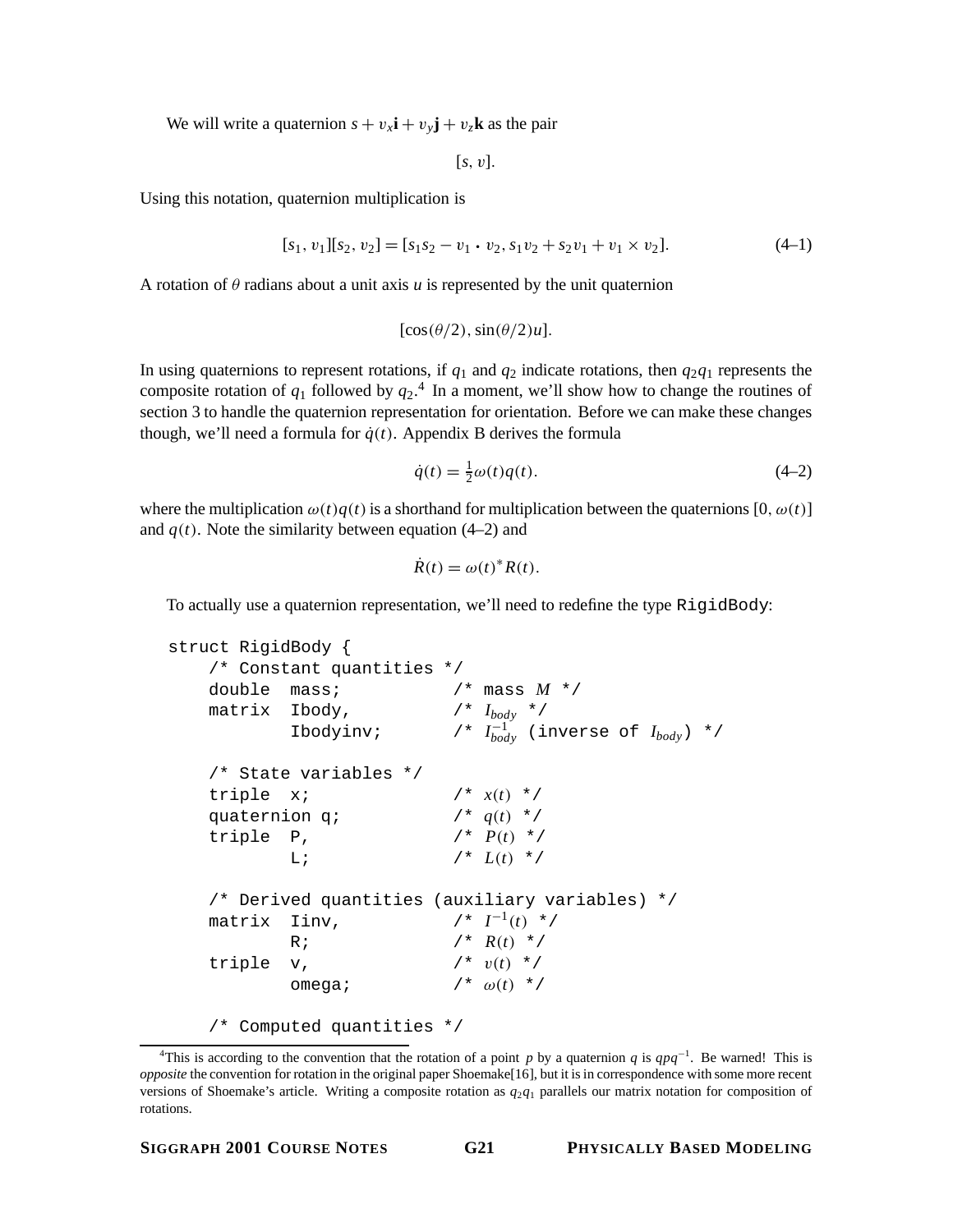triple force,  $/ * F(t) * /$ torque;  $\qquad \qquad / * \tau(t) * /$ };

Next, in the routine StateToArray, we'll replace the double loop

```
for(int i = 0; i < 3; i++) /* copy rotation matrix */
    for(int j = 0; j < 3; j++)*_{y++} = rb->R[i,j];/*
    * Assume that a quaternion is represented in
    * terms of elements 'r' for the real part,
    * and 'i', 'j', and 'k' for the vector part.
    */
    *y++ = rb->q.r;*_{y++} = rb \rightarrow qi.i*y++ = rb->q, j;*y++ = rb->q.k;
```
A similar change is made in ArrayToState. Also, since ArrayToStateis responsible for computing the auxiliary variable  $I^{-1}(t)$ , which depends on  $R(t)$ , ArrayToState must also compute  $R(t)$  as an auxiliary variable: in the section

```
/* Compute auxiliary variables... */
\ell^* v(t) = \frac{P(t)}{M} */
rb \rightarrow v = rb \rightarrow P / mass;
/ * I^{-1}(t) = R(t)I_{body}^{-1}R(t)^{T*}/rb\rightarrowIinv = R * Ibodyinv * Transpose(R);
/ * ω(t) = I^{-1}(t)L(t) * /
rb->omega = rb->\lim v * rb->\lim
```
we add the line

with

 $rb$ ->R = QuaterionToMatrix(normalize(rb->q));

prior to computing rb->Iinv. The routine normalize returns q divided by its length; this unit length quaternion returned by normalize is then passed to QuaterionToMatrix which returns a 3  $\times$  3 rotation matrix. Given a quaternion  $q = [s, v]$ , QuaterionToMatrix returns the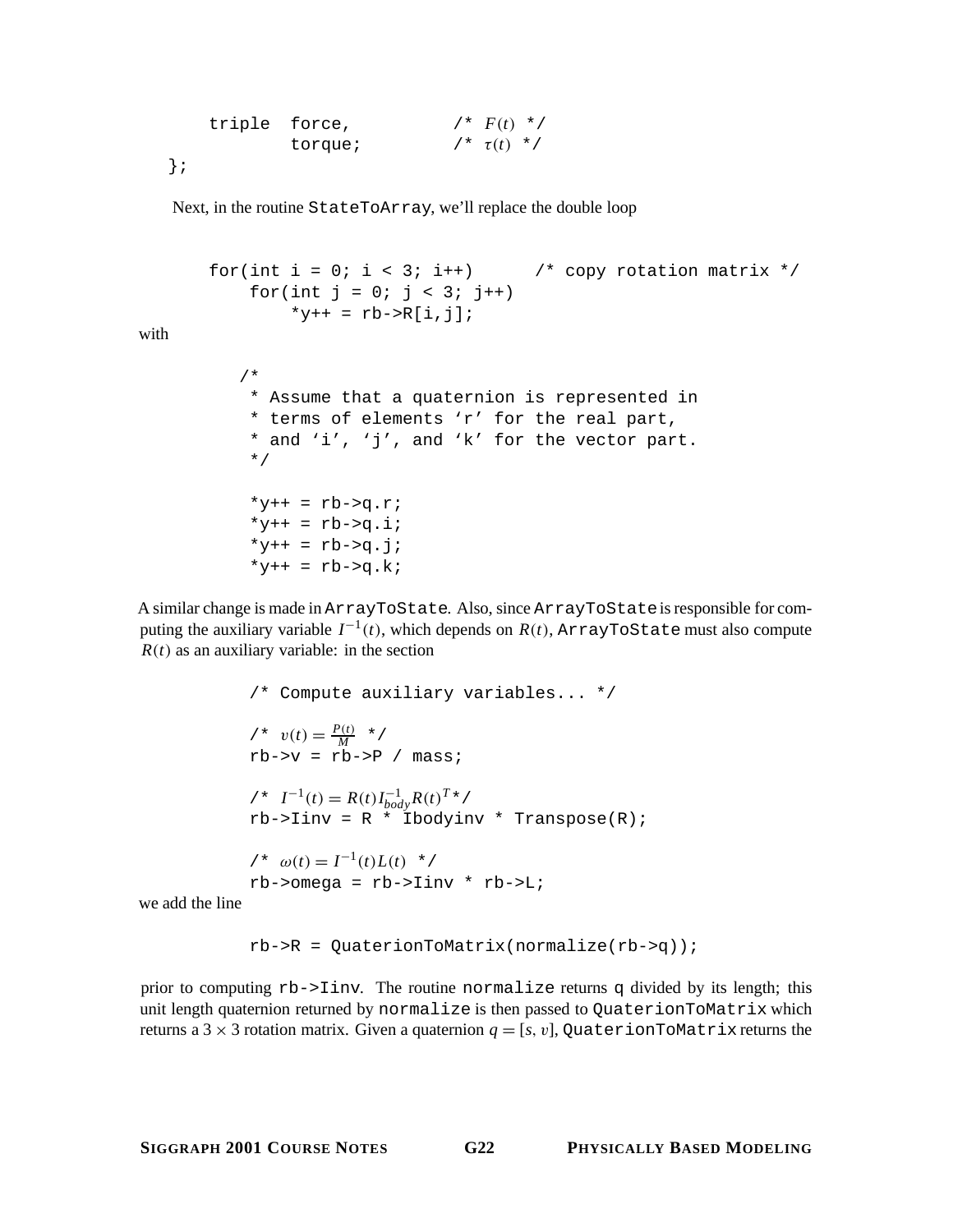matrix

{

$$
\left(\begin{array}{cc}1-2v_y^2-2v_z^2 & 2v_xv_y-2sv_z & 2v_xv_z+2sv_y\\2v_xv_y+2sv_z & 1-2v_x^2-2v_z^2 & 2v_yv_z-2sv_x\\2v_xv_z-2sv_y & 2v_yv_z+2sv_x & 1-2v_x^2-2v_y^2\end{array}\right).
$$

In case you need to convert from a rotation matrix to a quaternion,

```
quaternion matrixToQuaternion(const matrix &m)
   quaternion q;
   double tr, s;
   tr = m[0,0] + m[1,1] + m[2,2];if(tr \ge 0){
       s = sqrt(tr + 1);q.r = 0.5 * sis = 0.5 / siq.i = (m[2,1] - m[1,2]) * siq.j = (m[0,2] - m[2,0]) * siq.k = (m[1,0] - m[0,1]) * s;
    }
   else
    \{int i = 0;
        if(m[1,1] > m[0,0])i = 1;if(m[2,2] > m[i,i))i = 2iswitch (i)
        {
       case 0:
           s = sqrt((m[0,0] - (m[1,1] + m[2,2])) + 1);q.i = 0.5 * sis = 0.5 / siq.j = (m[0,1] + m[1,0]) * siq.k = (m[2,0] + m[0,2]) * s;q.r = (m[2,1] - m[1,2]) * s;
           break;
       case 1:
           s = sqrt((m[1,1] - (m[2,2] + m[0,0])) + 1);q.j = 0.5 * sis = 0.5 / si
```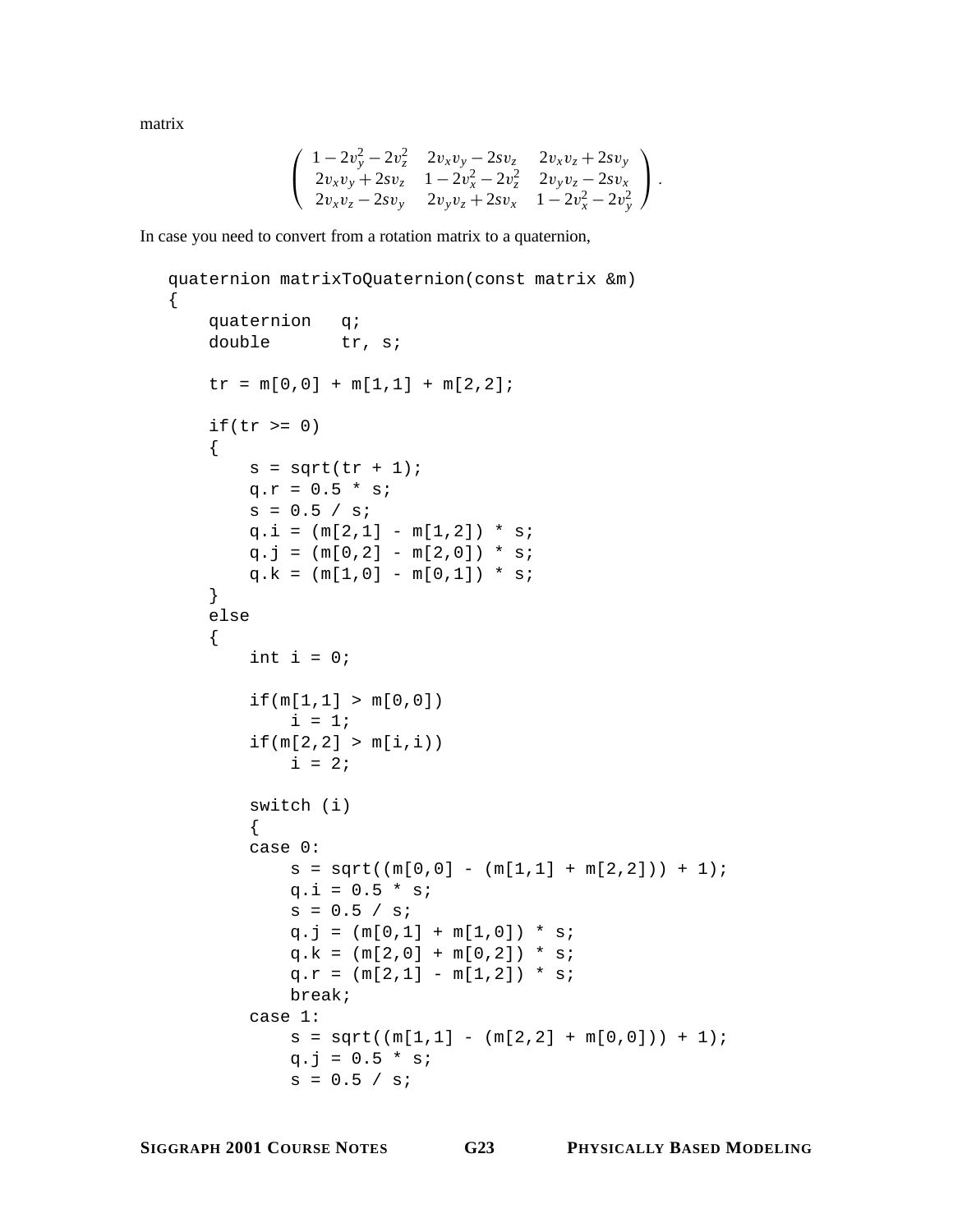```
q.k = (m[1,2] + m[2,1]) * s;
            q.i = (m[0,1] + m[1,0]) * s;
            q.r = (m[0,2] - m[2,0]) * s;
            break;
        case 2:
            s = sqrt((m[2,2] - (m[0,0] + m[1,1])) + 1);q.k = 0.5 * sis = 0.5 / siq.i = (m[2,0] + m[0,2]) * siq. j = (m[1,2] + m[2,1]) * s;q.r = (m[1,0] - m[0,1]) * s;}
    }
   return q;
}
```
The matrix m is structured so that  $m[0,0], m[0,1]$  and  $m[0,2]$  form the first row (not column) of m.

The routines ArrayToBodies and BodiesToArraydon't need any changes at all, but note that the constant STATE\_SIZEchanges from 18 to 13, since a quaternion requires five less elements than a rotation matrix. The only other change we need is in ddtStateToArray. Instead of

```
matrix Rdot = Star(rb->omega) * rb->R;
/* copy \dot{R}(t) into array */
for(int i = 0; i < 3; i++)for(int j = 0; j < 3; j++)*xdot++ = Rdot[i,j];
```
we'll use

```
quaternion qdot = .5 * (rb->omega * rb->q);
*xdot++ = qdot.r;
*xdot++ = qdot.i;*xdot++ = qdot.ji*xdot++ = qdot.K;
```
We're assuming here that the multiplication between the triple  $rb$ ->omega and the quaternion rb->q is defined to return the quaternion product

 $[0,$  rb->omega]q.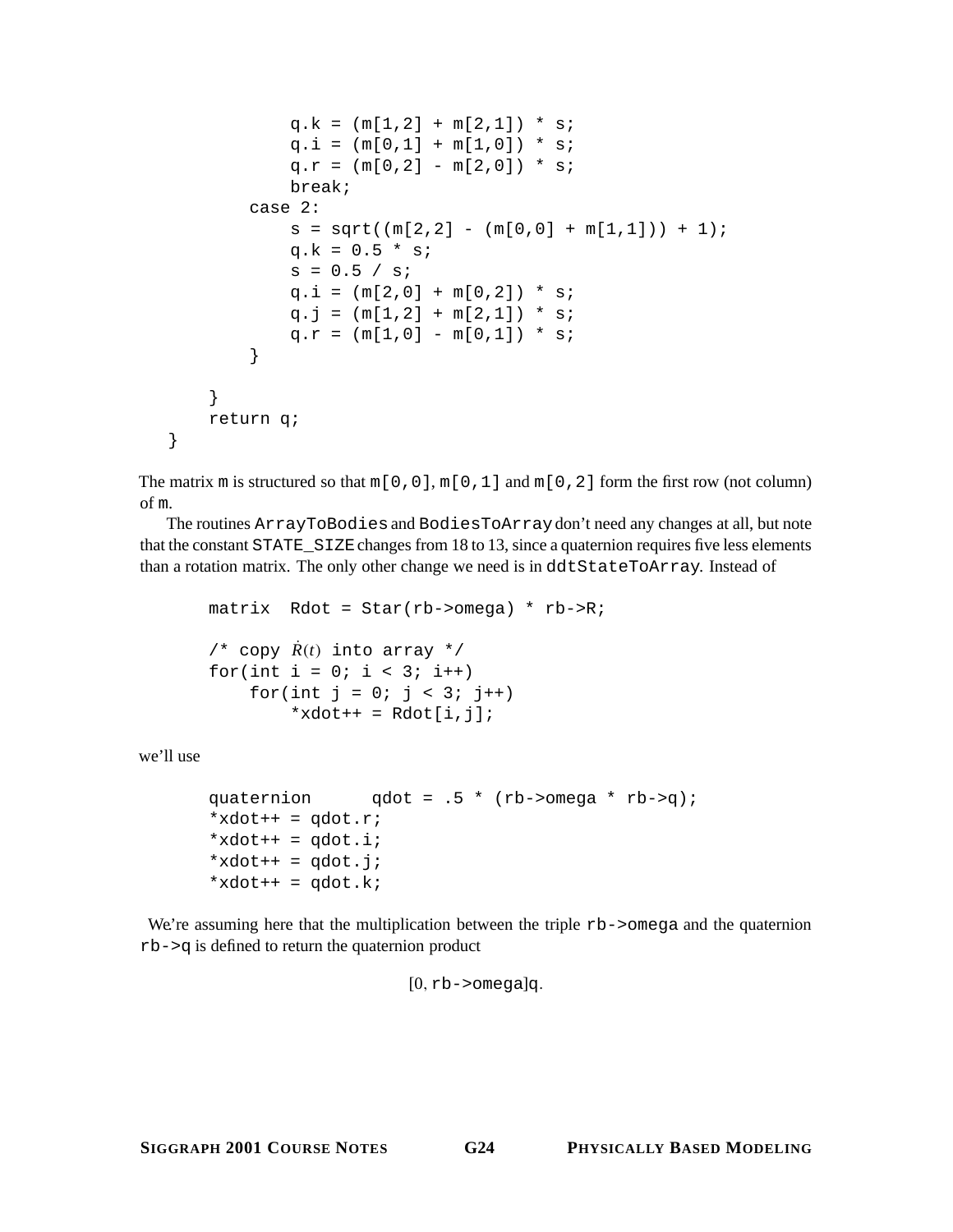

Figure 7: A rectangular block of constant unit density, with center of mass at  $(0,0,0)$ .

## **5 Examples**

## **5.1 Inertia Tensor of a Block**

Let us calculate the inertia tensor *Ibody* of the rectangular block in figure 7. The block has dimensions  $x_0 \times y_0 \times z_0$ . As required, the center of mass of the block is at the origin. Thus, the extent of the block is from  $-\frac{x_0}{2}$  to  $\frac{x_0}{2}$  along the *x* axis, and similarly for the *y* and *z* axes. To calculate the inertia tensor, we must treat the sums in equation (2–32) as integrals over the volume of the block. Let us assume that the block has constant unit density. This means that the density function  $\rho(x, y, z)$  is always one. Since the block has volume  $x_0 y_0 z_0$ , the mass *M* of the block is  $M = x_0 y_0 z_0$ . Then, in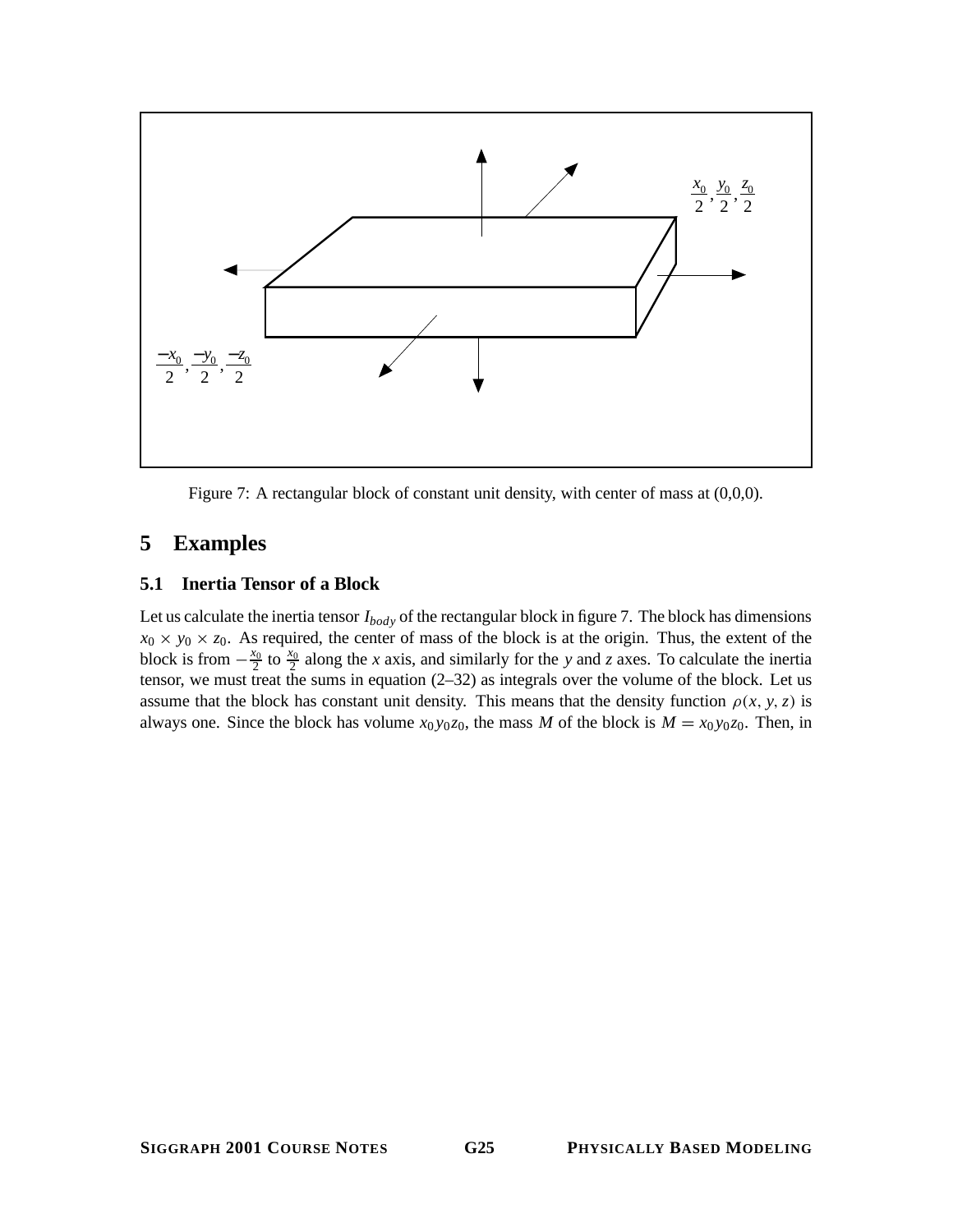body space,

$$
I_{xx} = \int_{-\frac{x_0}{2}}^{\frac{x_0}{2}} \int_{-\frac{x_0}{2}}^{\frac{x_0}{2}} \int_{-\frac{x_0}{2}}^{\frac{x_0}{2}} \rho(x, y, z)(y^2 + z^2) dx dy dz = \int_{-\frac{x_0}{2}}^{\frac{x_0}{2}} \int_{-\frac{x_0}{2}}^{\frac{x_0}{2}} \int_{-\frac{x_0}{2}}^{\frac{x_0}{2}} y^2 + z^2 dx dy dz
$$
  
\n
$$
= \int_{-\frac{x_0}{2}}^{\frac{x_0}{2}} \int_{-\frac{x_0}{2}}^{\frac{x_0}{2}} y^2 z + \frac{z^3}{3} \Big|_{z=-\frac{x_0}{2}}^{z=\frac{x_0}{2}} dx dy
$$
  
\n
$$
= \int_{-\frac{x_0}{2}}^{\frac{x_0}{2}} \int_{-\frac{x_0}{2}}^{\frac{x_0}{2}} y^2 z_0 + \frac{z_0^3}{12} dx dy
$$
  
\n
$$
= \int_{-\frac{x_0}{2}}^{\frac{x_0}{2}} \frac{y_0^3 z_0}{3} + \frac{z_0^3 y_0}{12} y_0 \Big|_{y=\frac{-y_0}{2}}^{y=\frac{x_0}{2}} dx
$$
  
\n
$$
= \int_{-\frac{x_0}{2}}^{\frac{x_0}{2}} \frac{y_0^3 z_0}{12} + \frac{z_0^3 y_0}{12} dx
$$
  
\n
$$
= \frac{y_0^3 z_0}{12} + \frac{z_0^3 y_0}{12} \Big|_{x=\frac{-x_0}{2}}^{x=\frac{x_0}{2}} \frac{y_0^3 z_0 x_0}{12} + \frac{z_0^3 y_0 x_0}{12} = \frac{x_0 y_0 z_0}{12} (y_0^2 + z_0^2) = \frac{M}{12} (y_0^2 + z_0^2).
$$
  
\n(5-1)

Similarly,  $I_{yy} = \frac{M}{12}(x_0^2 + z_0^2)$  and  $I_{zz} = \frac{M}{12}(x_0^2 + y_0^2)$ . Now, the off-diagonal terms, such as  $I_{xy}$ , are

$$
I_{xy} = \int_{\frac{-x_0}{2}}^{\frac{x_0}{2}} \int_{\frac{-y_0}{2}}^{\frac{x_0}{2}} \int_{\frac{-z_0}{2}}^{\frac{z_0}{2}} \rho(x, y, z)(xy) dx dy dz = \int_{\frac{-x_0}{2}}^{\frac{x_0}{2}} \int_{\frac{-y_0}{2}}^{\frac{y_0}{2}} \int_{\frac{-z_0}{2}}^{\frac{z_0}{2}} xy dx dy dz = 0
$$
 (5-2)

(and similarly for the others) because the integrals are all symmetric. Thus, the inertia tensor of the block is

$$
I_{body} = \frac{M}{12} \begin{pmatrix} y_0^2 + z_0^2 & 0 & 0\\ 0 & x_0^2 + z_0^2 & 0\\ 0 & 0 & x_0^2 + y_0^2 \end{pmatrix} . \tag{5-3}
$$

## **5.2 A Uniform Force Field**

Suppose a uniform force acts on each particle of a body. For example, we typically describe a gravitational field as exerting a force *mig* on each particle of a rigid body, where *g* is a vector pointing downwards. The net force  $F_g$  acting due to gravity on the body then is

$$
F_g = \sum m_i g = Mg \tag{5-4}
$$

which yields an acceleration of  $\frac{Mg}{g} = g$  of the center of mass, as expected. What is the torque due to the gravitational field? The net torque is the sum

$$
\sum (r_i(t) - x(t)) \times m_i g = \left(\sum m_i(r_i(t) - x(t))\right) \times g = \mathbf{0}
$$
\n(5-5)

by equation (2–20). We see from this that a uniform gravitational field can have no effect on the angular momentum of a body. Furthermore, the gravitational field can be treated as a single force *Mg* acting on the body at its center of mass.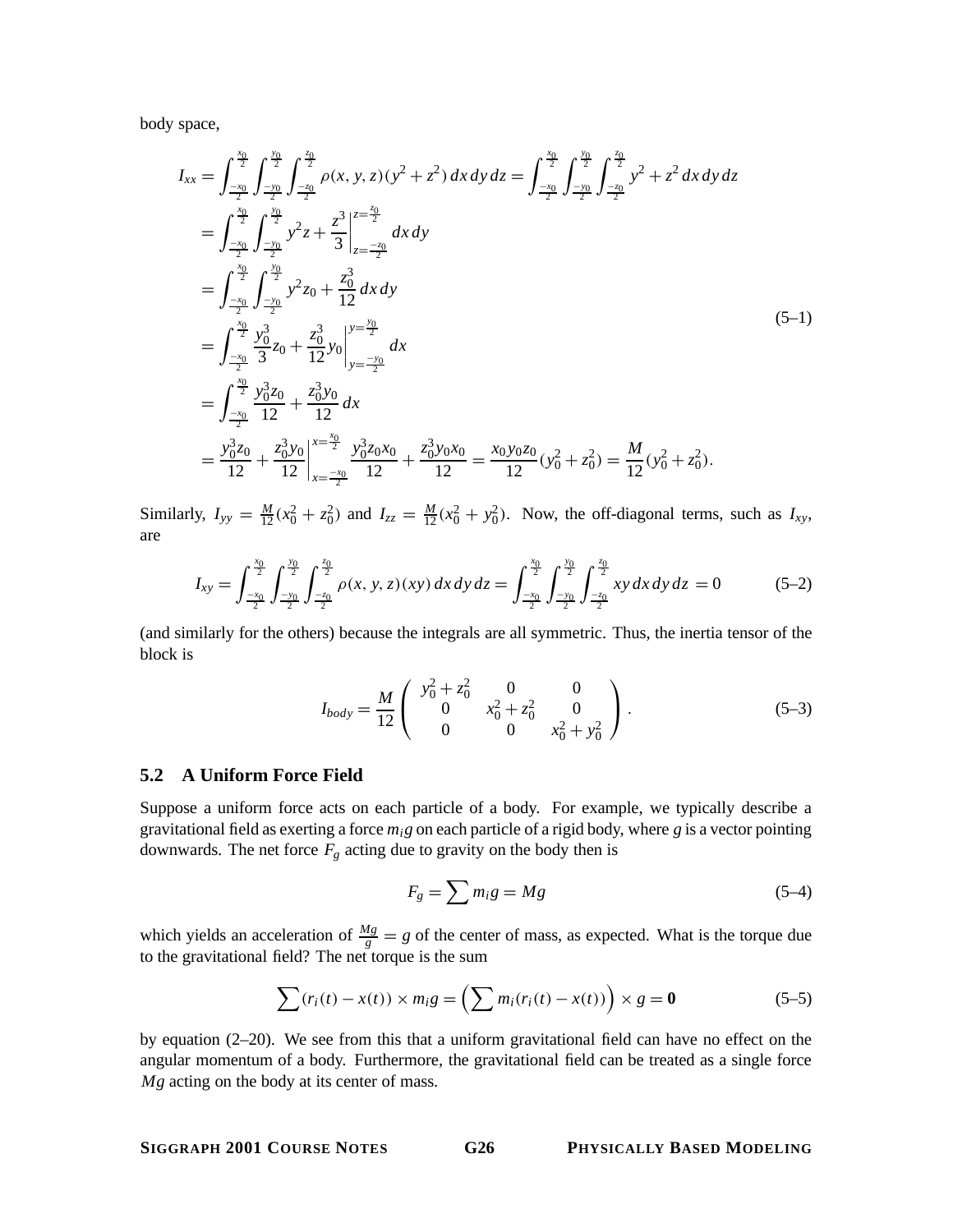

Figure 8: A block acted on by two equal forces *F* at two different points.

## **5.3 Rotation Free Movement of a Body**

Now, let us consider some forces acting on the block of figure 8. Suppose that an external force *F* = (0, 0, *f*) acts on the body at points *x*(*t*) + (−3, 0, −2) and *x*(*t*) + (3, 0, −2). We would expect that this would cause the body to accelerate linearly, without accelerating angularly. The net force acting on the body is  $(0, 0, 2f)$ , so the acceleration of the center of mass is

$$
\frac{2f}{M}
$$

along the *z* axis. The torque due to the force acting at  $x(t) + (-3, 0, -2)$  is

$$
((x(t) + \begin{pmatrix} -3 \\ 0 \\ -2 \end{pmatrix}) - x(t)) \times F = \begin{pmatrix} -3 \\ 0 \\ -2 \end{pmatrix} \times F
$$

while the torque due to the force acting at  $x(t) + (3, 0, -2)$  is

$$
((x(t) + \begin{pmatrix} 3 \\ 0 \\ -2 \end{pmatrix}) - x(t)) \times F = \begin{pmatrix} 3 \\ 0 \\ -2 \end{pmatrix} \times F.
$$

The total torque  $\tau$  is therefore

$$
\tau = \begin{pmatrix} -3 \\ 0 \\ -2 \end{pmatrix} \times F + \begin{pmatrix} 3 \\ 0 \\ -2 \end{pmatrix} \times F = \begin{pmatrix} -3 \\ 0 \\ -2 \end{pmatrix} + \begin{pmatrix} 3 \\ 0 \\ -2 \end{pmatrix} \times F = \begin{pmatrix} 0 \\ 0 \\ -2 \end{pmatrix} \times F.
$$

But this gives

$$
\tau = \left(\begin{array}{c} 0 \\ 0 \\ -2 \end{array}\right) \times \left(\begin{array}{c} 0 \\ 0 \\ f \end{array}\right) = \mathbf{0}.
$$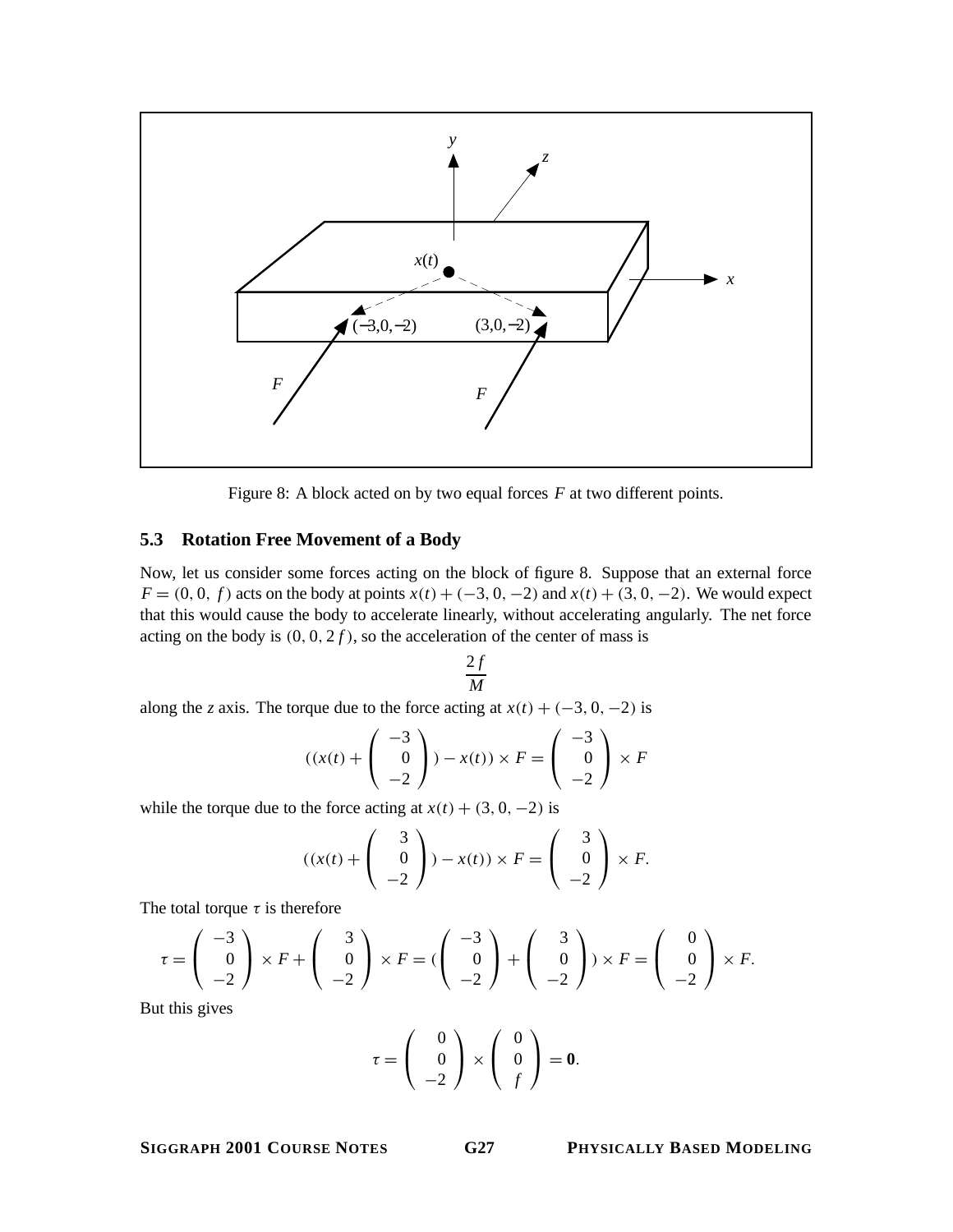

Figure 9: A block acted on by two opposite forces  $F_1$  and  $F_2 = -F_1$ , at two different points.

As expected then, the forces acting on the block impart no angular acceleration to the block.

## **5.4 Translation Free Movement of a Body**

Suppose now that an external force  $F_1 = (0, 0, f)$  acts on the body at point  $x(t) + (-3, 0, -2)$  and an external force  $F_2 = (0, 0, -f)$  acts on the body at point  $x(t) + (3, 0, 2)$  (figure 9). Since  $F_1 = -F_2$ , the net force acting on the block is  $F_1 + F_2 = 0$ , so there is no acceleration of the center of mass. On the other hand, the net torque is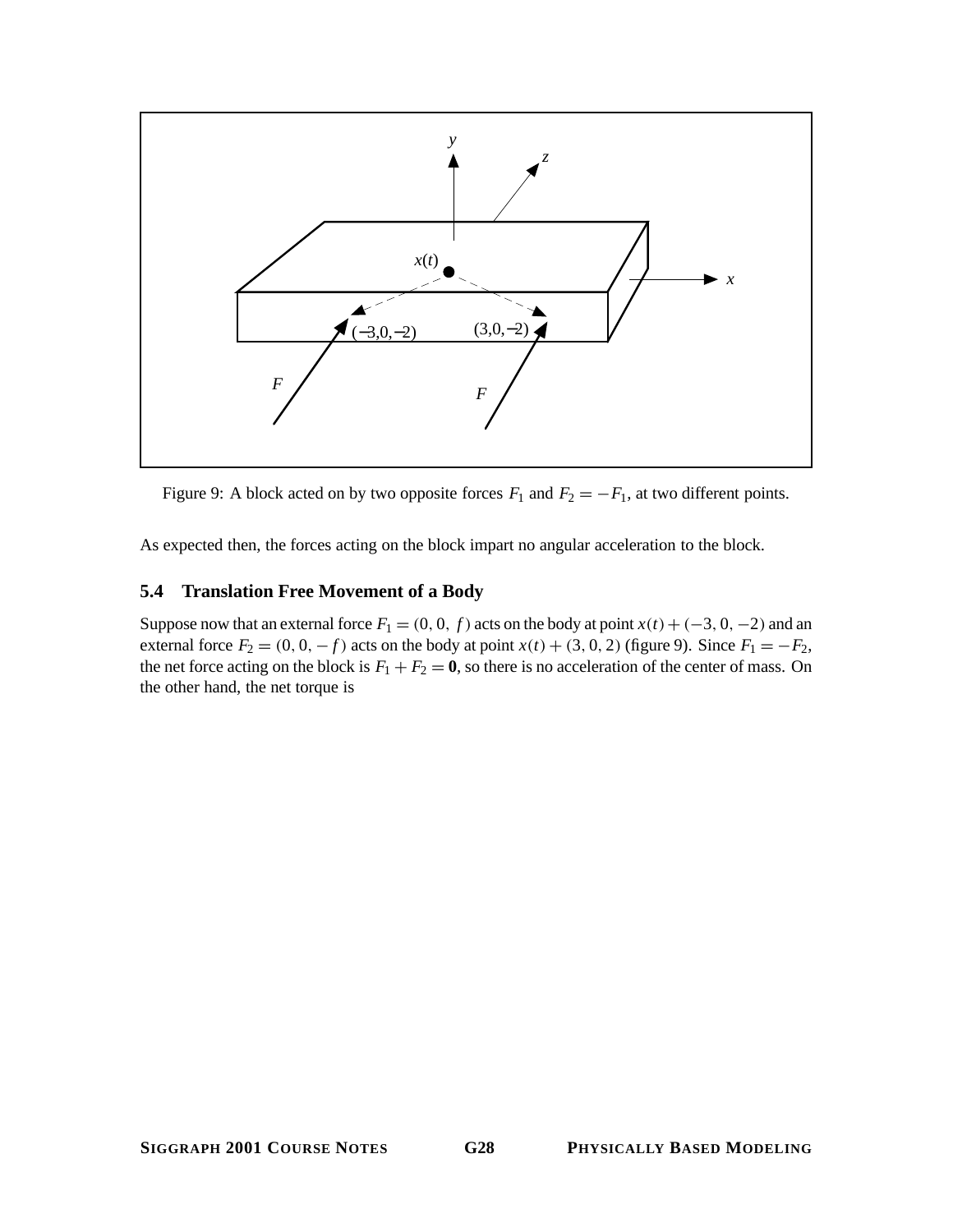

Figure 10: A rectangular block acted on by a force through its center of mass.

$$
((x(t) + \begin{pmatrix} -3 \\ 0 \\ -2 \end{pmatrix}) - x(t)) \times F_1 +
$$
  

$$
((x(t) + \begin{pmatrix} 3 \\ 0 \\ 2 \end{pmatrix}) - x(t)) \times F_2 = \begin{pmatrix} -3 \\ 0 \\ -2 \end{pmatrix} \times \begin{pmatrix} 0 \\ 0 \\ f \end{pmatrix} + \begin{pmatrix} 3 \\ 0 \\ -2 \end{pmatrix} \times \begin{pmatrix} 0 \\ 0 \\ -f \end{pmatrix}
$$
  

$$
= \begin{pmatrix} 0 \\ 3f \\ 0 \end{pmatrix} + \begin{pmatrix} 0 \\ 3f \\ 0 \end{pmatrix} = \begin{pmatrix} 0 \\ 6f \\ 0 \end{pmatrix}.
$$
 (5-6)

Thus, the net torque is  $(0, 6f, 0)$ , which is parallel to the *y* axis. The final result is that the forces acting on the block cause it to angularly accelerate about the *y* axis.

## **5.5 Force vs. Torque Puzzle**

In considering the effect of a force acting at a point on a body, it sometimes seems that the force is being considered twice. That is, if a force F acts on a body at a point  $r + x(t)$  in space, then we first consider  $F$  as accelerating the center of mass, and then consider  $F$  as imparting a spin to the body.

This gives rise to what at first seems a paradox: Consider the long horizontal block of figure 10 which is initially at rest. Suppose that a force  $F$  acts on the block at the center of mass for some period of time, say, ten seconds. Since the force acts at the center of mass, no torque is exerted on the body. After ten seconds, the body will have acquired some linear velocity  $v$ . The body will not have acquired any angular velocity; thus the kinetic energy of the block will be  $\frac{1}{2}M|v|^2$ .

Now suppose that the same force  $F$  is applied off-center to the body as shown in figure 11. Since the force acting on the body is the same, the acceleration of the center of mass is the same. Thus,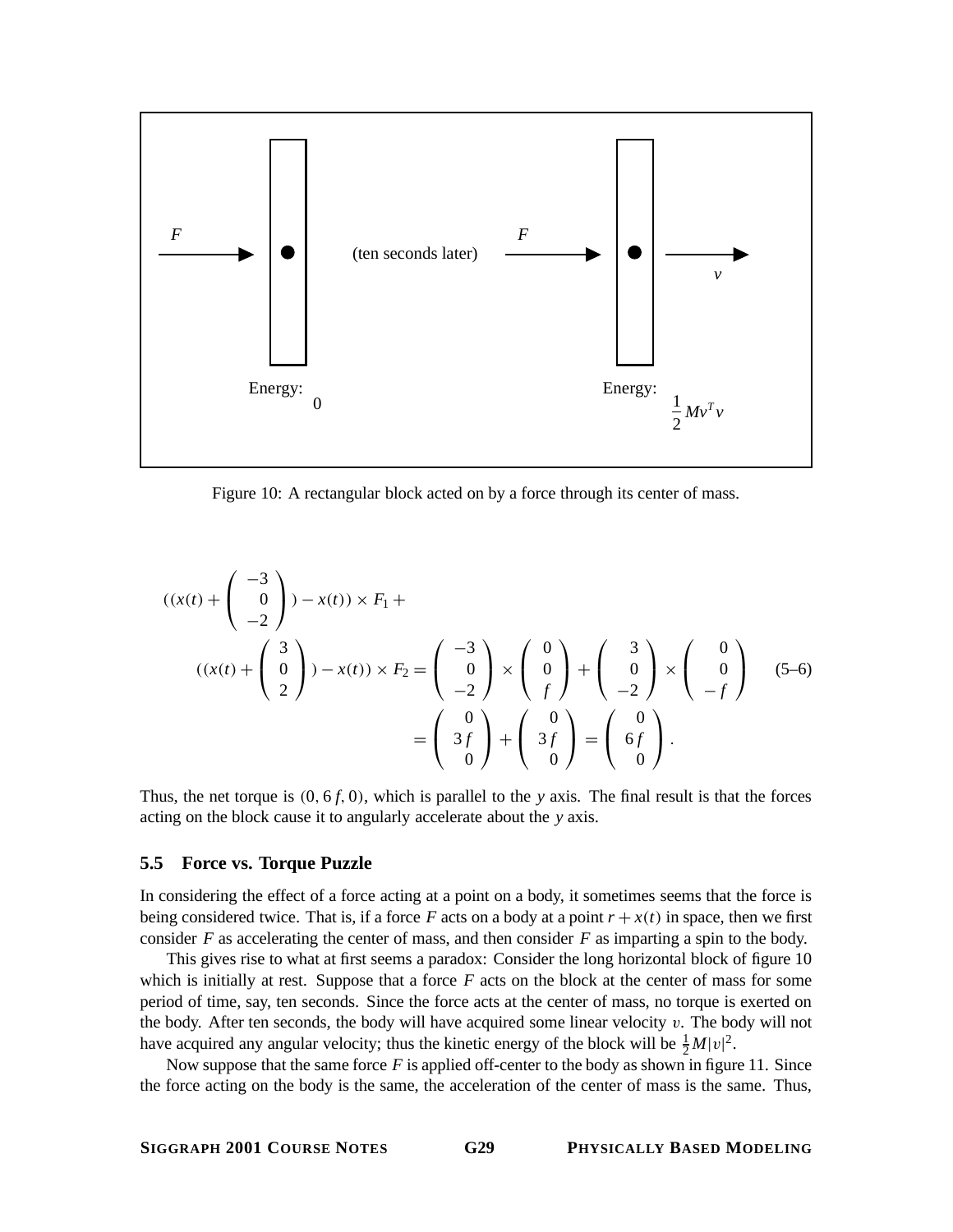

Figure 11: A block acted on by a force, off-center of the center of mass.

after ten seconds, the body will again have linear velocity  $v$ . However, after ten seconds, the body will have picked up some angular velocity  $\omega$ , since the force *F*, acting off center, now exerts a torque on the body. Since the kinetic energy is (see appendix C)

$$
\tfrac{1}{2}M|v|^2+\tfrac{1}{2}\omega^T I\omega
$$

the kinetic energy of the block is higher than when the force acted through the center of mass. But if identical forces pushed the block in both cases, how can the energy of the block be different? Hint: Energy, or work, is the integral of force over distance.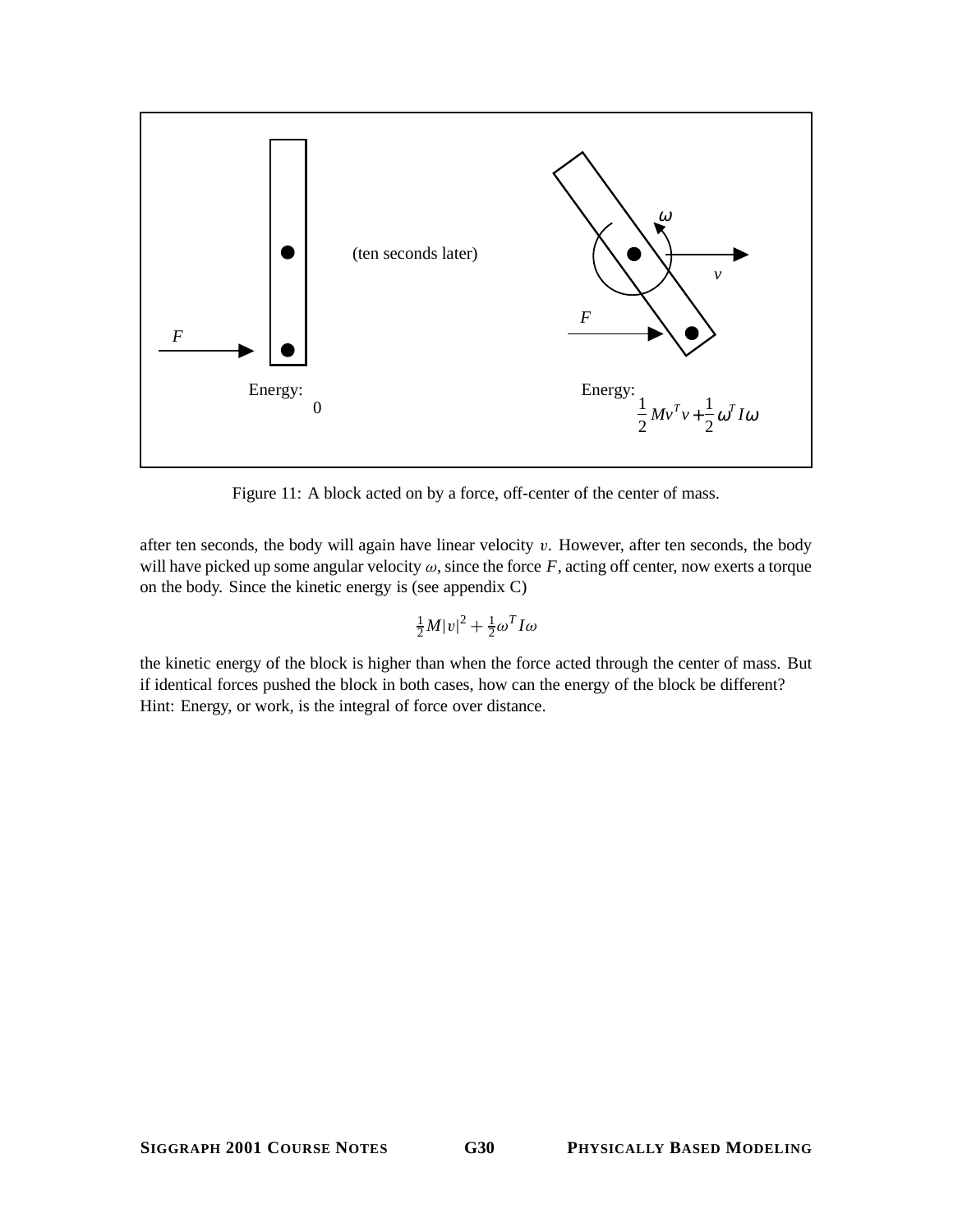

Figure 12: The path the force acts over is longer than in figure 10. As a result, the force does more work, imparting a larger kinetic energy to the block.

Figure 12 shows why the force acting off center results in a higher kinetic energy. The kinetic energy of the block is equivalent to the work done by the force. The work done by the force is the integral of the force over the path traveled in applying that force. In figure 11, where the force acts off the center of mass, consider the path traced out by the point where the force is applied. This path is clearly longer than the path taken by the center of mass in figure 10. Thus, when the force is applied off center, more work is done because the point *p* at which the force is applied traces out a longer path then when the force is applied at the center of mass.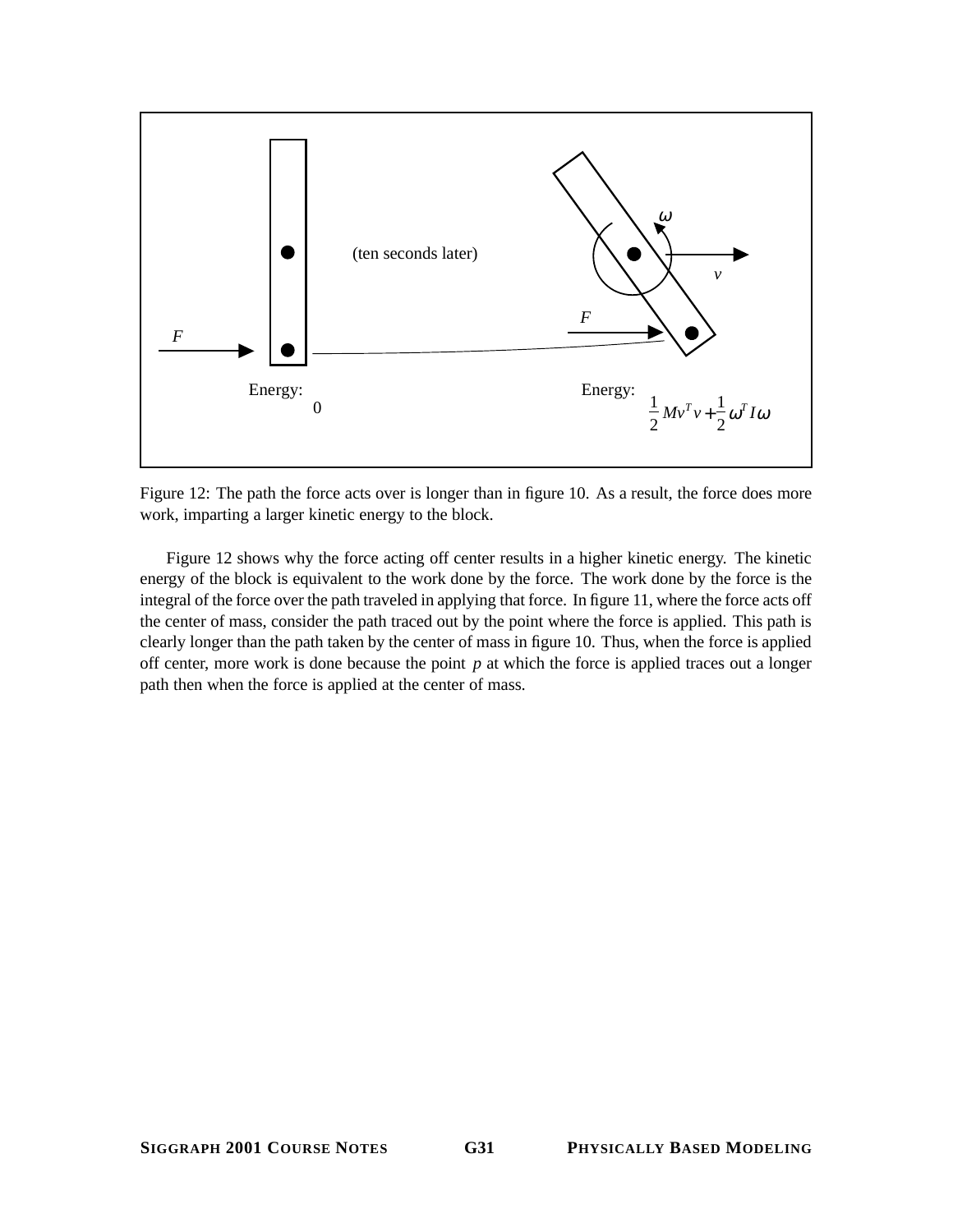# **Part II. Nonpenetration Constraints**

## **6 Problems of Nonpenetration Constraints**

Now that we know how to write and implement the equations of motion for a rigid body, let's consider the problem of preventing bodies from inter-penetrating as they move about an environment. For simplicity, suppose we simulate dropping a point mass (i.e. a single particle) onto a fixed floor. There are several issues involved here.

Because we are dealing with rigid bodies, that are totally non-flexible, we don't want to allow any inter-penetration at all when the particle strikes the floor. (If we considered our floor to be flexible, we might allow the particle to inter-penetrate some small distance, and view that as the floor actually deforming near where the particle impacted. But we don't consider the floor to be flexible, so we don't want any inter-penetration at all.) This means that at the instant that the particle actually comes into contact with the floor, what we would like is to abruptly change the velocity of the particle. This is quite different from the approach taken for flexible bodies. For a flexible body, say a rubber ball, we might consider the collision as occurring gradually. That is, over some fairly small, but non-zero span of time, a force would act between the ball and the floor and change the ball's velocity. During this time span, the ball would deform, due to the force. The more rigid we made the ball, the less the ball would deform, and the faster this collision would occur. In the limiting case, the ball is infinitely rigid, and can't deform at all. Unless the ball's downward velocity is halted instantaneously, the ball will inter-penetrate the floor somewhat. In rigid body dynamics then, we consider collisions as occurring instantaneously.

This means we have two types of contact we need to deal with. When two bodies are in contact at some point  $p$ , and they have a velocity towards each other (as in the particle striking the floor), we call this *colliding contact*. Colliding contact requires an instantaneous change in velocity. Whenever a collision occurs, the state of a body, which describes both position, and velocity, undergoes a discontinuity in the velocity. The numerical routines that solve ODE's do so under the assumption that the state  $\mathbf{X}(t)$  always varies smoothly. Clearly, requiring  $\mathbf{X}(t)$  to change discontinuously when a collision occurs violates that assumption.

We get around this problem as follows. If a collision occurs at time  $t_c$ , we tell the ODE solver to stop. We then take the state at this time,  $\mathbf{X}(t_c)$ , and compute how the velocities of bodies involved in the collision must change. We'll call the state reflecting these new velocities  $\mathbf{X}(t_c)^+$ . Note that  $\mathbf{X}(t_c)$  and  $\mathbf{X}(t_c)^+$  agree for all spatial variables (position and orientation), but will be different for the velocity variables of bodies involved in the collision at time  $t_c$ . We then restart the numerical solver, with the new state  $\mathbf{X}(t_c)$ , and instruct it to simulate forward from time  $t_c$ .

Whenever bodies are resting on one another at some point *p* (e.g. imagine the particle in contact with the floor with zero velocity), we say that the bodies are in *resting contact*. In this case, we compute a force that prevents the particle from accelerating downwards; essentially, this force is the weight of the particle due to gravity (or whatever other external forces push on the particle). We call the force between the particle and the floor a *contact force*. Resting contact clearly doesn't require us to stop and restart the ODE solve at every instant; from the ODE solver's point of view, contact forces are just a part of the force returned by ComputeForceAndTorque.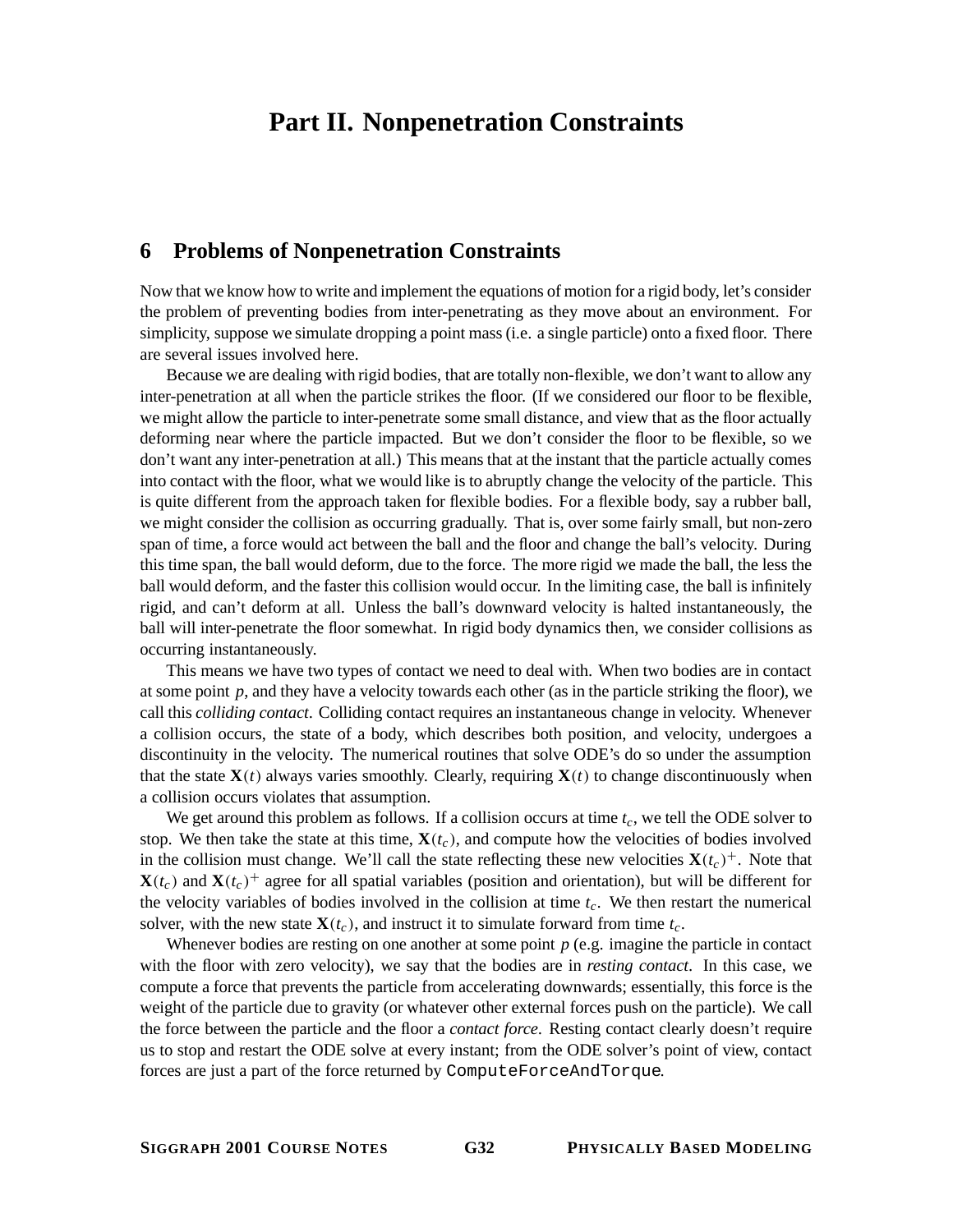

Figure 13: At time  $t_0 + \Delta t$ , the particle is found to lie below the floor. Thus, the actual time of collision  $t_c$  lies between the time of the last known legal position,  $t_0$ , and  $t_0 + \Delta t$ .

So far then, we have two problems we'll need to deal with: computing velocity changes for *colliding contact*, and computing the contact forces that prevent inter-penetration. But before we can tackle these problems we have to deal with the geometric issue of actually detecting contact between bodies. Let's go back to dropping the particle to the floor. As we run our simulation, we compute the position of the particle as it drops towards the floor at specific time values (figure 13). Suppose we consider the particle at times  $t_0$ ,  $t_0 + \Delta t$ ,  $t_0 + 2\Delta t$  etc.<sup>5</sup> and suppose the time of collision,  $t_c$ , at which the particle actually strikes the floor, lies between  $t_0$  and  $t_0 + \Delta t$ . Then at time  $t_0$ , we find that the particle lies above the floor, but at the next time step,  $t_0 + \Delta t$ , we find the particle is beneath the floor, which means that inter-penetration has occurred.

If we're going to stop and restart the simulator at time  $t_c$ , we'll need to compute  $t_c$ . All we know so far is that  $t_c$  lies between  $t_0$  and  $t_0 + \Delta t$ . In general, solving for  $t_c$  exactly is difficult, so we solve for  $t_c$  numerically, to within a certain tolerance. A simple way of determining  $t_c$  is to use a numerical method called *bisection*[14]. If at time  $t_0 + \Delta t$  we detect inter-penetration, we inform the ODE solver that we wish to restart back at time  $t_0$ , and simulate forward to time  $t_0 + \Delta t/2$ . If the simulator reaches  $t_0 + \Delta t/2$  without encountering inter-penetration, we know the collision time  $t_c$ lies between  $t_0 + \Delta t/2$  and  $t_0 + \Delta t$ . Otherwise,  $t_c$  is less than  $t_0 + \Delta t/2$ , and we try to simulate from  $t_0$  to  $t_0 + \Delta t/4$ . Eventually, the time of collision  $t_c$  is computed to within some suitable numerical tolerance. The accuracy with which  $t_c$  is found depends on the collision detection routines. The collision detection routines have some parameter  $\epsilon$ . We decide that our computation of  $t_c$  is "good enough" when the particle inter-penetrates the floor by no more than  $\epsilon$ , and is less than  $\epsilon$  above the floor. At this point we declare that the particle is in contact with the floor (figure 14).

The method of bisection is a little slow, but its easy to implement and quite robust. A faster method involves actually predicting the time  $t_c$  of the collision, based on examining  $\mathbf{X}(t_0)$  and  $\mathbf{X}(t_0 + \Delta t)$ . Baraff[1, 2] describes how to make such predictions. How to actually implement all of

<sup>&</sup>lt;sup>5</sup>The ODE solver doesn't have to proceed with equal size time steps though.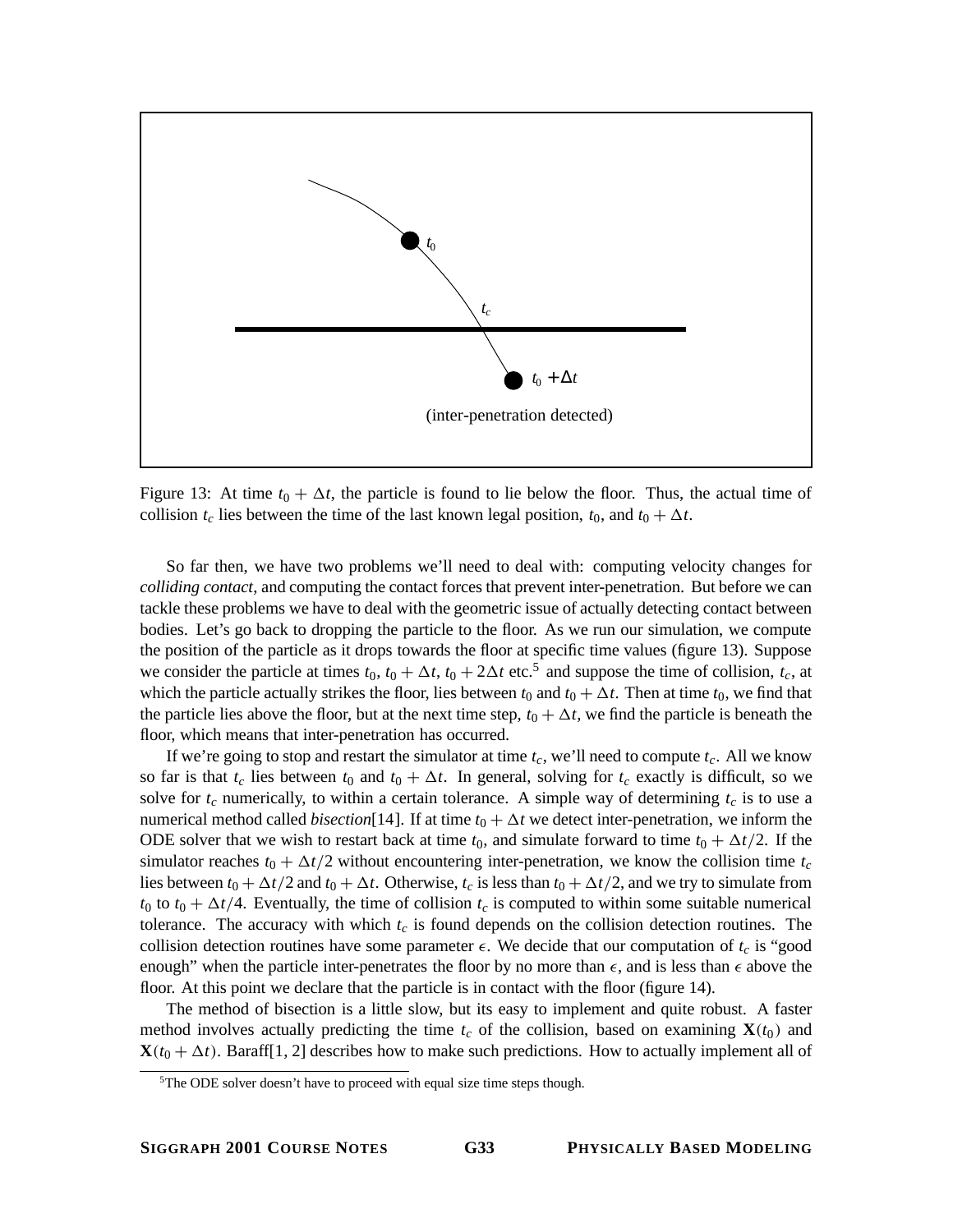

Figure 14: When the particle is found to be within some tolerance  $\epsilon$  of contacting the floor, then  $t_c$ is considered to have been computed to within sufficient accuracy.

this depends on how you interact with your ODE routines. One might use exception handling code to signal the ODE of various events (collisions, inter-penetration), or pass some sort of messages to the ODE solver. We'll just assume that you have some way of getting your ODE solver to progress just up to the point  $t_c$ .

Once you actually reach the time of a collision, or whenever you're in a state  $X(t)$  where no inter-penetration has occurred, a geometric determination has to be made to find all the points of contact. (Just because you may be looking for the time of collision between two bodies *A* and *B* doesn't mean you get to neglect resting contact forces between other bodies *C* and *D*. Whenever you're trying to move the simulation forward, you'll need to compute the point of contact between bodies and the contact forces at those points.) There is a vast amount of literature dealing with the collision detection problem. For instance, some recent SIGGRAPH papers dealing with the subject are Von Herzen, Barr and Zatz[17] and Moore and Wilhelms[12]; in robotics, a number of papers of interest are Canny[4], Gilbert and Hong[6], Meyer[11] and Cundall[5]. Preparata and Shamos[13] describes many approaches in computational geometry to the problem. In the next section, we'll briefly describe a collision detection "philosophy" that leads to very efficient algorithms, for the sorts of simulation these course notes are concerned with. Actual code for the algorithms is fairly easy to write, but a little too lengthy to fit in these notes. Following this, we'll move on to consider colliding and resting contact.

## **7 Collision Detection**

The collision detection algorithm begins with a preprocessing step, in which a bounding box for each rigid body is computed (a box with sides parallel to the coordinate axes). Given *n* such bounding boxes, we will want to quickly determine all pairs of bounding boxes that overlap. Any pair of rigid bodies whose bounding boxes do not overlap need not be considered any further. Pairs of rigid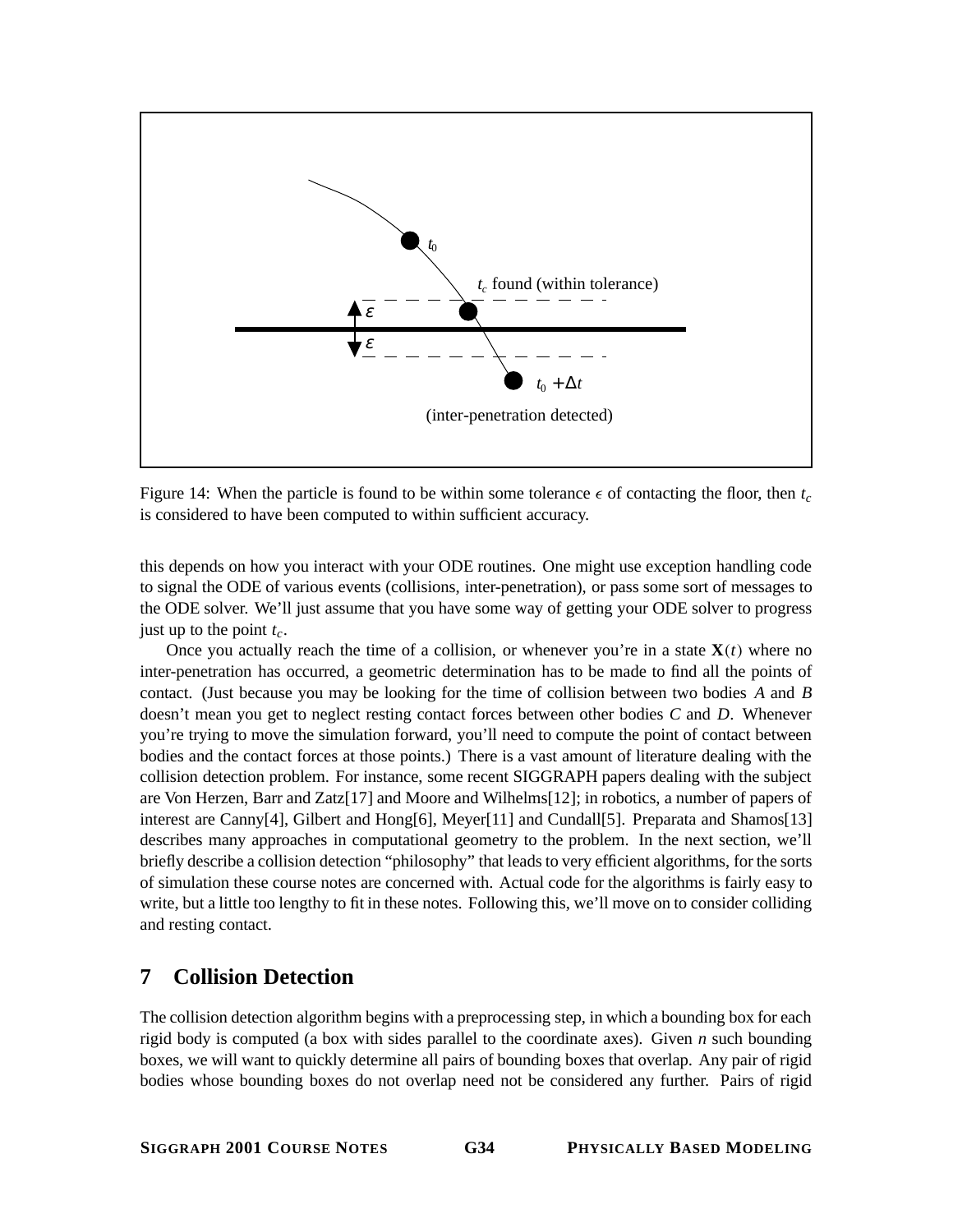bodies whose bounding boxes do overlap require further consideration. We'll first describe how to efficiently check for inter-penetration or contact points between rigid bodies defined as convex polyhedra. Then we'll show how to perform the bounding box check efficiently.

As described in section 1, the simulation process consists of the repeated computation of the derivative of the state vector,  $\frac{d}{dt}\mathbf{X}(t)$ , at various times *t*. The numerical ODE solver is responsible for choosing the values of *t* at which the state derivative is to be computed. For any reasonably complicated simulation, the values of *t* chosen are such that the state **X** does not change greatly between successive values of *t*. As a result, there is almost always great geometric coherence between successive time steps. At a time step  $t_0 + \Delta t$ , the idea is to take advantage of the collision detection results computed at the previous time step  $t_0$ .

### **7.1 Convex Polyhedra**

Our primary mechanism for exploiting coherence will be through the use of *witnesses*. In our context, given two convex polyhedra *A* and *B*, a witness is some piece of information that can be used to quickly answer the "yes/no" question "are *A* and *B* disjoint"? We will utilize coherence by caching witnesses from one time step to the next; hopefully a witness from the previous time step will be a witness during the current time step.

Since we are considering convex polyhedra, two polyhedra do not inter-penetrate if and only if a separating plane between them exists. A separating plane between two polyhedra is a plane such that each polyhedron lies on a different side of the plane. A given plane can be verified to be a separating plane by testing to make sure that all of the vertices of *A* and *B* lie on opposite sides of the plane. Thus, a separating plane is a witness to the fact that two convex polyhedra do not inter-penetrate. If a separating plane does not exist, then the polyhedra must be inter-penetrating.

The cost of initially finding a witness (for the very first time step of the simulation, or the first time two bodies become close enough to require more than a bounding box test) is unavoidable. A simple way to find a separating plane initially is as follows. If a pair of convex polyhedra are disjoint or contacting (but not inter-penetrating), then a separating plane exists with the following property: either the plane contains a face of one of the polyhedra, or the plane contains an edge from one of the polyhedra and is parallel to an edge of the other polyhedra. (That is, the separating plane's normal is the cross product of the two edge directions, and the plane itself contains one of the edges.) We will call the face or edges in question the *defining* face or edges. Initially, we simply check all possible combinations of faces and edges to see if one such combination forms a separating plane (figure 15). Although this is inefficient, it's done so infrequently that the inefficiency is unimportant. For subsequent time steps, all we need to do is form a separating plane from the defining face or edges found during the previous time step, and then verify the plane to see that it is still valid (figure 16).

On those (rare) occasions when the cached face or two edges fails to form a valid separating plane (figure 17), faces or edges adjacent to the previously cached face or edges can be examined to see if they form a separating plane; however, this happens infrequently enough that it may be simpler to start from scratch and compute a new separating plane without using any prior knowledge.

Once the separating place has been found, the contact region between the two polyhedra is determined, assuming the polyhedra are not disjoint. Contact points between the two polyhedra can only occur on the separating plane. Given the separating plane, the contact points can be quickly and efficiently determined by comparing only those faces, edges, and vertices of the polyhedra that are coincident with the separating plane.

However, if no separating plane can be found, then the two polyhedra must be inter-penetrating. When two polyhedra inter-penetrate, it is almost always the case that either a vertex of one poly-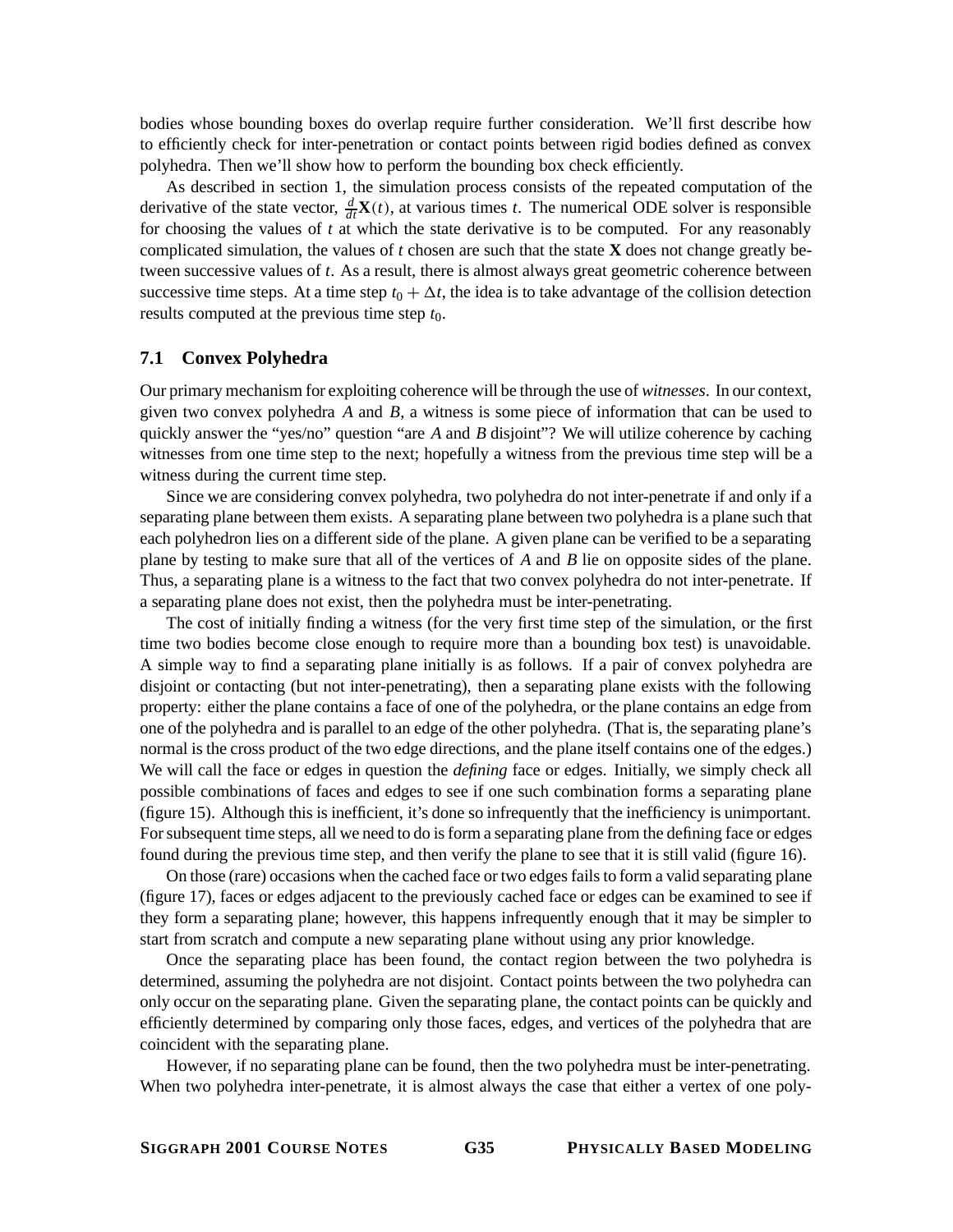

Figure 15: Exhaustive search for a separating plane. Only one face of the two polygons forms a separating plane.



Figure 16: (a) At this time step, the separating plane is defined by a face of one of the polygons. (b) At the next time step, the polygons have moved, but the same face still defines a separating plane.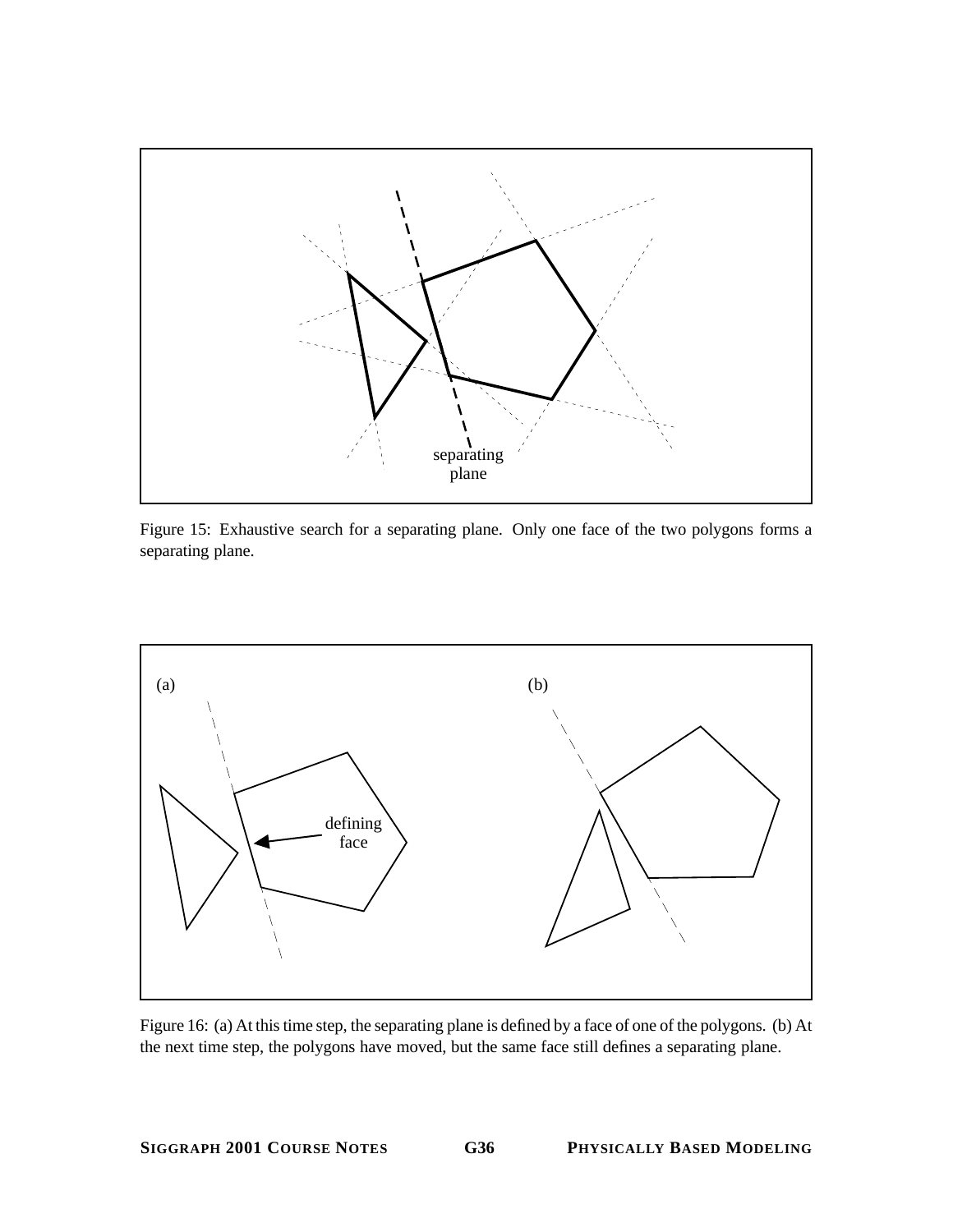

Figure 17: The face that has been defining a separating plane no longer does so, and a new separating plane must be found.

hedron is inside the other, or an edge of one polyhedron has intersected a face of the other.<sup>6</sup> In this case, the inter-penetrating vertex, or intersecting edge and face are cached as a witness to the inter-penetration. Since this indicates a collision at some earlier time, the simulator will back up and attempt to compute  $\frac{d}{dt}\mathbf{X}(t)$  at some earlier time. Until the collision time is determined, the first action taken by the collision/contact determination step will be to check the cached vertex or edge and face to see if they indicate inter-penetration. Thus, until the collision time is found, states in which the inter-penetration still exists are identified as such with a minimum of computational overhead.

### **7.2 Bounding Boxes**

To reduce the number of pairwise collision/contact determinations necessary, a bounding box hierarchy is imposed on the bodies in the simulation environment. If two bounding boxes are found not to overlap, no further comparisons involving the contents of the boxes are needed. Given a collection of *n* rectangular bounding boxes, aligned with the coordinate axes, we would like to efficiently determine all pairs of boxes that overlap. A naive pairwise comparison of all pairs requires  $O(n^2)$ work and is too inefficient, unless the number of bodies is small. Computational geometry algorithms exist that can solve this problem in time  $O(nlog n + k)$  where *k* is the number of pairwise overlaps; a general result is that the problem can be solved in time  $O(nlog^{d-2}n+k)$  for *d*-dimensional bounding boxes[13]. Using coherence, we can achieve substantially better performance.

 $6$ An exception is the following. Stack two cubes of equal size atop one another so that their contacting faces exactly coincide. Lower the top one. This produces an inter-penetration such that no vertex is inside either cube, and no edge penetrates through any face.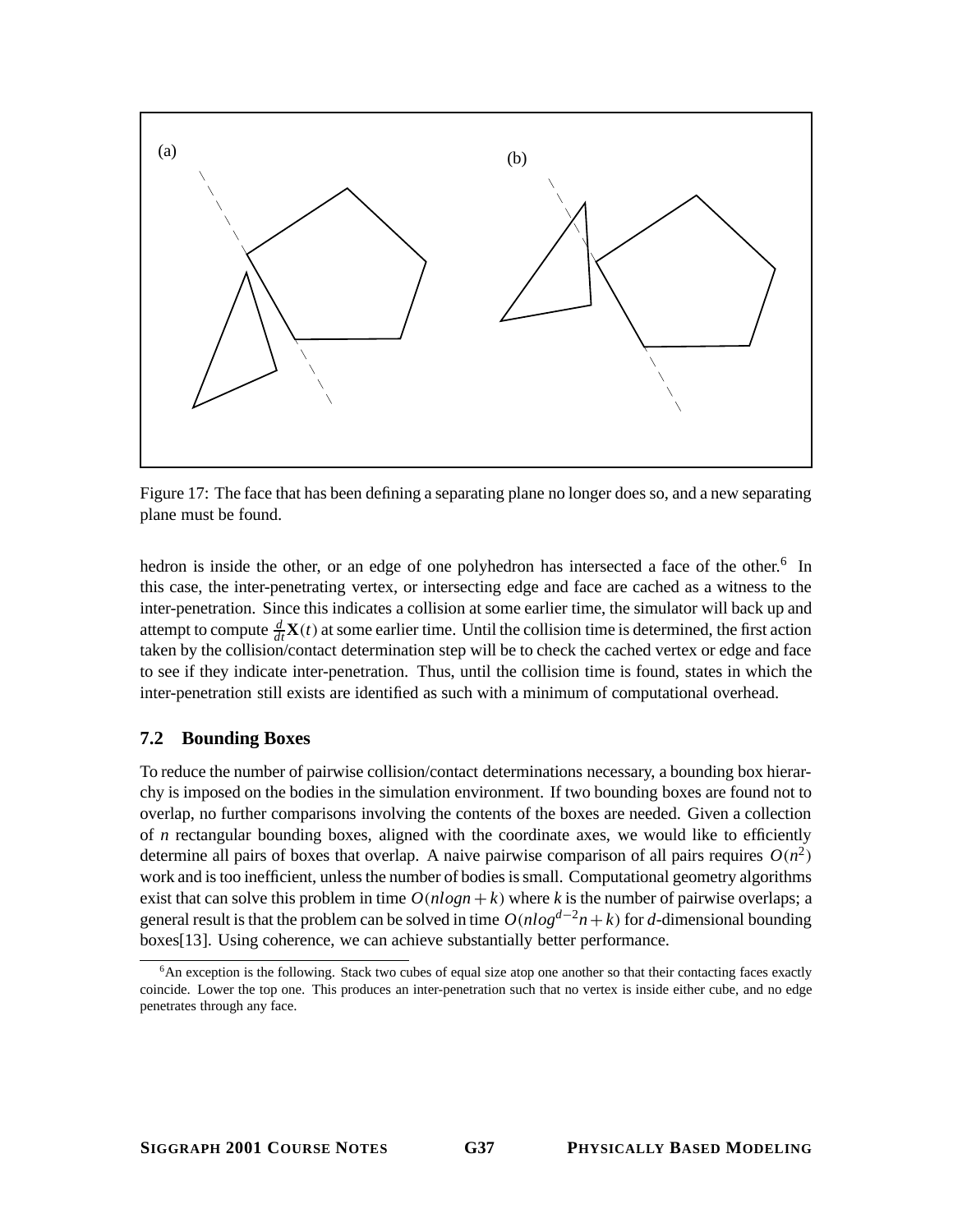

Figure 18: The sweep/sort algorithm. (a) When  $b<sub>1</sub>$  is encountered, the active list contains intervals 3 and 6; interval 1 is reported to overlap with these two intervals. Interval 1 is added to the active list and the algorithm continues. (b) When  $e_3$  is encountered, the active list contains intervals 2, 3 and 5. Interval 3 is removed from the active list.

#### **7.2.1 The one-dimensional case**

Consider the problem of detecting overlap between *one*-dimensional bounding boxes, aligned with the coordinate system. Such a bounding box can be described simply as an interval [*b*, *e*] where *b* and *e* are real numbers. Let us consider a list of *n* such intervals, with the *i*th interval being  $[b_i, e_i]$ . The problem is then defined to be the determination of all pairs  $i$  and  $j$  such that the intervals  $[b_i, e_i]$ and  $[b_i, e_j]$  intersect.

The problem can be solved initially by a *sort and sweep* algorithm. A sorted list of all the *bi* and *ei* values is created, from lowest to highest. The list is then swept, and a list of *active* intervals, initially empty, is maintained. Whenever some value *bi* is encountered, all intervals on the active list are output as overlapping with interval *i*, and interval *i* is then added to the list (figure 18a). Whenever some value  $e_i$  is encountered, interval *i* is removed from the active list (figure 18b). The cost of this process is  $O(n \log n)$  to create the sorted list,  $O(n)$  to sweep through the list, and  $O(k)$  to output each overlap. This gives a total cost of  $O(n \log n + k)$ , and is an optimal algorithm for initially solving the problem.

Subsequent comparisons can be improved as follows. First, there is no need to use an  $O(n \log n)$ algorithm to form the sorted list of  $b_i$  and  $e_i$  values. It is considerably more efficient to start with the order found for  $b_i$  and  $e_i$  values from the previous time step; if coherence is high, this ordering will be nearly correct for the current time step. A sorting method called an *insertion sort*[15] is used to permute the "nearly sorted" list into a sorted list. The insertion sort algorithm works by moving items towards the beginning of the list, until a smaller item is encountered. Thus, the second item is interchanged with the first if necessary, then the third item is moved towards the beginning of the list until its proper place is found, and so on; each movement of an item indicates a change in the ordering of two values. After the last item on the list has been processed, the list is in order. Such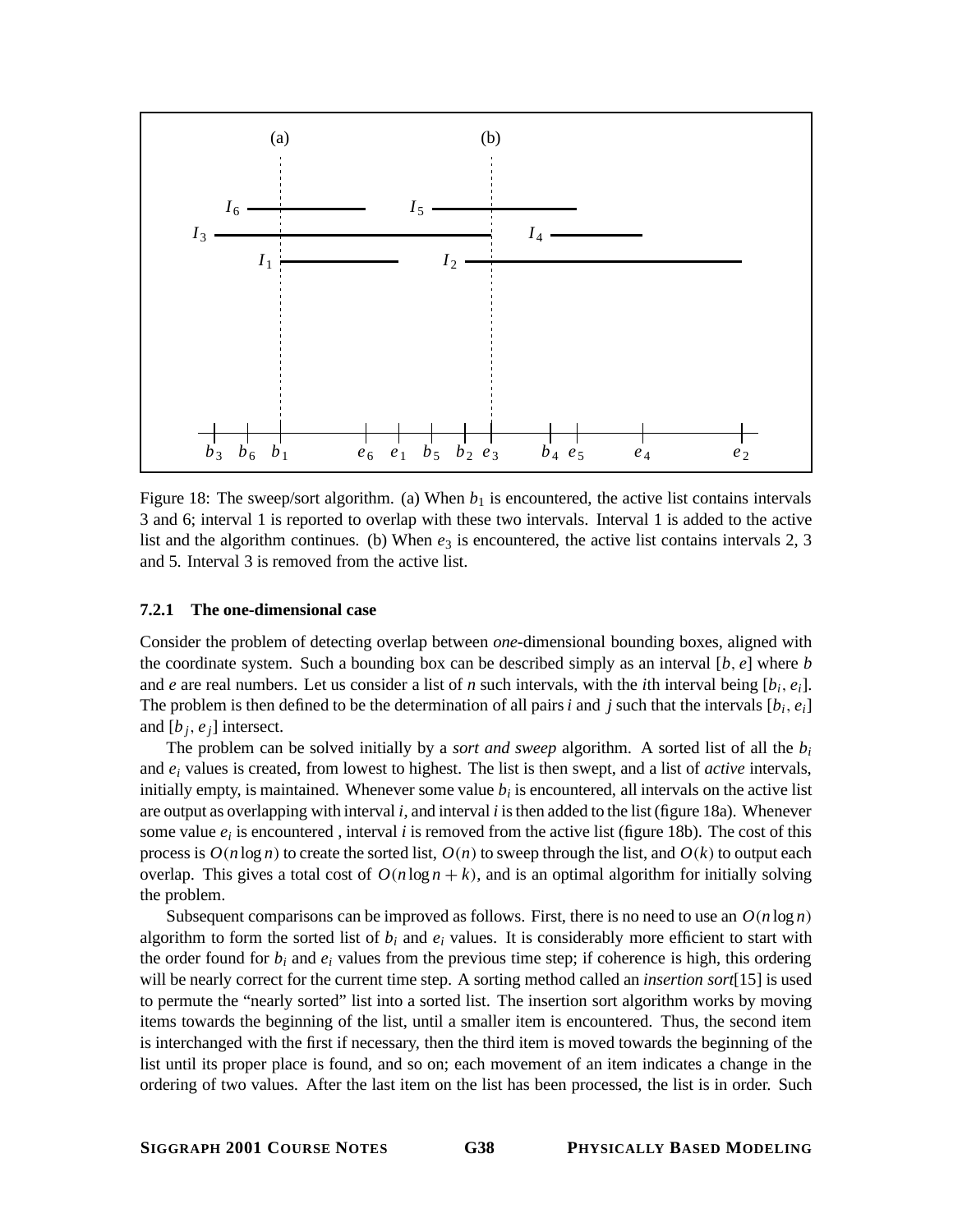

Figure 19: A coherence-based method of detecting overlaps. The order produced in figure 18 is nearly correct for this arrangement of intervals. Only  $b_4$  and  $e_5$  need to be exchanged. When the exchange occurs, the change in overlap status between interval 4 and 5 is detected.

a sort takes time  $O(n + c)$  where c is the number of exchanges necessary. For example, the only difference between figures 19 and 18 is that interval 4 has moved to the right. Starting from the ordered list of *bi* and *ei* values of figure 18, only a single exchange is necessary to sort the list for figure 19. The insertion sort is not recommendeded as a sorting procedure in general, since it may require  $O(n^2)$  exchanges; however, it is a good algorithm for sorting a nearly sorted list, which is what occurs in our highly coherent environment. To complete the algorithm, note that if two intervals *i* and *j* overlap at the previous time step, but not at the current time step, one or more exchanges involving either a  $b_i$  or  $e_i$  value and a  $b_j$  or  $e_j$  value must occur. The converse is true as well when intervals *i* and *j* change from not overlapping at the previous time step to overlapping at the current time step.

Thus, if we maintain a table of overlapping intervals at each time step, the table can be updated at each time step with a total cost of  $O(n + c)$ . Assuming coherence, the number of exchanges c necessary will be close to the actual number *k* of changes in overlap status, and the extra  $O(c - k)$ work will be negligible. Thus, for the one-dimensional bounding box problem, the coherence view yields an efficient algorithm of extreme (if not maximal) simplicity that approaches optimality as coherence increases.

#### **7.2.2 The three-dimensional case**

Efficient computational geometry algorithms for solving the bounding box intersection problem in  $\mathbb{R}^3$  are much more complicated than the sort and sweep method for the one-dimensional case. However, these algorithms all have in common a step that is essentially a sort along a coordinate axis, as in the one-dimensional case. Each bounding box is described as three independent intervals  $[b_i^{(x)}, e_i^{(x)}]$ ,  $[b_i^{(y)}, e_i^{(y)}]$ , and  $[b_i^{(z)}, e_i^{(z)}]$  which represent the intervals spanned on the three coordinate axes by the *i*th bounding box. Thus, our first thought towards improving the efficiency of a computational geometry algorithm for coherent situations would be to sort a list containing the  $b_i^{(x)}$  and  $e_i^{(x)}$  values, and similarly for the *y* and *z* axes. Again, such a step will involve  $O(n + c)$  work, where *c* is now the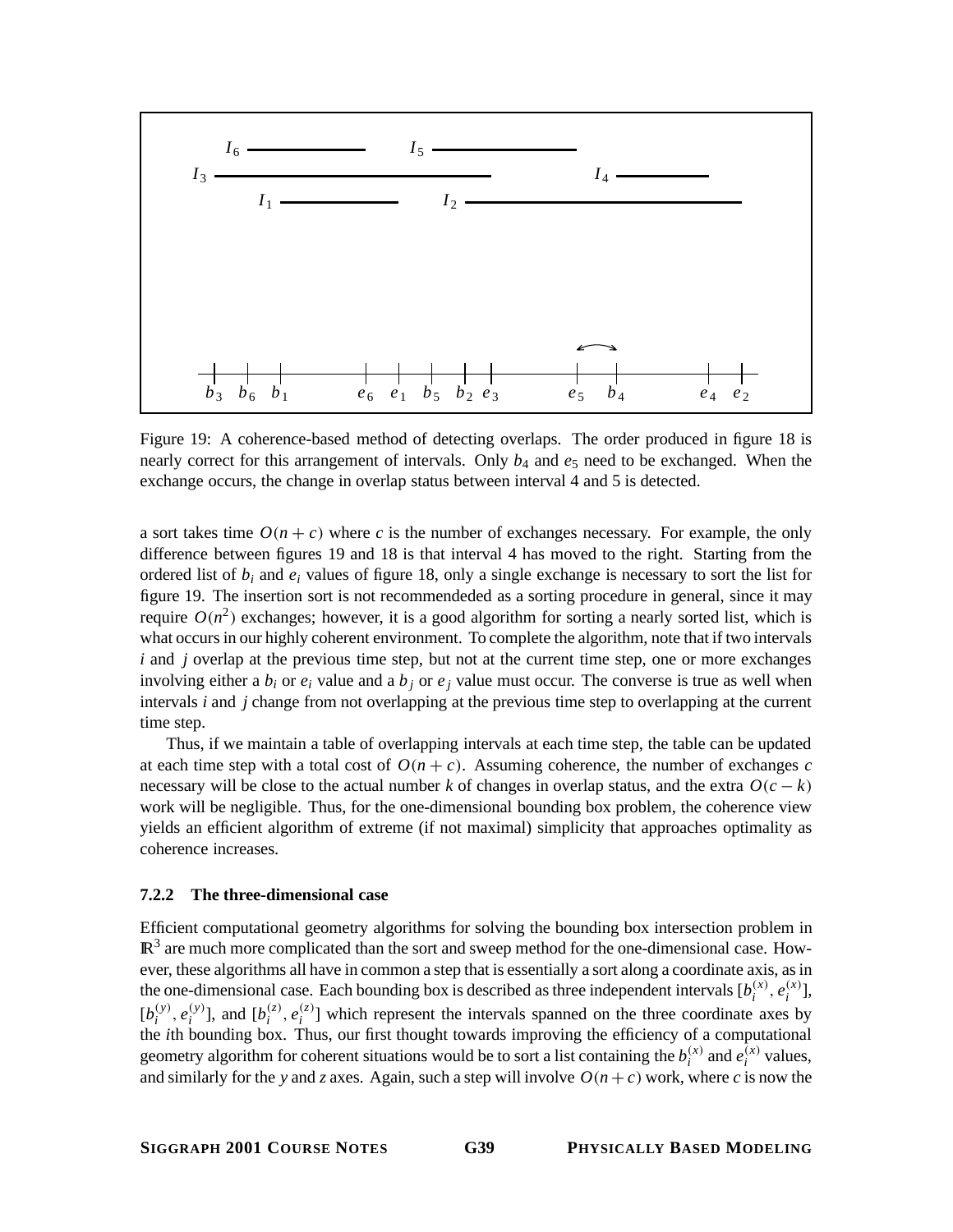total number of exchanges involved in sorting all three lists. However, if we observe that checking two bounding boxes for overlap is a constant time operation, it follows that if we simply check bounding boxes *i* and *j* for overlap whenever an exchange is made between values indexed by *i* and *j* (on any coordinate axis), we will detect all changes in overlap status in  $O(n + c)$  time.

Again, we can maintain a table of overlapping bounding boxes, and update it at each time step in  $O(n + c)$  time. The extra work involved is again  $O(c - k)$ . For the three-dimensional case, extra work can occur if the extents of two bounding boxes change on one coordinate axis without an actual change of their overlap status. In practice, the extra work done has been found to be completely negligible, and the algorithm runs essentially in time  $O(n + k)$ .

## **8 Colliding Contact**

For the remainder of these notes, we're going to be concerned with examining the bodies in our simulator at a particular instant of time  $t_0$ . At this time  $t_0$ , we assume that no bodies are interpenetrating, and that the simulator has already determined which bodies contact, and at which points. To simplify matters, we'll imagine that all bodies are polyhedra, and that every contact point between bodies has been detected. We'll consider contacts between polyhedra as either *vertex/face* contacts or *edge/edge* contacts. A vertex/face contact occurs when a vertex on one polyhedra is in contact with a face on another polyhedra. An edge/edge contact occurs when a pair of edges contact; it is assumed in this case that the two edges are not collinear. (Vertex/vertex and vertex/edge contacts are degenerate, and are not considered in these notes.) As examples, a cube resting on a plane would be described as four vertex/face contacts, one contact at each corner of the cube. A cube resting on a table, but with its bottom face hanging over the edge of the table would still be described as four contacts; two vertex/face contacts for the vertices on the table, and two edge/edge contacts, one on each edge of the cube that crosses over an edge of the table.

Each contact is represented by a structure

```
struct Contact {
   RigidBody *a, /* body containing vertex */
                 *b; /* body containing face */
   triple p, \gamma world-space vertex location */
                 n, /* outwards pointing normal of face */
                 ea, /* edge direction for A */
                 eb; /* edge direction for B */
   bool vf; /* true if vertex/face contact */
};
int Ncontacts;
Contact *Contacts;
```
If the contact is a vertex/face contact, then the variable a points to the rigid body that the contact vertex is attached to, while b points to the body the face is attached to. We'll call these two bodies *A* and *B* respectively. For vertex/face contacts, the variable n is set to the outwards pointing unit normal of the contact face of body *B*, and the variables ea and eb are unused.

For edge/edge contacts, ea is a triple of unit length, that points in the direction of the contacting edge of body *A* (pointed to by a). Similarly, eb is a unit vector giving the direction that the contact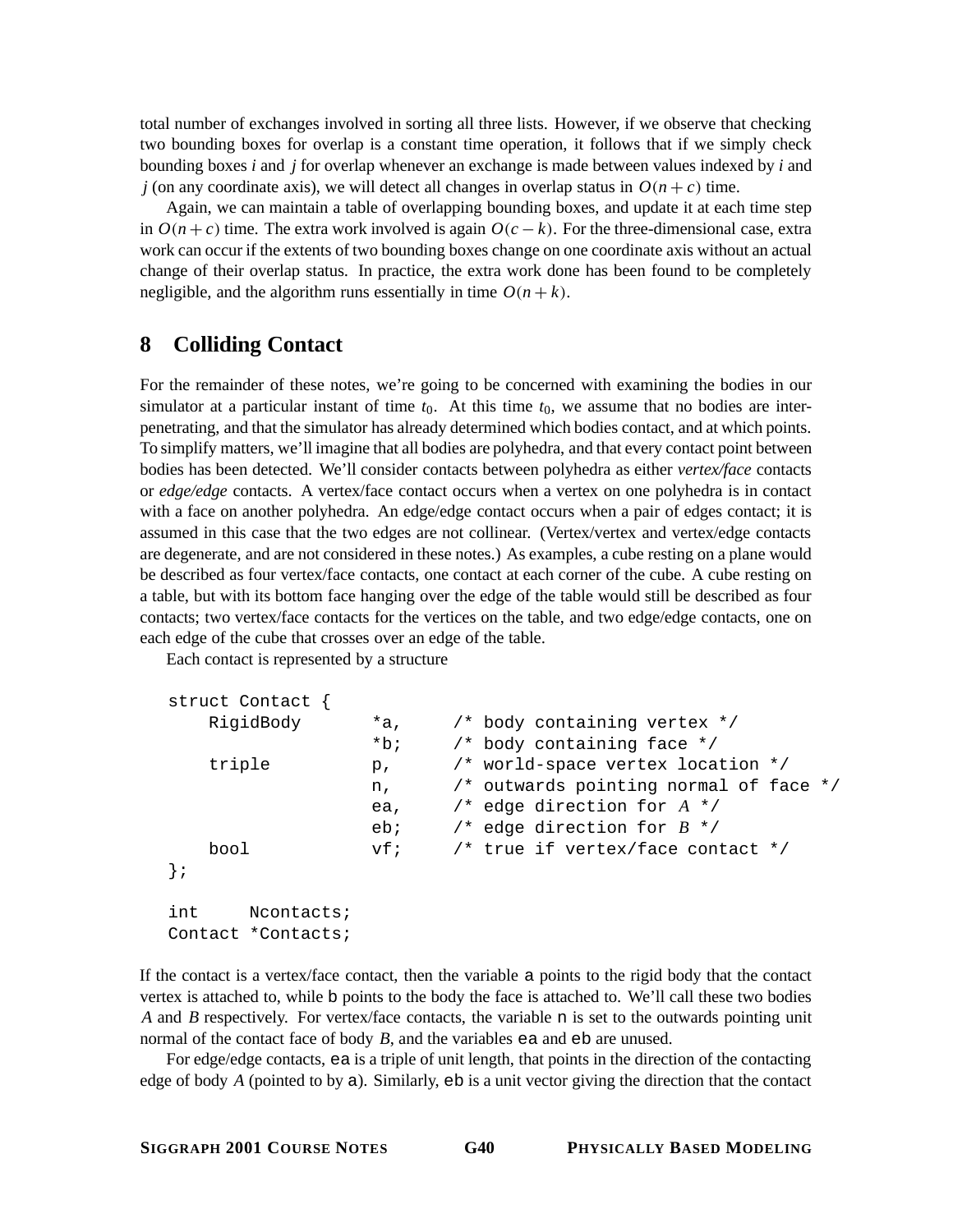

Figure 20: (a) The points  $p_a(t)$  and  $p_b(t)$  for a vertex/face contact. (b) At time  $t_0$ , the bodies come into contact at  $p_a(t_0) = p_b(t_0)$ .

edge on body *B* points. For edge/edge contacts, n denotes a unit vector in the ea  $\times$  eb direction. We'll adopt the convention that the two contacting bodies are labeled *A* and *B* such that the normal direction ea  $\times$  eb points outwards from *B*, towards *A*, as it does for vertex/face contacts.

For both types of contact, the position of the contact in world space (which is either the contact vertex, or the point where the two edges intersect) is given by p. The collision detection routines are responsible for discovering all the contact points, setting Ncontacts to the number of contact points, and allocating space for and initializing an array of Contact structures.

The first thing we'll need to do is examine the data in each Contact structure to see if colliding contact is taking place. For a given contact point, the two bodies *A* and *B* contact at the point *p*. Let  $p_a(t)$  denote the particular the point on body *A* that satisfies  $p_a(t_0) = p$ . (For vertex/face contacts, this point will be the vertex itself. For edge/edge contacts, it is some particular point on the contact edge of *A*.) Similarly, let  $p_b(t)$  denote the particular point on body *B* that coincides with  $p_a(t_0) = p$ at time  $t_0$  (figure 20). Although  $p_a(t)$  and  $p_b(t)$  are coincident at time  $t_0$ , the *velocity* of the two points at time  $t_0$  may be quite different. We will examine this velocity to see if the bodies are colliding or not.

From section 2.5, we can calculate the velocity of the vertex point,  $\dot{p}_a(t_0)$  by the formula

$$
\dot{p}_a(t_0) = v_a(t_0) + \omega_a(t_0) \times (p_a(t_0) - x_a(t_0))
$$
\n(8-1)

where  $v_a(t)$  and  $\omega_a(t)$  are the velocities for body A. Similarly, the velocity of the contact point on the face of *B* is

$$
\dot{p}_b(t_0) = v_b(t_0) + \omega_b(t_0) \times (p_b(t_0) - x_b(t_0)). \tag{8-2}
$$

Let's examine the quantity

$$
v_{rel} = \hat{n}(t_0) \cdot (\dot{p}_a(t_0) - \dot{p}_b(t_0)), \tag{8-3}
$$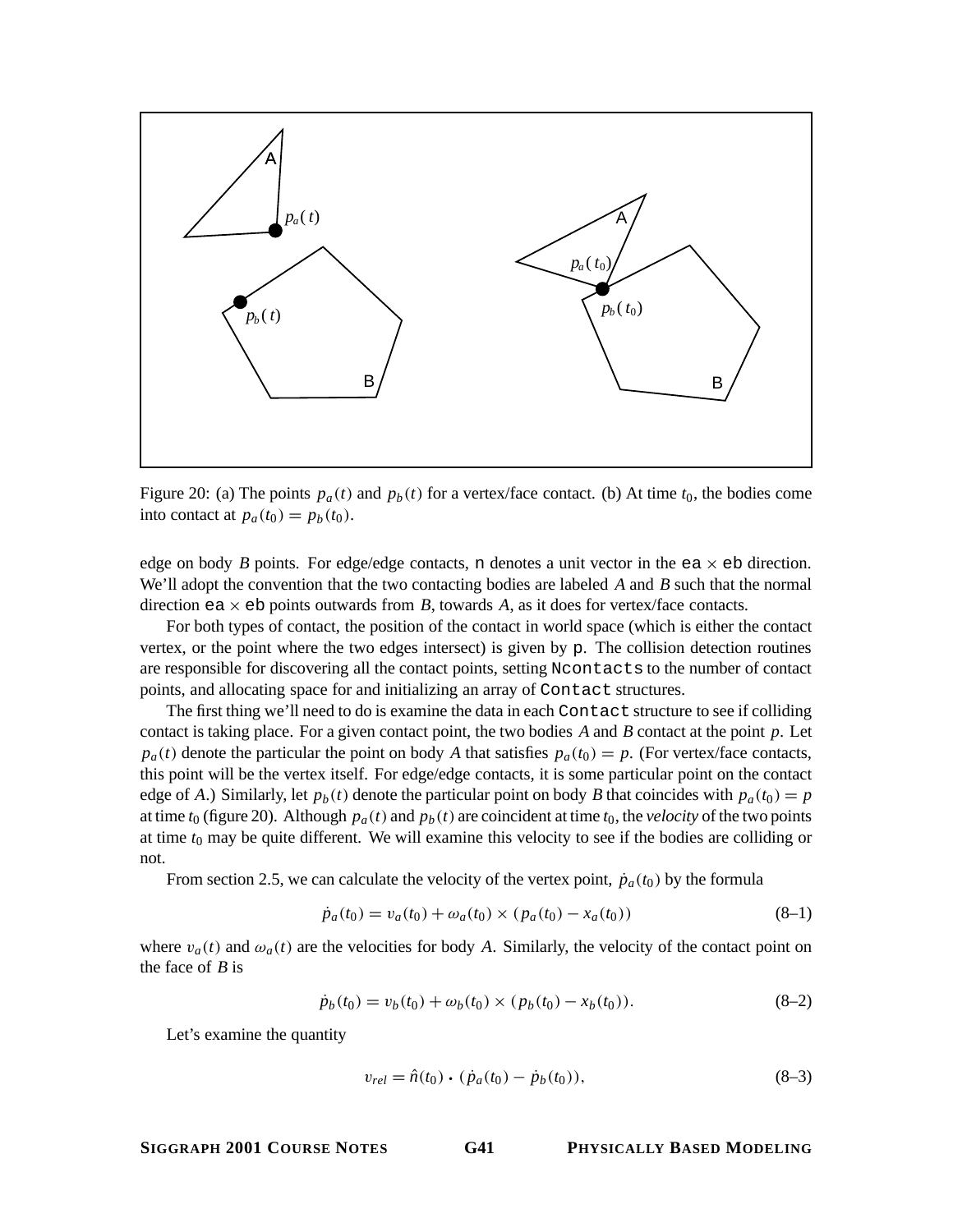

Figure 21: The vector  $\dot{p}_a(t_0) - \dot{p}_b(t_0)$  points in the same direction as  $\hat{n}(t_0)$ ; the bodies are separating.

which is a scalar. In this equation,  $\hat{n}(t_0)$  is the unit surface normal, described by the variable n, for each contact point. The quantity  $v_{rel}$  gives the component of the relative velocity  $\dot{p}_a(t_0) - \dot{p}_b(t_0)$ in the  $\hat{n}(t_0)$  direction. Clearly, if  $v_{rel}$  is positive, then the relative velocity  $\dot{p}_a(t_0) - \dot{p}_b(t_0)$  at the contact point is in the positive  $\hat{n}(t_0)$  direction. This means that the bodies are moving apart, and that this contact point will disappear immediately after time  $t_0$  (figure 21). We don't need to worry about this case. If  $v_{rel}$  is zero, then the bodies are neither approaching nor receding at  $p$  (figure 22). This is exactly what we mean by resting contact, and we'll deal with it in the next section.

In this section, we're interested in the last possibility, which is  $v_{rel} < 0$ . This means that the relative velocity at *p* is opposite  $\hat{n}(t_0)$ , and we have colliding contact. If the velocities of the bodies don't immediately undergo a change, inter-penetration will result (figure 23).

How do we compute the change in velocity? Any force we might imagine acting at *p*, no matter how strong, would require at least a small amount of time to completely halt the relative motion between the bodies. (No matter how strong your car brakes are, you still need to apply them *before* you hit the brick wall. If you wait until you've contacted the wall, it's too late...) Since we want bodies to change their velocity instantly though, we postulate a new quantity *J* called an *impulse*. An impulse is a vector quantity, just like a force, but it has the units of momentum. Applying an impulse produces an instantaneous change in the velocity of a body. To determine the effects of a given impulse *J*, we imagine a large force *F* that acts for a small time interval  $\Delta t$ . If we let *F* go to infinity and  $\Delta t$  go to zero in such a way that

$$
F\Delta t = J \tag{8-4}
$$

then we can derive the effect of *J* on a body's velocity by considering how the velocity would change if we let the force *F* act on it for  $\Delta t$  time.

For example, if we apply an impulse *J* to a rigid body with mass *M*, then the change in linear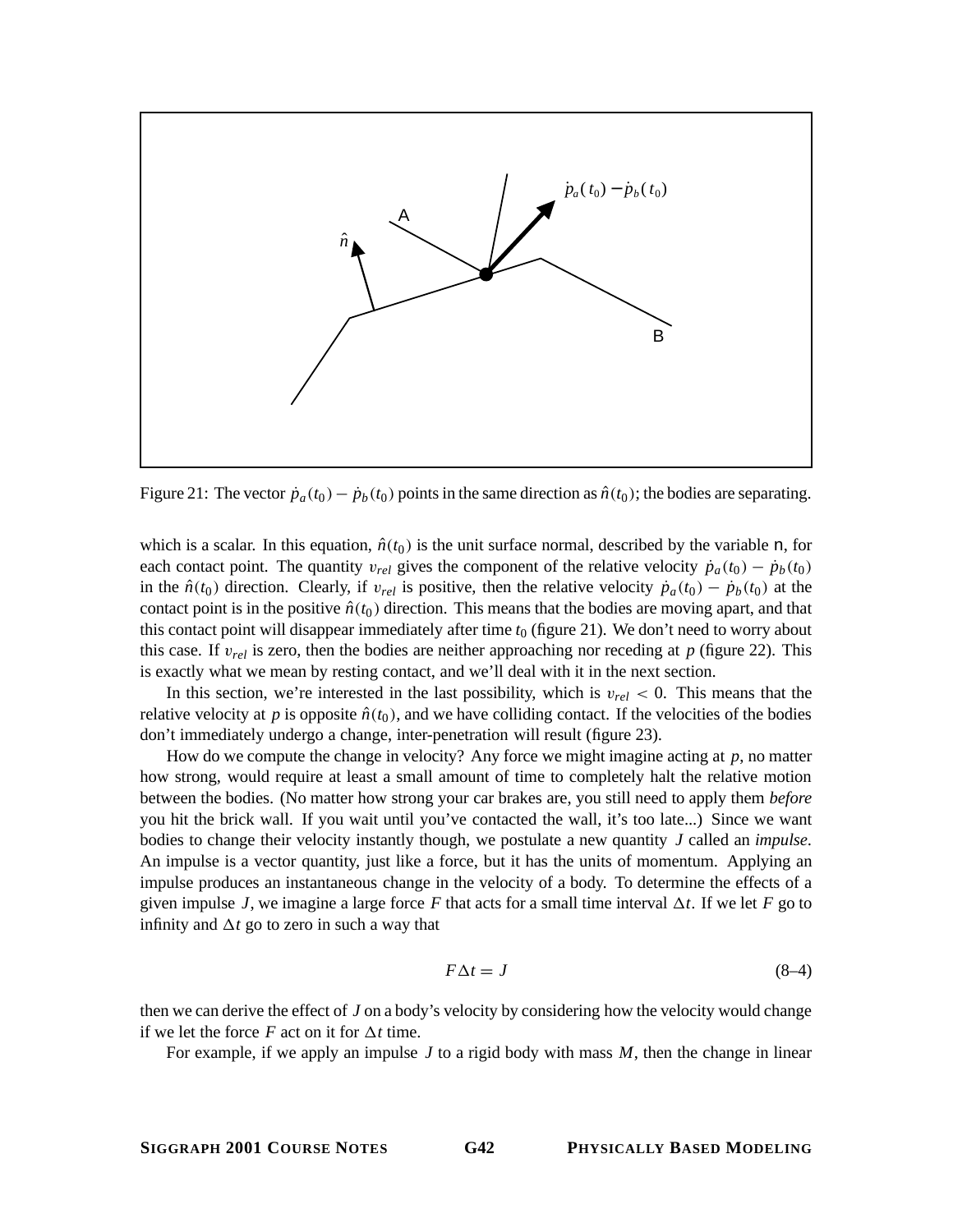

Figure 22: The vector  $\dot{p}_a(t_0) - \dot{p}_b(t_0)$  is perpendicular to  $\hat{n}(t_0)$ ; the bodies are in resting contact. A contact force may be necessary to prevent bodies from accelerating towards each other.



Figure 23: Colliding contact. The relative velocity  $\dot{p}_a(t_0) - \dot{p}_b(t_0)$  is directed inwards, opposite  $\hat{n}(t_0)$ . Unless the relative velocity is abruptly changed, inter-penetration will occur immediately after time  $t_0$ .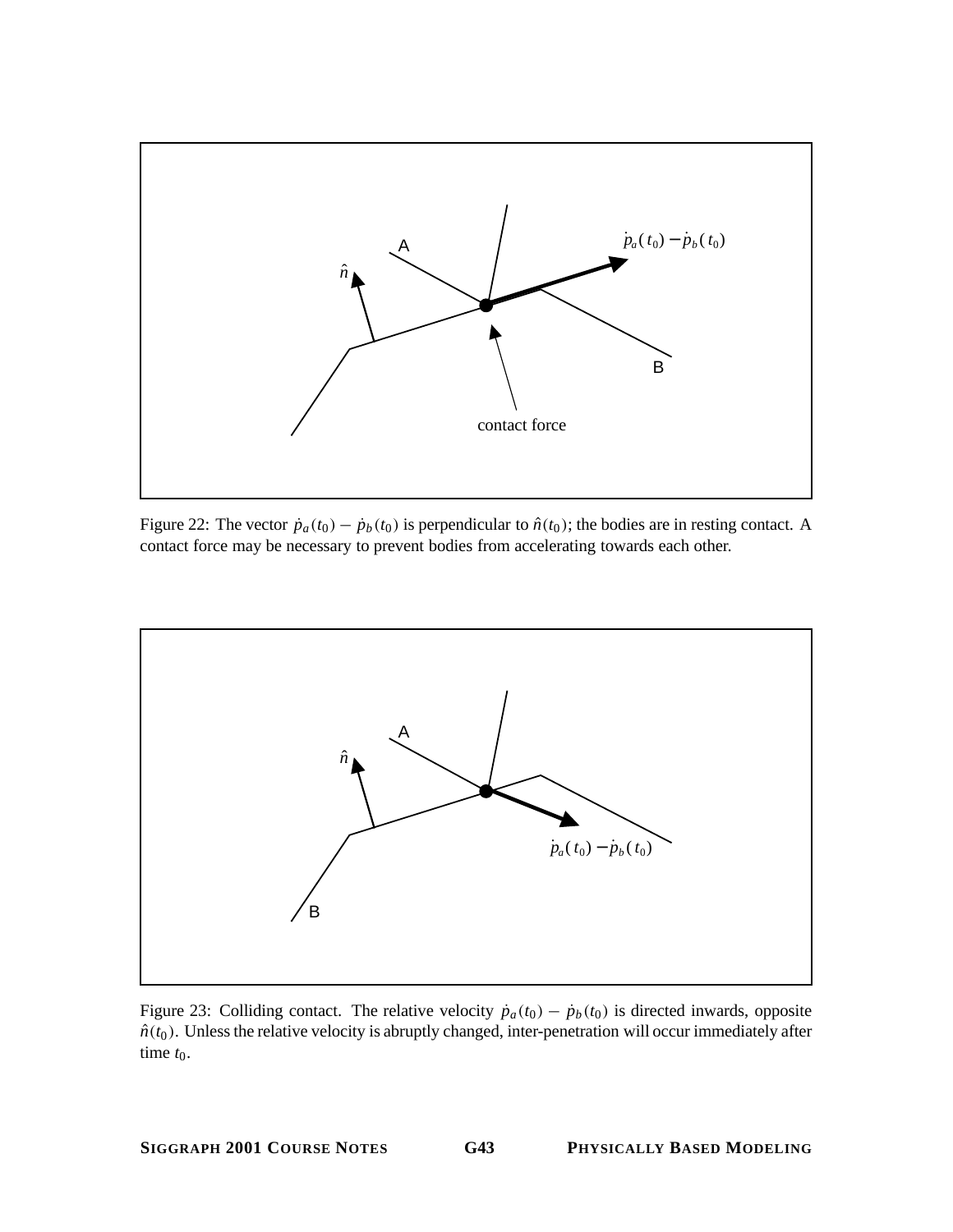velocity  $\Delta v$  is simply

$$
\Delta v = \frac{J}{M}.\tag{8-5}
$$

Equivalently, the change in linear momentum  $\Delta P$  is simply  $\Delta P = J$ . If the impulse acts at the point *p*, then just as a force produces a torque, *J* produces an impulsive torque of

$$
\tau_{impulse} = (p - x(t)) \times J. \tag{8-6}
$$

As one would imagine, the impulsive torque τ*impulse* also gives rise to a change in angular momentum  $\Delta L$  of  $\Delta L = \tau_{impulse}$ . The change in angular velocity is simply  $I^{-1}(t_0) \tau_{impulse}$ , assuming the impulse was applied at time  $t_0$ .

When two bodies collide, we will apply an impulse between them to change their velocity. For frictionless bodies, the direction of the impulse will be in the normal direction,  $\hat{n}(t_0)$ . Thus, we can write the impulse *J* as

$$
J = j\hat{n}(t_0) \tag{8-7}
$$

where *j* is an (as yet) undetermined scalar that gives the magnitude of the impulse. We'll adopt the convention that the impulse *J* acts positively on body *A*, that is, *A* is subject to an impulse of  $+ j\hat{n}(t_0)$ , while body *B* is subject to an equal but opposite impulse  $-j\hat{n}(t_0)$  (figure 24). We compute *j* by using an empirical law for collisions. Let's let  $p_a^-$ ( $t_0$ ) denote the velocity of the contact vertex of *A* prior to the impulse being applied, and let  $\dot{p}_a^+(t_0)$  denote the velocity after we apply the impulse *J*. Let  $p_b^-(t_0)$  and  $p_b^+(t_0)$  be defined similarly. Using this notation, the initial relative velocity in the normal direction is

$$
v_{rel}^- = \hat{n}(t_0) \cdot (\dot{p}_a^-(t_0) - \dot{p}_b^-(t_0)); \tag{8-8}
$$

after the application of the impulse,

$$
v_{rel}^{+} = \hat{n}(t_0) \cdot (\dot{p}_a^{+}(t_0) - \dot{p}_b^{+}(t_0)).
$$
\n(8–9)

The empirical law for frictionless collisions says simply that

$$
v_{rel}^+ = -\epsilon v_{rel}^-.
$$
\n
$$
(8-10)
$$

The quantity  $\epsilon$  is called the *coefficient of restitution* and must satisfy  $0 \leq \epsilon \leq 1$ . If  $\epsilon = 1$ , then  $v_{rel}^+ = -v_{rel}^-$ , and the collision is perfectly "bouncy"; in particular, no kinetic energy is lost. At the other end of the spectrum,  $\epsilon = 0$  results in  $v_{rel}^+ = 0$ , and a maximum of kinetic energy is lost. After this sort of collision, the two bodies will be in resting contact at the contact point  $p$  (figure 25).

Calculating the magnitude *j* of the impulse  $J = j\hat{n}(t_0)$  is fairly simple, although the equations are a bit tedious to work through. Let's define the displacements  $r_a$  and  $r_b$  as  $p - x_a(t_0)$ , and  $p - x_b(t_0)$ . If we let  $v_a^-(t_0)$  and  $\omega_a^-(t_0)$  be the pre-impulse velocities of body *A*, and  $v_a^+(t_0)$  and  $\omega_a^+(t_0)$  be the post-impulse velocities, we can write

$$
\dot{p}_a^+(t_0) = v_a^+(t_0) + \omega_a^+(t_0) \times r_a \tag{8-11}
$$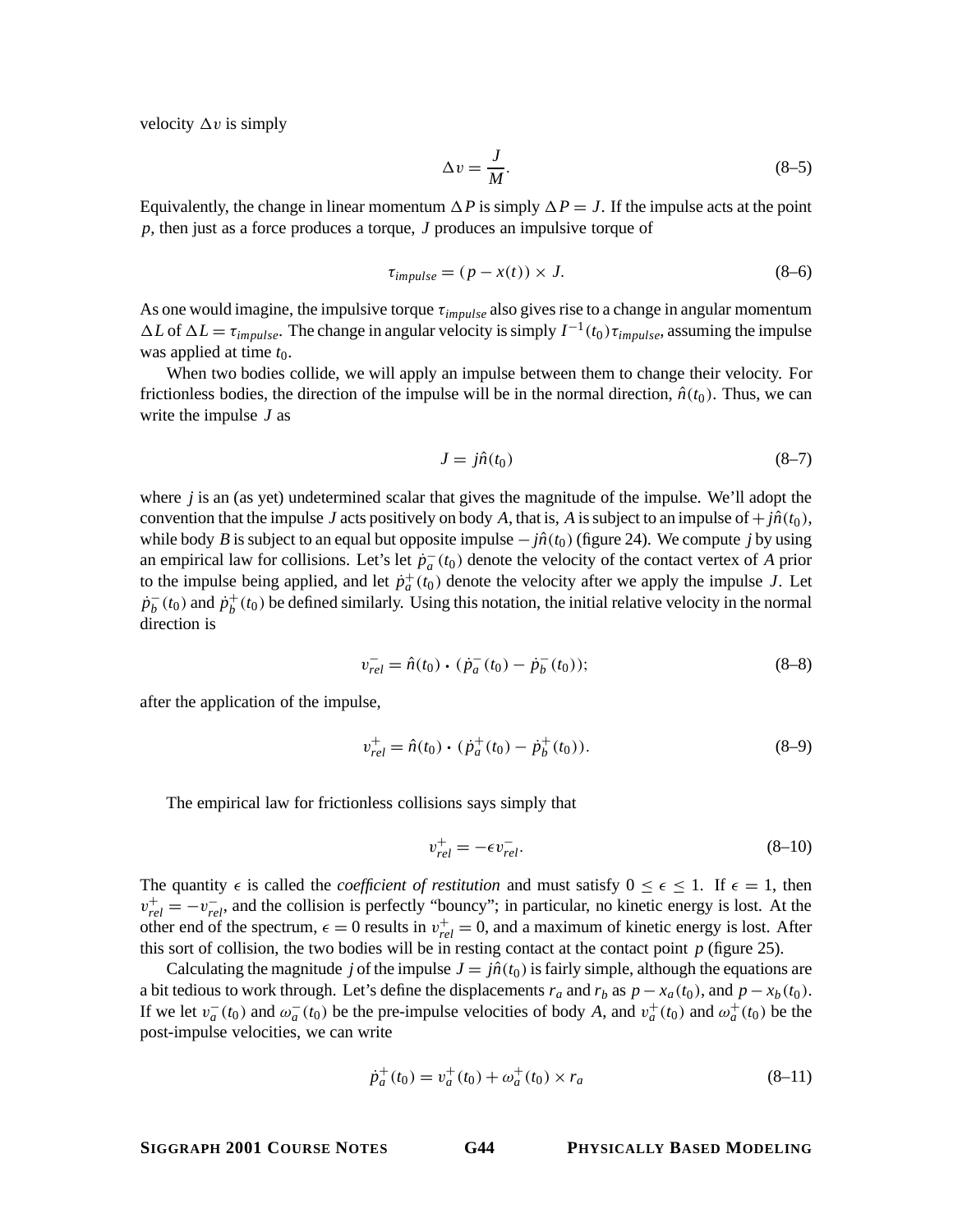

Figure 24: The impulse between two bodies at a contact point. An impulse of  $j\hat{n}(t_0)$  acts on A, while an impulse of  $-j\hat{n}(t_0)$  acts on *B*.



Figure 25: (a) The relative velocity before application of the impulse. (b) The component of the relative velocity in the  $\hat{n}(t_0)$  direction is reversed for an  $\epsilon = 1$  collision. The relative velocity perpendicular to  $\hat{n}(t_0)$  remains the same. (c) A collision with  $0 < \epsilon < 1$ . The bodies bounce away in the  $\hat{n}(t_0)$  direction with less speed than they approached. (d) A collision with  $\epsilon = 0$ . The bodies do not bounce away from each other, but the relative velocity perpendicular to  $\hat{n}(t_0)$  is unaffected by the collision.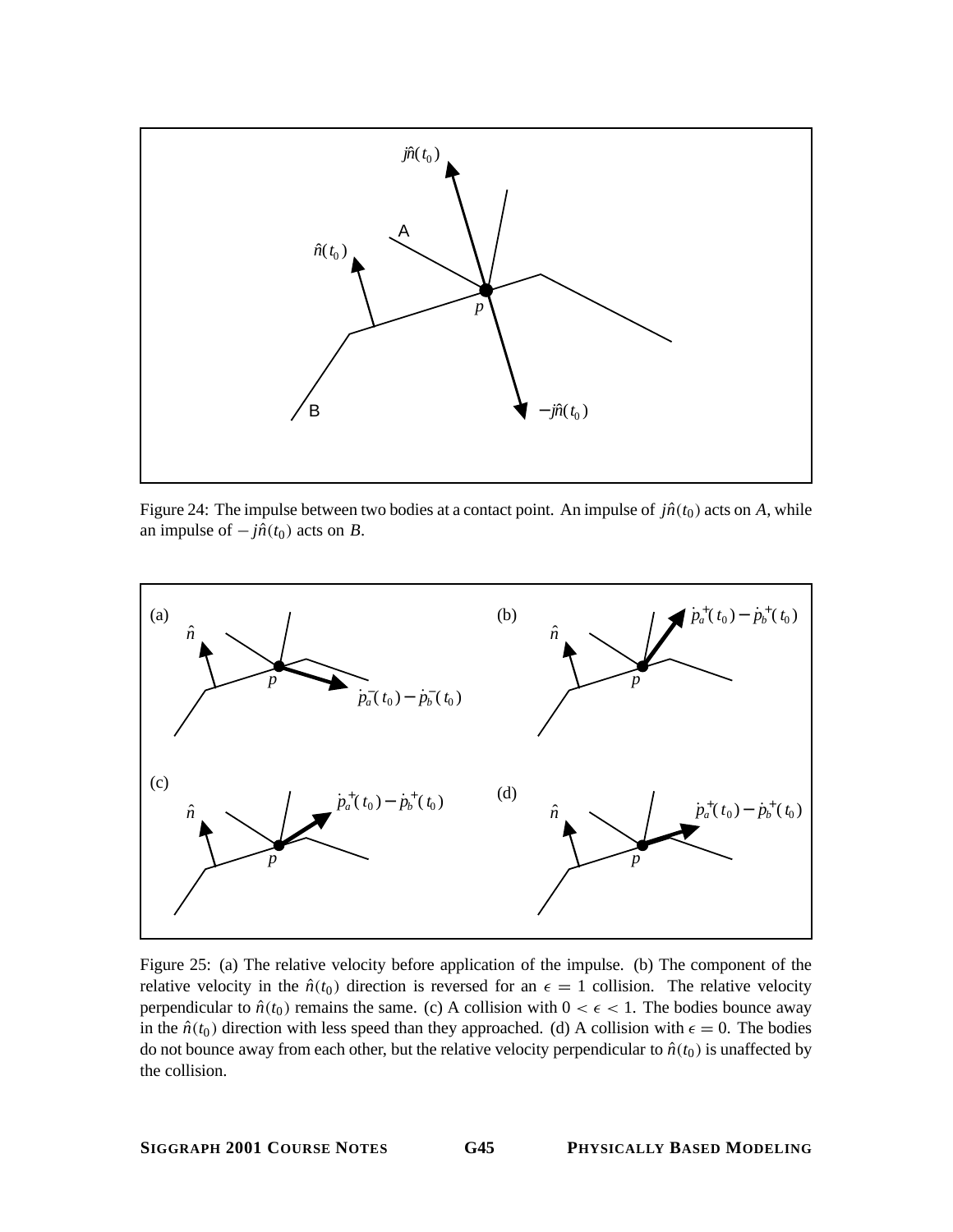along with

$$
v_a^+(t_0) = v_a^-(t_0) + \frac{j\hat{n}(t_0)}{M_a} \quad \text{and} \quad \omega_a^+(t_0) = \omega_a^-(t_0) + I_a^{-1}(t_0) \left(r_a \times j\hat{n}(t_0)\right) \quad (8-12)
$$

where  $M_a$  is the mass of body A, and  $I_a(t_0)$  is its inertia tensor. Combining the two previous equations yields

$$
\dot{p}_a^+(t_0) = \left(v_a^-(t_0) + \frac{j\hat{n}(t_0)}{M_a}\right) + \left(\omega_a^-(t_0) + I_a^{-1}(t_0) \left(r_a \times j\hat{n}(t_0)\right)\right) \times r_a
$$
\n
$$
= v_a^-(t_0) + \omega_a^-(t_0) \times r_a + \left(\frac{j\hat{n}(t_0)}{M_a}\right) + \left(I_a^{-1}(t_0) \left(r_a \times j\hat{n}(t_0)\right)\right) \times r_a \tag{8-13}
$$
\n
$$
= \dot{p}_a^- + j\left(\frac{\hat{n}(t_0)}{M_a} + I_a^{-1}(t_0) \left(r_a \times \hat{n}(t_0)\right)\right) \times r_a.
$$

It is important to note the form of  $\dot{p}_a^+(t_0)$ : it is a simple linear function of *j*. For body *B*, an opposite impulse  $-j\hat{n}(t_0)$  acts, yielding

$$
\dot{p}_b^+(t_0) = \dot{p}_b^- - j \left( \frac{\hat{n}(t_0)}{M_b} + I_b^{-1}(t_0) \left( r_b \times \hat{n}(t_0) \right) \right) \times r_b. \tag{8-14}
$$

This yields

$$
\dot{p}_a^+(t_0) - \dot{p}_b^+ = (\dot{p}_a^+(t_0) - \dot{p}_b^+) + j \left( \frac{\hat{n}(t_0)}{M_a} + \frac{\hat{n}(t_0)}{M_b} + (I_a^{-1}(t_0) (r_a \times \hat{n}(t_0))) \times r_a + (I_b^{-1}(t_0) (r_b \times \hat{n}(t_0))) \times r_b \right).
$$
\n(8-15)

To calculate  $v_{rel}^+$ , we dot this expression with  $\hat{n}(t_0)$ . Since  $\hat{n}(t_0)$  is of unit length,  $\hat{n}(t_0) \cdot \hat{n}(t_0) = 1$ , we obtain and we obtain

$$
v_{rel}^{+} = \hat{n}(t_{0}) \cdot (\dot{p}_{a}^{+}(t_{0}) - \dot{p}_{b}^{+})
$$
  
\n
$$
= \hat{n}(t_{0}) \cdot (\dot{p}_{a}^{-}(t_{0}) - \dot{p}_{b}^{-}) + j \left( \frac{1}{M_{a}} + \frac{1}{M_{b}} + \right.
$$
  
\n
$$
\hat{n}(t_{0}) \cdot (I_{a}^{-1}(t_{0}) (r_{a} \times \hat{n}(t_{0}))) \times r_{a} + \hat{n}(t_{0}) \cdot (I_{b}^{-1}(t_{0}) (r_{b} \times \hat{n}(t_{0}))) \times r_{b}
$$
  
\n
$$
= v_{rel}^{-} + j \left( \frac{1}{M_{a}} + \frac{1}{M_{b}} + \right.
$$
  
\n
$$
\hat{n}(t_{0}) \cdot (I_{a}^{-1}(t_{0}) (r_{a} \times \hat{n}(t_{0}))) \times r_{a} + \hat{n}(t_{0}) \cdot (I_{b}^{-1}(t_{0}) (r_{b} \times \hat{n}(t_{0}))) \times r_{b}
$$
  
\n(8-16)

By expressing  $v_{rel}^+$  in terms of *j* and  $v_{rel}^-$ , we can compute *j* according to equation (8–10). If we substitute equation  $(8-16)$  into equation  $(8-10)$ , we get

$$
v_{rel}^- + j\left(\frac{1}{M_a} + \frac{1}{M_b} + \hat{n}(t_0) \cdot \left(I_a^{-1}(t_0) \left(r_a \times \hat{n}(t_0)\right)\right) \times r_a + \hat{n}(t_0) \cdot \left(I_b^{-1}(t_0) \left(r_b \times \hat{n}(t_0)\right)\right) \times r_b\right) = -\epsilon v_{rel}^-.
$$
\n(8-17)

**SIGGRAPH 2001 COURSE NOTES G46 PHYSICALLY BASED MODELING**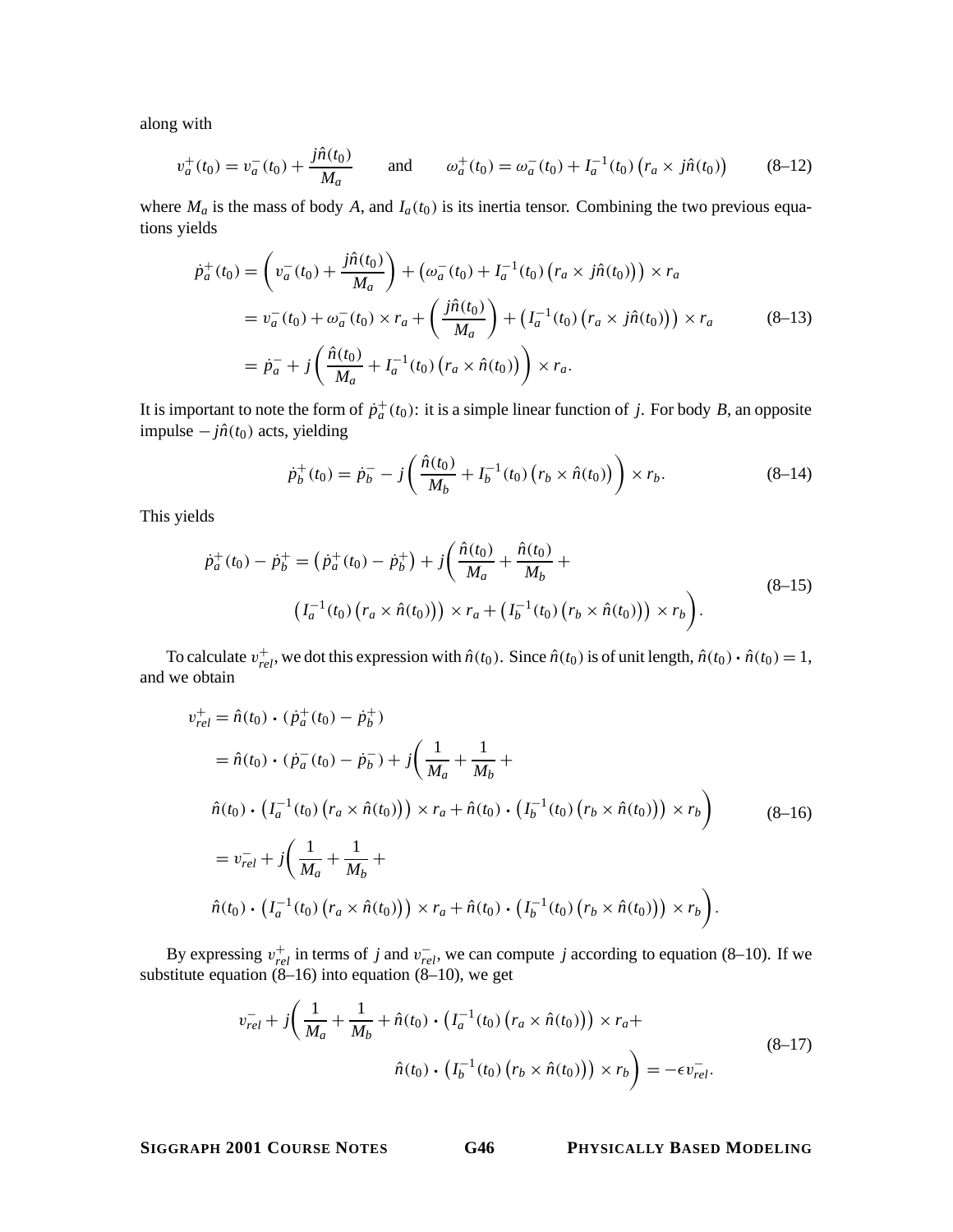Finally, solving for *j*,

$$
j = \frac{-(1+\epsilon)v_{rel}^-}{\frac{1}{M_a} + \frac{1}{M_b} + \hat{n}(t_0) \cdot (I_a^{-1}(t_0) (r_a \times \hat{n}(t_0))) \times r_a + \hat{n}(t_0) \cdot (I_b^{-1}(t_0) (r_b \times \hat{n}(t_0))) \times r_b}.
$$
 (8-18)

Let's consider some actual code (written for clarity, not speed). First, we determine if two bodies are in colliding contact.

```
/*
 * Operators: if 'x' and 'y' are triples,
* assume that 'x ˆ y' is their cross product,
 * and 'x * y' is their dot product.
 */
/* Return the velocity of a point on a rigid body */
triple pt_velocity(Body *body, triple p)
{
   return body->v + (body->omega ˆ (p - body->x));
}
/*
 * Return true if bodies are in colliding contact. The
 * parameter 'THRESHOLD' is a small numerical tolerance
 * used for deciding if bodies are colliding.
 */
bool colliding(Contact *c)
\{triple padot = pt_velocity(c->a, p), /* \dot{p}_a^-(t_0) */
            pbdot = pt\_velocity(c->b, p); /* \dot{p}_b^-(t_0) */
    double vrel = c->n * (padot - pbdot); /* v−
rel */
    if(vrel > THRESHOLD) /* moving away */
        return false;
    if(vrel > -THRESHOLD) /* resting contact */
        return false;
    else /* vrel < -THRESHOLD */
        return true;
}
```
Next, we'll loop through all the contact points until all the collisions are resolved, and actually compute and apply an impulse.

```
void collision(Contact *c, double epsilon)
{
    triple padot = pt_velocity(c->a, c->p), /* \dot{p}_a^-(t_0) */
             pbdot = pt_velocity(c->b, c->p), /* p˙−
b (t0) */
            n = c \rightarrow n, /* \hat{n}(t_0) */
```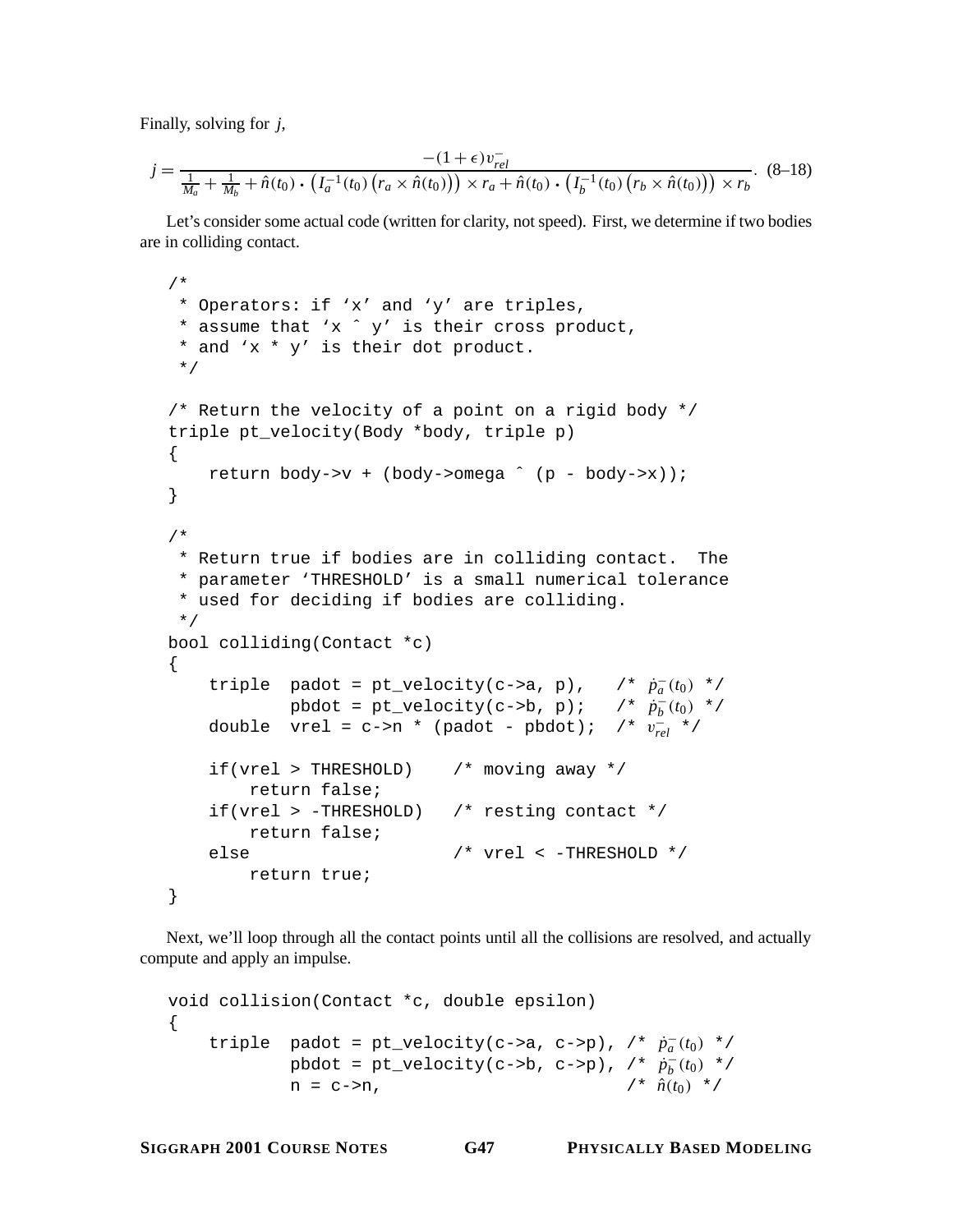```
ra = p - c \rightarrow a \rightarrow x, /* r_a */
             rb = p - c->b->x; /* r_b */
    double vrel = n * (padot - pbdot),
                                                 \frac{1}{r} \frac{1}{r} \frac{1}{r} \frac{1}{r}numerator = -(1 + \text{epsilon}) * \text{vrel};
    /* We'll calculate the denominator in four parts */
    double term1 = 1 / c->a->mass,
             term2 = 1 / c->b->mass,term3 = n * ((c->a->Iinv * (ra ^n)) ^ ra),term4 = n * ((c->b->Iinv * (rb ^ n)) ^ rk);/* Compute the impulse magnitude */
    double j = numerator / (term1 + term2 + term3 + term4);
    triple force = j * n;
    /* Apply the impulse to the bodies */
    c->a->P += force;c->b->P -= force;
    c->a->L += ra \hat{c} force;
    c->b->L -= rb ^ force;
    /* recompute auxiliary variables */
    c \rightarrow a \rightarrow v = c \rightarrow a \rightarrow P / c \rightarrow a \rightarrow mass;
    c->b->v = c->b->P / c->b->mass;c->a->omega = c->a->Iinv * c->a->L;
    c->b->omega = c->b->Iinv * c->b->L;void FindAllCollisions(Contact contacts[], int ncontacts)
    bool had_collision;
    double epsilon = .5;
    do {
        had collision = false;for(int i = 0; i < ncontacts; i++)if(colliding(&contacts[i]))
             {
                 collision(&contacts[i], epsilon);
                 had_collision = true;
                 /* Tell the solver we had a collision */
                 ode_discontinuous();
```
}

{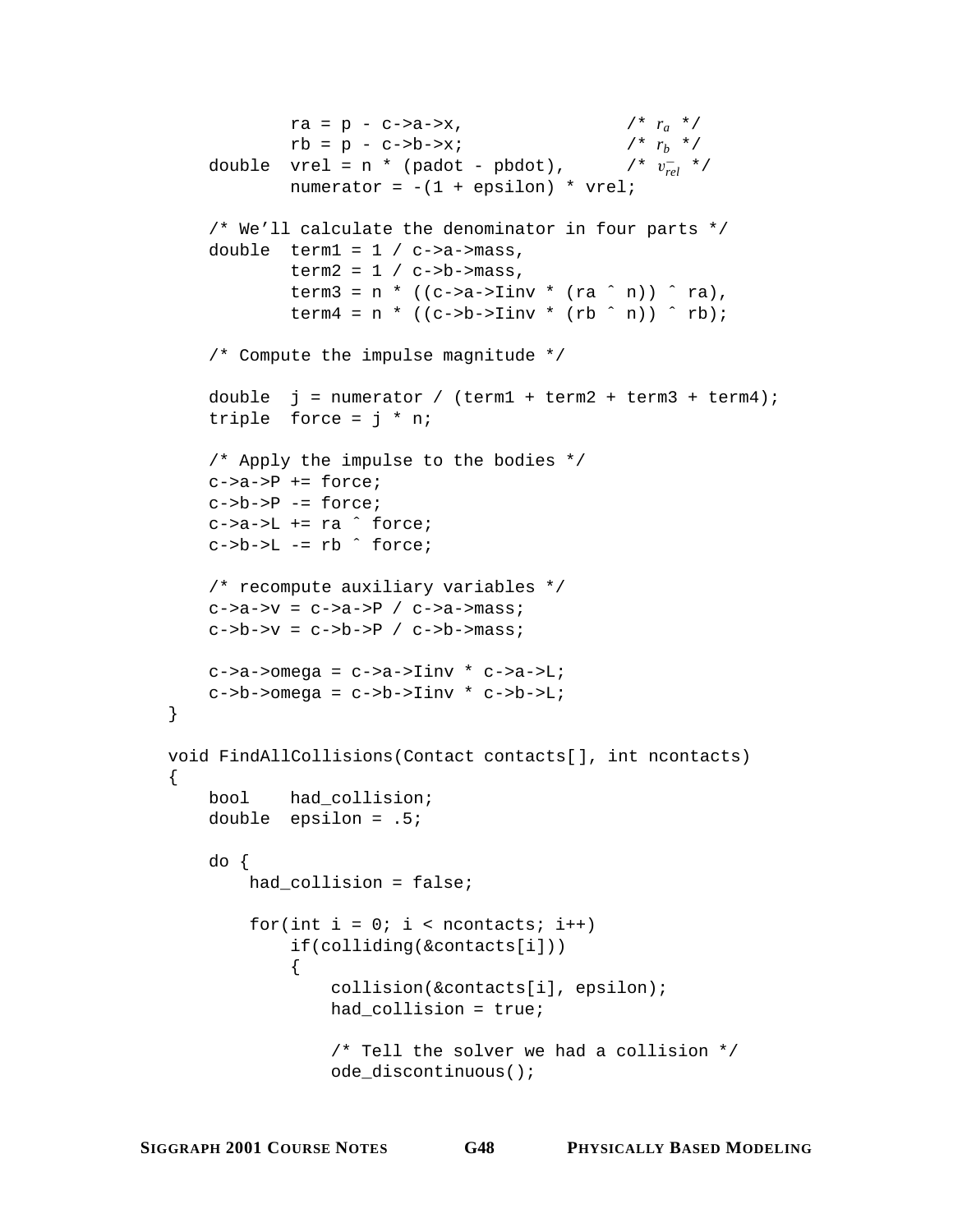```
}
    } while(had_collision == true);
}
```
Note several things. First,  $\epsilon = .5$  was chosen arbitrarily. In a real implementation, we'd allow the user to use different values of  $\epsilon$  depending on which two bodies were colliding. Also, every time we find a collision, we have to rescan the list of contacts, since bodies that were at rest may no longer be so, and new collisions may develop. If there are initially several collisions to be resolved (such as a cube dropped flat onto a plane, with all four vertices colliding at once), the order of the contact list may have an effect on the simulation. There is a way to compute impulses at more than one contact point at a time, but it more complicated, and is based on the concepts used for resting contact in the next section. For further information, see Baraff[1].

Incidentally, if you want to have certain bodies that are "fixed", and cannot be moved (such as floors, or walls), you can use the following trick: for such bodies, let  $\frac{1}{\text{mass}}$  be zero; also let the inverse inertia tensor also be the  $3 \times 3$  zero matrix. You can either special-case the code to check if a body is supposed to be fixed, or you can recode the definition of RigidBody to have the variable invmass instead of mass. For ordinary bodies, invmass is the inverse of the mass, while for fixed bodies, invmass is zero. The same goes for the inertia tensor. (Note that nowhere in any of the dynamics computations (including the next section) is the mass or inertia tensor ever used; only their inverses are used, so you won't have to worry about dividing by zero.) The same trick can be used in the next section on resting contact to simulate bodies that can support any amount of weight without moving.

## **9 Resting Contact**

The case of resting contact, when bodies are neither colliding nor separating at a contact point, is the last (and hardest) dynamics problem we'll tackle in these notes. To implement what's in this section, you'll have to obtain a fairly sophisticated piece of numerical software, which we'll describe below.

At this point, let's assume we have a configuration with *n* contact points. At each contact point, bodies are in resting contact, that is, the relative velocity v*rel*, from section 8, is zero (to within the numerical tolerance THRESHOLD). We can say that this is so, because colliding contact is eliminated by the routine FindAllCollisions(), and any contact points with v*rel* larger than THRESHOLD can be safely ignored, since the bodies are separating there.

As was the case for colliding contact, at each contact point, we have a contact force that acts normal to the contact surface. For the case of colliding contact, we had an impulse  $j\hat{n}(t_0)$  where *j* was an unknown scalar. For resting contact, at each contact point there is some force  $f_i \hat{n}_i(t_0)$ , where  $f_i$  is an unknown scalar, and  $\hat{n}_i(t_0)$  is the normal at the *i*th contact point (figure 26). Our goal is to determine what each  $f_i$  is. In computing the  $f_i$ 's, they must all be determined at the same time, since the force at the *i*th contact point may influence one or both of the bodies of the *j* contact point. In section 8, we wrote how the velocity of the contact points  $p_a(t_0)$  and  $p_b(t_0)$  changed with respect to *j*. We'll do the same thing here, but now we'll have to describe how the *acceleration* of  $p_a(t_0)$  and  $p_b(t_0)$  depends on each  $f_i$ .

For colliding contact, we had an empirical law which related the impulse strength *j* to the relative velocity and a coefficient of restitution. For resting contact, we compute the  $f_i$ 's subject to not one, but three conditions. First, the contact forces must prevent inter-penetration; that is, the contact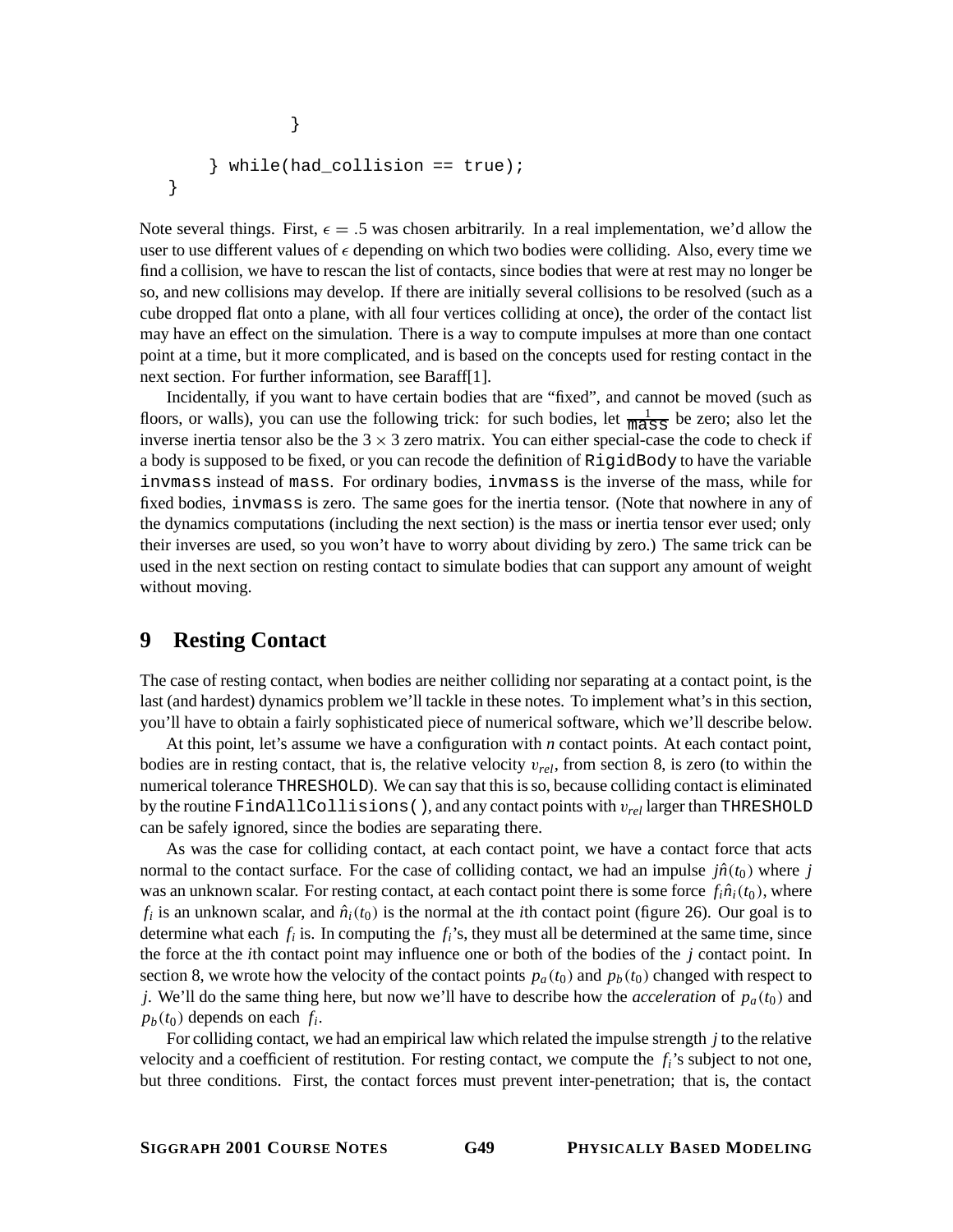

Figure 26: Resting contact. This configuration has five contact points; a contact force acts between pairs of bodies at each contact point.

forces must be strong enough to prevent two bodies in contact from being pushed "towards" one another. Second, we want our contact forces to be repulsive; contact forces can push bodies apart, but can never act like "glue" and hold bodies together. Last, we require that the force at a contact point become zero if the bodies begin to separate. For example, if a block is resting on a table, some force may act at each of the contact points to prevent the block from accelerating downwards in response to the pull of gravity. However, if a very strong wind were to blow the brick upwards, the contact forces on the brick would have to become zero at the instant that the wind accelerated the brick off the table.

Let's deal with the first condition: preventing inter-penetration. For each contact point *i*, we construct an expression  $d_i(t)$  which describes the separation distance between the two bodies near the contact point at time *t*. Positive distance indicates the bodies have broken contact, and have separated at the *i*th contact point, while negative distance indicates inter-penetration. Since the bodies are in contact at the present time  $t_0$ , we will have  $d_i(t_0) = 0$  (within numerical tolerances) for each contact point. Our goal is to make sure that the contact forces maintain  $d_i(t) \geq 0$  for each contact point at future times  $t > t_0$ .

For vertex/face contacts, we can immediately construct a very simple function for  $d_i(t)$ . If  $p_a(t)$ and  $p_b(t)$  are the contact points of the *i*th contact, between bodies *A* and *B*, than the distance between the vertex and the face at future times  $t \ge t_0$  is given by

$$
d_i(t) = \hat{n}_i(t) \cdot (p_a(t) - p_b(t)).
$$
\n(9-1)

At time *t*, the function  $d(t)$  measures the separation between *A* and *B* near  $p_a(t)$ . If  $d_i(t)$  is zero, then the bodies are in contact at the *i*th contact point. If  $d_i(t) > 0$ , then the bodies have lost contact at the *i*th contact point. However, if  $d_i(t) < 0$ , then the bodies have inter-penetrated, which is what we need to avoid (figure 27). The same function can also be used for edge/edge contacts; since  $\hat{n}_i(t)$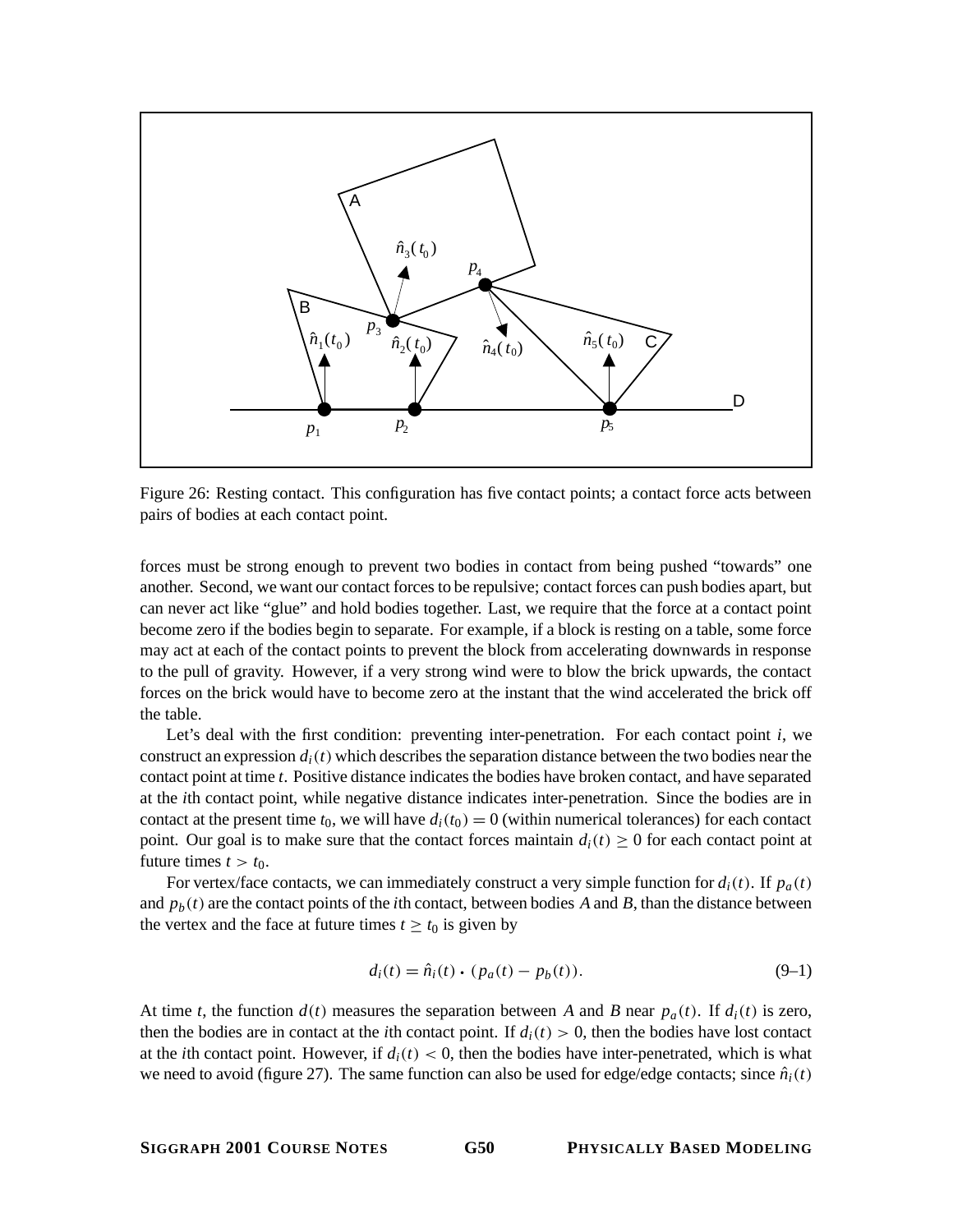

Figure 27: (a) The displacement  $p_a(t) - p_b(t)$ , indicated by an arrow, points in the same direction as  $\hat{n}(t)$ . Thus, the distance function  $d(t)$  would be positive. (b) The distance function  $d(t)$  is zero. (c) The displacement  $p_a(t) - p_b(t)$  points in the opposite direction as  $\hat{n}(t)$ . The distance function  $d(t)$  is negative, indicating inter-penetration.

points outwards from *B* towards *A* (by convention),  $\hat{n}_i(t) \cdot (p_a(t) - p_b(t))$  will be positive if the two contacting edges move so as to separate the bodies.

Since  $d_i(t_0) = 0$ , we have to keep  $d_i(t_0)$  from decreasing at time  $t_0$ ; that is, we have to have  $d_i(t_0) \geq 0$ . What is  $d_i(t_0)$ ? Differentiating,

$$
\dot{d}_i(t) = \hat{n}_i(t) \cdot (p_a(t) - p_b(t)) + \hat{n}_i(t) \cdot (\dot{p}_a(t) - \dot{p}_b(t)).
$$
 (9–2)

Since  $d_i(t)$  describes the separation distance,  $d_i(t)$  will describe the separation *velocity* at time *t*. However, at time  $t_0$ ,  $p_a(t_0) = p_b(t_0)$ , which means that  $d_i(t_0) = \hat{n}_i(t_0) \cdot (\dot{p}_a(t_0) - \dot{p}_b(t_0))$ . This should look familiar: its *n* is from the previous section. The function  $\dot{d}_i(t_0)$  is a measure of how should look familiar: its  $v_{rel}$  from the previous section! The function  $d_i(t_0)$  is a measure of how the bodies are separating, and for resting contact, we know that  $d(t_0)$  is zero, because the bodies are neither moving towards nor away from each other at a contact point.

At this point then, we have  $d_i(t_0) = d_i(t_0) = 0$ . Now we'll look at  $d_i(t_0)$ . If we differentiate equation (9–2), we get

$$
\ddot{d}_i(t) = (\dot{\tilde{n}}_i(t) \cdot (p_a(t) - p_b(t)) + \dot{\tilde{n}}_i(t) \cdot (\dot{p}_a(t) - \dot{p}_b(t)) +
$$
  

$$
(\dot{\tilde{n}}_i(t) \cdot (\dot{p}_a(t) - \dot{p}_b(t)) + \hat{n}_i(t) \cdot (\ddot{p}_a(t) - \ddot{p}_b(t))
$$
  

$$
= \ddot{\tilde{n}}_i(t) \cdot (p_a(t) - p_b(t)) + 2\dot{\tilde{n}}_i(t) \cdot (\dot{p}_a(t) - \dot{p}_b(t)) + \hat{n}_i(t) \cdot (\ddot{p}_a(t) - \ddot{p}_b(t)).
$$
\n(9-3)

Since  $p_a(t_0) = p_b(t_0)$ , we can write  $d_i(t_0)$  as

$$
\ddot{d}(t_0) = \hat{n}_i(t_0) \cdot (\ddot{p}_a(t_0) - \ddot{p}_b(t_0)) + 2\dot{\hat{n}}_i(t_0) \cdot (\dot{p}_a(t_0) - \dot{p}_b(t_0)).
$$
\n(9-4)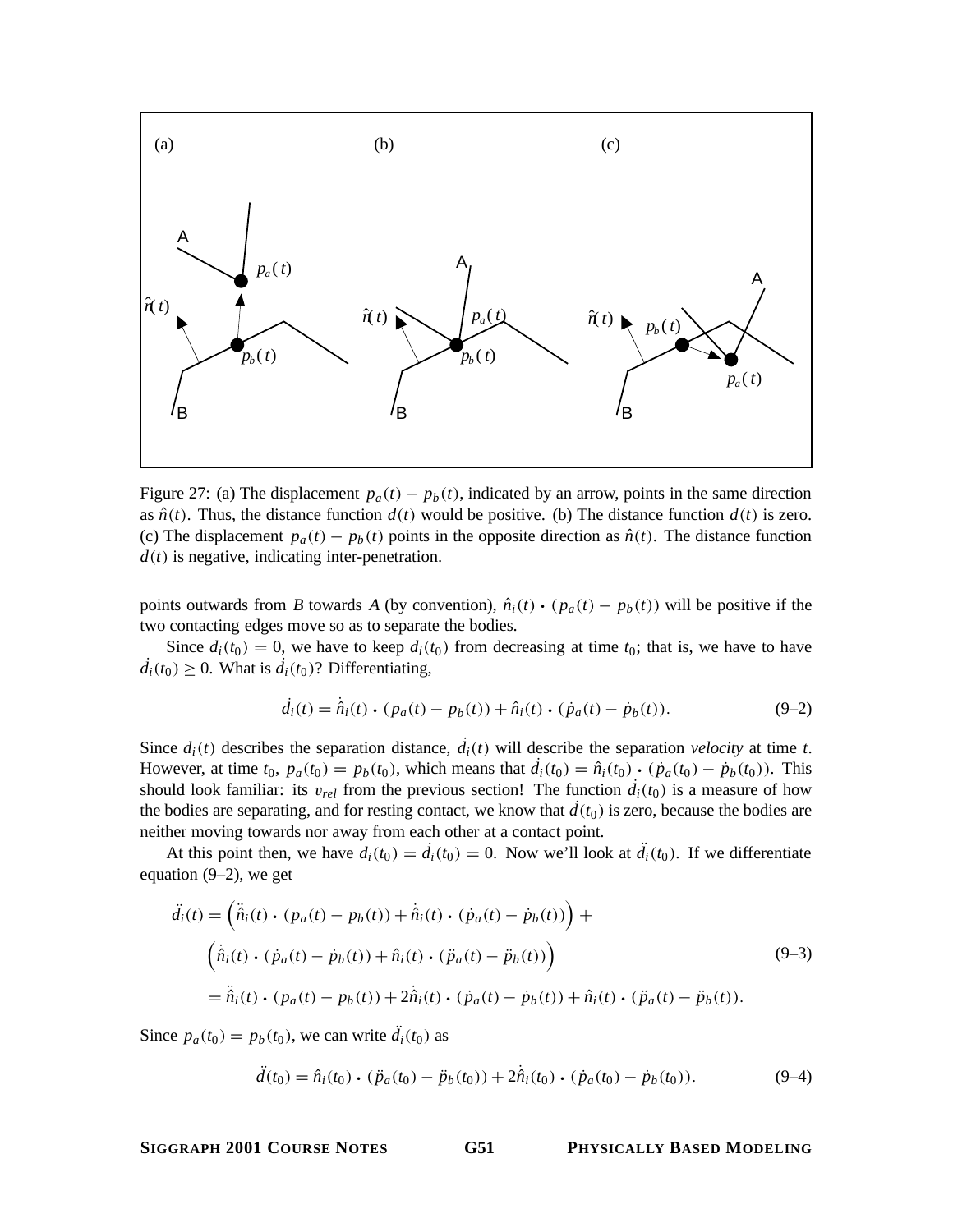The quantity  $d_i(t_0)$  measures how the two bodies are accelerating towards each other at the contact point *p*. If  $d_i(t_0) > 0$ , the the bodies have an acceleration away from each other, and contact will break immediately after  $t_0$ . If  $d_i(t_0) = 0$ , then contact remains. The case  $d_i(t_0) < 0$  must be avoided, for this indicates the bodies are accelerating towards each other. Note that if  $\hat{n}_i(t_0)$  is a constant (if body *B* is fixed), then  $\hat{n}_i(t_0)$  is zero, leading to further simplifications.

Thus, we satisfy our first condition for contact forces by writing the constraint

$$
\ddot{d}_i(t_0) \ge 0 \tag{9-5}
$$

for each contact point. Since the acceleration  $d_i(t_0)$  depends on the contact forces, this is really a constraint on the contact forces.

Let's turn our attention to the second and third constraints. Since contact forces must always be repulsive, each contact force must act outward. This means that each  $f_i$  must be positive, since a force of  $f_i \hat{n}_i(t_0)$  acts on body A, and  $\hat{n}_i(t_0)$  is the outwards pointing normal of B. Thus, we need

$$
f_i \ge 0 \tag{9-6}
$$

for each contact point. The third constraint is expressed simply in terms of  $f_i$  and  $d_i(t_0)$ . Since the contact force  $f_i \hat{n}_i(t_0)$  must become zero if contact is breaking at the *i*th contact, this says that  $f_i$  must be zero if contact is breaking. We can express this constraint by writing

$$
f_i d_i(t_0) = 0; \t\t(9-7)
$$

if contact is breaking,  $d_i(t_0) > 0$  and equation (9–7) is satisfied by requiring  $f_i = 0$ . If contact is not breaking, then  $d_i(t_0) = 0$ , and equation (9–7) is satisfied regardless of  $f_i$ .

In order to actually find  $f_i$ 's which satisfy equations  $(9-5)$ ,  $(9-6)$ , and  $(9-7)$ , we need to express each  $d_i(t_0)$  as a function of the unknown  $f_i$ 's. It will turn out that we will be able to write each  $d_i(t_0)$ in the form

$$
d_i(t_0) = a_{i1} f_1 + a_{i2} f_2 + \dots + a_{in} f_n + b_i.
$$
 (9-8)

In matrix parlance, this means we will be able to write

$$
\begin{pmatrix}\n\ddot{d}_1(t_0) \\
\vdots \\
\ddot{d}_n(t_0)\n\end{pmatrix} = \mathbf{A} \begin{pmatrix}\nf_1 \\
\vdots \\
f_n\n\end{pmatrix} + \begin{pmatrix}\nb_i \\
\vdots \\
b_n\n\end{pmatrix}
$$
\n(9-9)

where **A** is the  $n \times n$  matrix of the  $a_{ij}$  coefficients of equation (9–8). Although the code needed to calculate the  $a_{ij}$ 's and the  $b_i$ 's is not too complicated, working out the derivations on which the code is based is somewhat tedious. The derivations are worked out in appendix D, along with code to compute the matrix of  $a_{ij}$ 's and  $b_i$ 's.

Appendix D gives an implementation of the routines

void compute\_a\_matrix(Contact contacts[], int ncontacts, bigmatrix &a);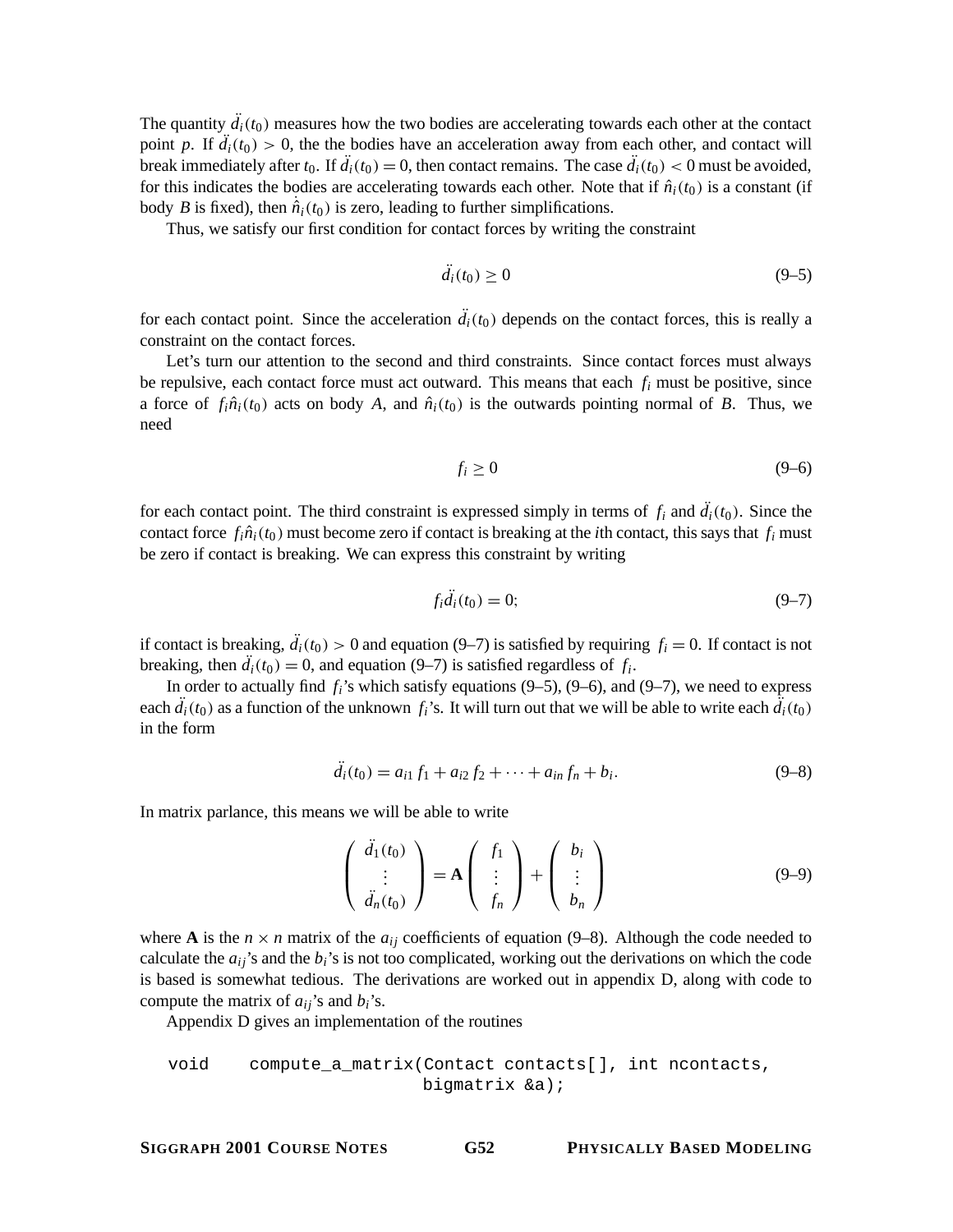```
void compute_b_vector(Contact contacts[], int ncontacts,
                        vector &b);
```
where the types bigmatrix and vector represent matrices and vectors of arbitrary size. The first routine computes the  $a_{ij}$ 's, while the second routine computes the  $b_i$ 's.

Once we've computed all this, we can think about solving equations  $(9-5)$ ,  $(9-6)$ , and  $(9-7)$ . This system of equations forms what is called a *quadratic program* (QP); that is, *fi*'s that satisfy these three equations are found by an algorithm called quadratic programming. Not all quadratic programs can be solved efficiently, but because our contact forces are all normal to the contact surfaces (that is, they do not involve friction), it turns out that our QP can always be solved efficiently. One interesting thing to note is that QP codes can easily handle the case  $d_i(t_0) = 0$  instead of  $d_i(t_0) \ge 0$ . We use  $d_i(t_0) = 0$  (and also drop the constraint  $f_i \ge 0$ ) if we wish to constrain two bodies to never separate at a contact point. This enables us to implement hinges, and pin-joints, as well as non-penetration constraints during simulation.

Quadratic programming codes aren't terribly common though; certainly, they are not nearly as common as linear equation codes, and are much harder to implement. The quadratic programming routines used by the author were obtained from the Department of Operations Research at Stanford University. See Gill *et al.*[7, 8, 9] for further details. More recently, we have been using code described by Baraff[3] to solve the quadratic programs. If you are determined to really implement this, we suggest a thorough study of this paper (excepting for the section on contact with friction).

At any rate, let's assume that you've got a working QP solver at your disposal. We'll assume that you pass the matrix  $\bf{A}$ , and the vector of  $b_i$ 's to the QP solver, and you get back the vector of *fi*'s. Let's pretend the interface is

```
void qp_solve(bigmatrix &a, vector &b, vector &f);
```
Let's see how to compute all the resting contact forces. The following routine is presumably called from ComputeForceAndTorque(), after FindAllCollisions() has been called.

```
void ComputeContactForces(Contact contacts[], int ncontacts, double t)
{
   /* We assume that every element of contacts[]
    * represents a contact in resting contact.
    *
    * Also, we'll assume that for each element of Bodies[],
    * the 'force' and 'torque' fields have been set to the
    * net external force and torque acting on the body, due
    * to gravity, wind, etc., perhaps by a call to
    *
    * ComputeExternalForceAndTorqueForAllBodies(t);
    */
    /*
     * Allocate n×n matrix 'amat' and n-vectors 'fvec', and 'bvec'.
     */
```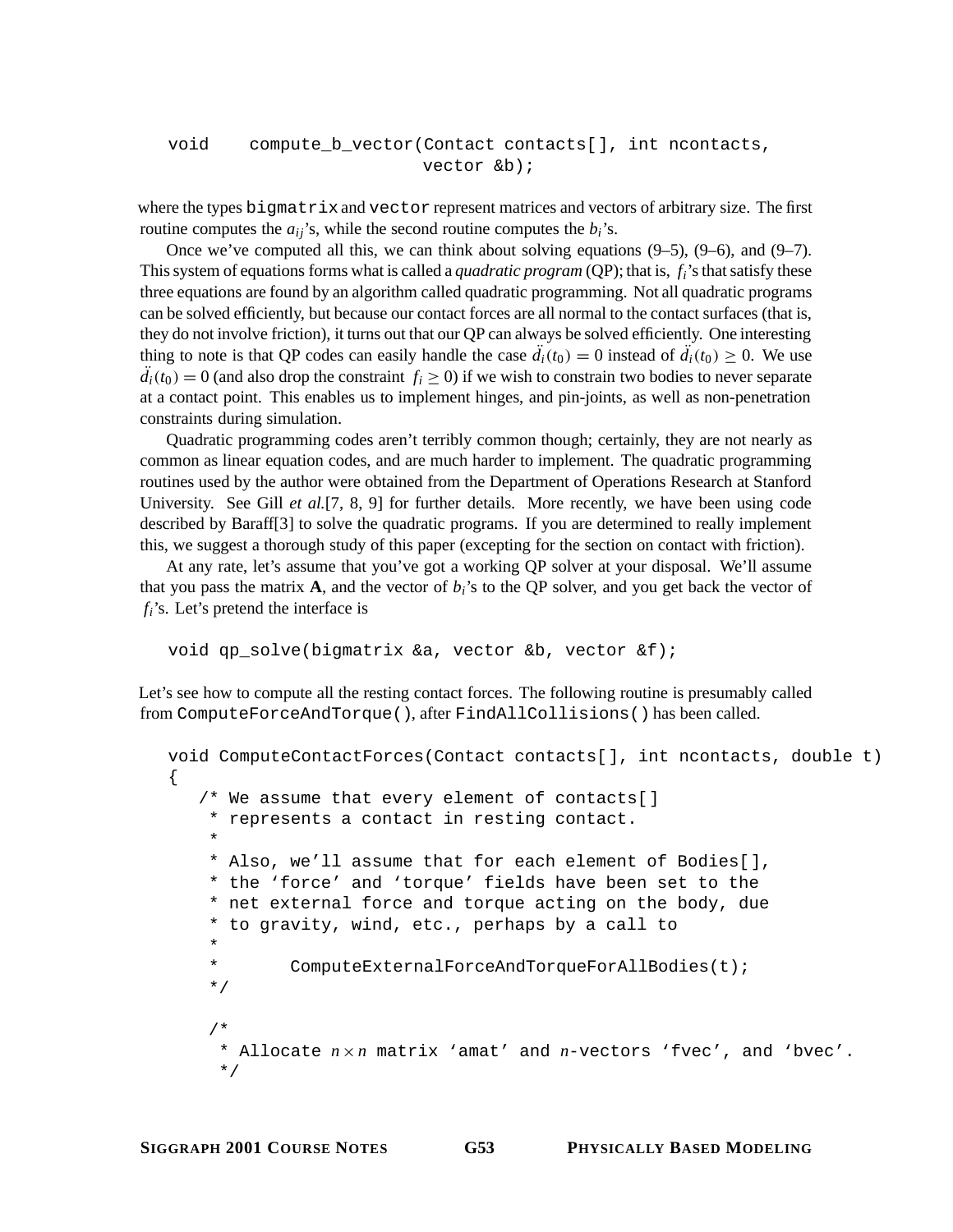```
bigmatrix amat = new bigmatrix(ncontacts, ncontacts);
vector bvec = new vector(ncontacts),
           fvec = new vector(ncontacts);
/* Compute aij and bi coefficients */
compute_a_matrix(contacts, ncontacts, amat);
compute_b_vector(contacts, ncontacts, bvec);
/* Solve for f_i's */
qp_solve(amat, bmat, fvec);
/* Now add the resting contact forces we just computed into
   the 'force' and 'torque' field of each rigid body. */
for(int i = 0; i < ncontacts; i++){
    double f = \text{fvec}[i]; /* f_i */<br>triple n = \text{contacts}[i] \rightarrow n; /* \hat{n}_i(t_0) */
    triple n = \text{constants}[i] \rightarrow n; /* \hat{n}_i(t_0) */<br>RiqidBody *A = contacts[i]->a, /* body A * /RigidBody *A = contacts[i]->a,
                 *B = \text{constants}[i] \rightarrow bi /* body B */
    /* apply the force 'f n' positively to A... */
    A->force += f * n;A->torque += (constants[i], p - A->x) * (f*n);/* and negatively to B */
    B->force -= f * n;
    B->torque -= (constants[i], p - B->x) * (f*n);}
```
That's pretty much it! Now that the resting forces have been computed and combined with the external forces, we return control to the ODE solver, and each body goes merrily along its way, in a physically correct manner, without inter-penetration.

}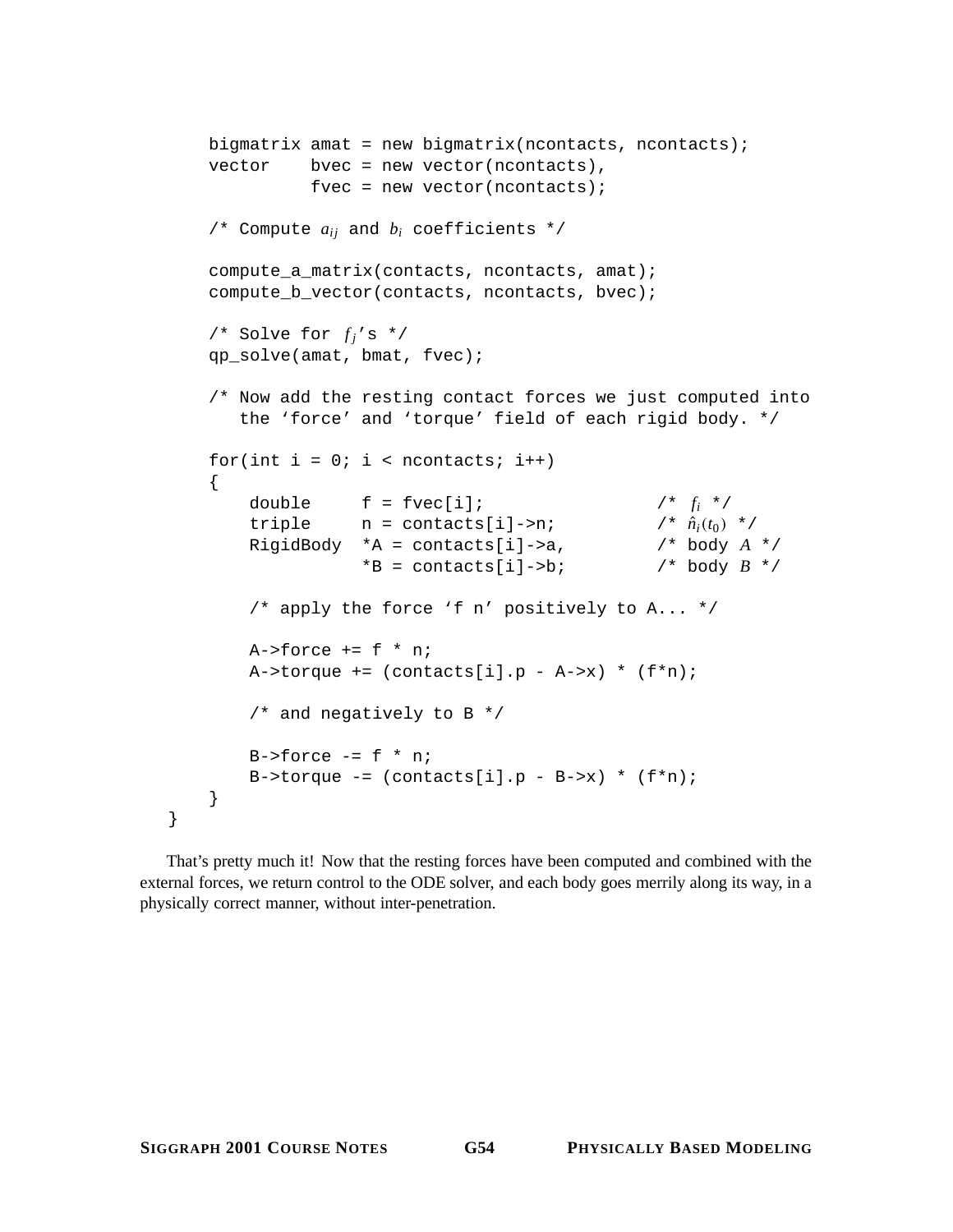## **Appendix A Motion Equation Derivations**

In this appendix, we'll fill in some of the missing details from section 2, with regards to the equations  $\dot{P}(t) = F(t)$ ,  $\dot{L}(t) = \tau(t)$ , and  $L(t) = I(t)\omega(t)$ . The derivation method used here is somewhat nonstandard, and was proposed by Andy Witkin. The derivation in this appendix is (we feel) much shorter and considerably more elegant than the one found in traditional sources such as Goldstein[10].

We've described the external force acting on a rigid body in terms of forces  $F_i(t)$ , where  $F_i(t)$ is the external force acting on the *i*th particle. However, for a rigid body to maintain its shape, there must be some "internal" constraint forces that act between particles in the same body. We will make the assumption that these constraint forces act passively on the system and do not perform any net work. Let  $F_{c,i}(t)$  denote the net internal constraint force acting on the *i*th particle. The work performed by  $F_{ci}$  on the *i*th particle from time  $t_0$  to  $t_1$  is

$$
\int_{t_0}^{t_1} F_{ci}(t) \cdot \dot{r}_i(t) dt
$$

where  $\dot{r}_i(t)$  is the velocity of the *i*th particle. The net work over all the particles is the sum

$$
\sum_{i} \int_{t_0}^{t_1} F_{ci}(t) \cdot \dot{r}_i(t) dt = \int_{t_0}^{t_1} \sum_{i} F_{ci}(t) \cdot \dot{r}_i(t) dt,
$$

which must be zero for any interval  $t_0$  to  $t_1$ . This means that the integrand

$$
\sum_{i} F_{ci}(t) \cdot \dot{r}_i(t) \tag{A-1}
$$

is itself always zero for any time *t*. (Henceforth we'll just write these expressions as  $\sum F_{ci} \cdot \dot{r}_i = 0$ .)

We can use this fact to eliminate any mention of the constraint forces  $F_{ci}$  from our derivations. First, some quick notes about the "\*" operator defined in section 2.3: since  $a^*b = a \times b$ , and  $a \times b = -b \times a$ , we get

$$
-a^*b = b \times a = b^*a. \tag{A-2}
$$

Since *a*∗ is an antisymmetric matrix,

$$
(a^*)^T = -a^*.
$$
 (A-3)

Finally, since the "∗" operator is a linear operator,

$$
(\dot{a})^* = (\dot{a^*}) = \frac{d}{dt}(a^*)
$$
\n(A-4)

and for a set of vectors *ai*

$$
\sum a_i^* = \left(\sum a_i\right)^*.
$$
 (A-5)

## **SIGGRAPH 2001 COURSE NOTES G55 PHYSICALLY BASED MODELING**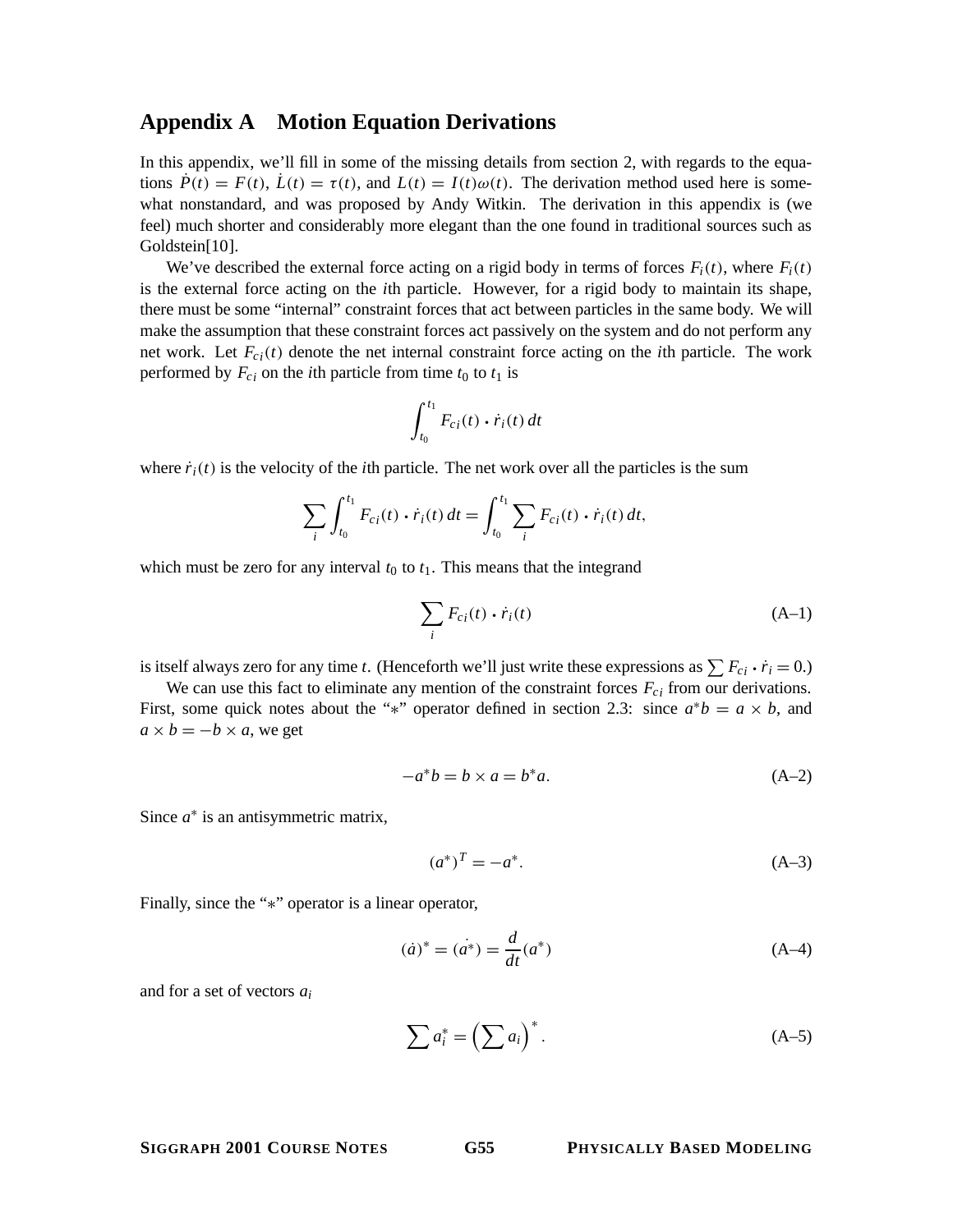Recall that we can write the velocity  $\dot{r}_i$  as  $\dot{r}_i = v + \omega \times (r_i - x)$  where  $r_i$  is the particle's location, *x* is the position of the center of mass, and v and  $\omega$  are linear and angular velocity. Letting  $r_i' = r_i - x$ and using the "∗" notation,

$$
\dot{r}_i = v + \omega^* r'_i = v - r'^*_{i} \omega.
$$
 (A-6)

Substituting this into  $\sum F_{ci} \cdot \dot{r}_i$ , which is always zero, yields

$$
\sum F_{ci} \cdot (v - r_i^{\prime *} \omega) = 0. \tag{A-7}
$$

Note that this equation must hold for arbitrary values of v and  $\omega$ . Since v and  $\omega$  are completely independent, if we choose  $\omega$  to be zero, then  $\sum F_{ci} \cdot v = 0$  for any choice of v, from which we conclude that in fact  $\sum F_{ci} = 0$  is always true. This means that the constraint forces produce no net force. Similarly, choosing *v* to be zero we see that  $\sum F_{ci}$  · ( $r_i^{(*)}$ ω) = 0 for any ω. Rewriting  $F_{i,j}(r^*)$  as  $F_i$   $\Gamma(r^*_{i,j})$  we get that  $F_{ci} \cdot (r_i^{\prime*}\omega)$  as  $F_{ci}^T (r_i^{\prime*}\omega)$  we get that

$$
\sum -F_{ci}{}^{T}r_{i}^{\prime*}\omega = \left(\sum -F_{ci}{}^{T}r_{i}^{\prime*}\right)\omega = 0
$$
 (A-8)

for any  $\omega$ , so  $\sum -F_{ci}{}^T r_i^{\prime*} = \mathbf{0}^T$ . Transposing, we have

$$
\sum -(r_i^*)^T F_{ci} = \sum (r_i')^* F_{ci} = \sum r_i' \times F_{ci} = \mathbf{0}
$$
 (A-9)

which means that the internal forces produce no net torque.

We can use the above to derive the rigid body equations of motion. The net force on each particle is the sum of the internal constraint force  $F_{ci}$  and the external force  $F_i$ . The acceleration  $\ddot{r}_i$  of the *i*th particle is

$$
\ddot{r}_i = \frac{d}{dt}\dot{r}_i = \frac{d}{dt}(v - r_i'^* \omega) = \dot{v} - \dot{r}_i'^* \omega - r_i'^* \dot{\omega}.
$$
 (A-10)

Since each individual particle must obey Newton's law  $f = ma$ , or equivalently  $ma - f = 0$ , we have

$$
m_i \ddot{r}_i - F_i - F_{ci} = m_i (\dot{v} - \dot{r}_i'^* \omega - r_i'^* \dot{\omega}) - F_i - F_{ci} = \mathbf{0}
$$
 (A-11)

for each particle.

To derive  $\dot{P} = F = \sum F_i$ , we sum equation (A–11) over all the particles. We obtain

$$
\sum m_i(\dot{v} - \dot{r}_i'^* \omega - r_i'^* \dot{\omega}) - F_i - F_{ci} = \mathbf{0}.
$$
 (A-12)

Breaking the large sum into smaller ones,

$$
\sum m_i (\dot{v} - \dot{r}_i'^* \omega - r_i'^* \dot{\omega}) - F_i - F_{ci} =
$$
\n
$$
\sum m_i \dot{v} - \sum m_i \dot{r}_i'^* \omega - \sum m_i r_i'^* \dot{\omega} - \sum F_i - \sum F_{ci} =
$$
\n
$$
\sum m_i \dot{v} - \left(\sum m_i \dot{r}_i'\right)^* \omega - \left(\sum m_i r_i'\right)^* \dot{\omega} - \sum F_i - \sum F_{ci} =
$$
\n
$$
\sum m_i \dot{v} - \left(\frac{d}{dt} \sum m_i r_i'\right)^* \omega - \left(\sum m_i r_i'\right)^* \dot{\omega} - \sum F_i - \sum F_{ci} = \mathbf{0}.
$$
\n(A-13)

**SIGGRAPH 2001 COURSE NOTES G56 PHYSICALLY BASED MODELING**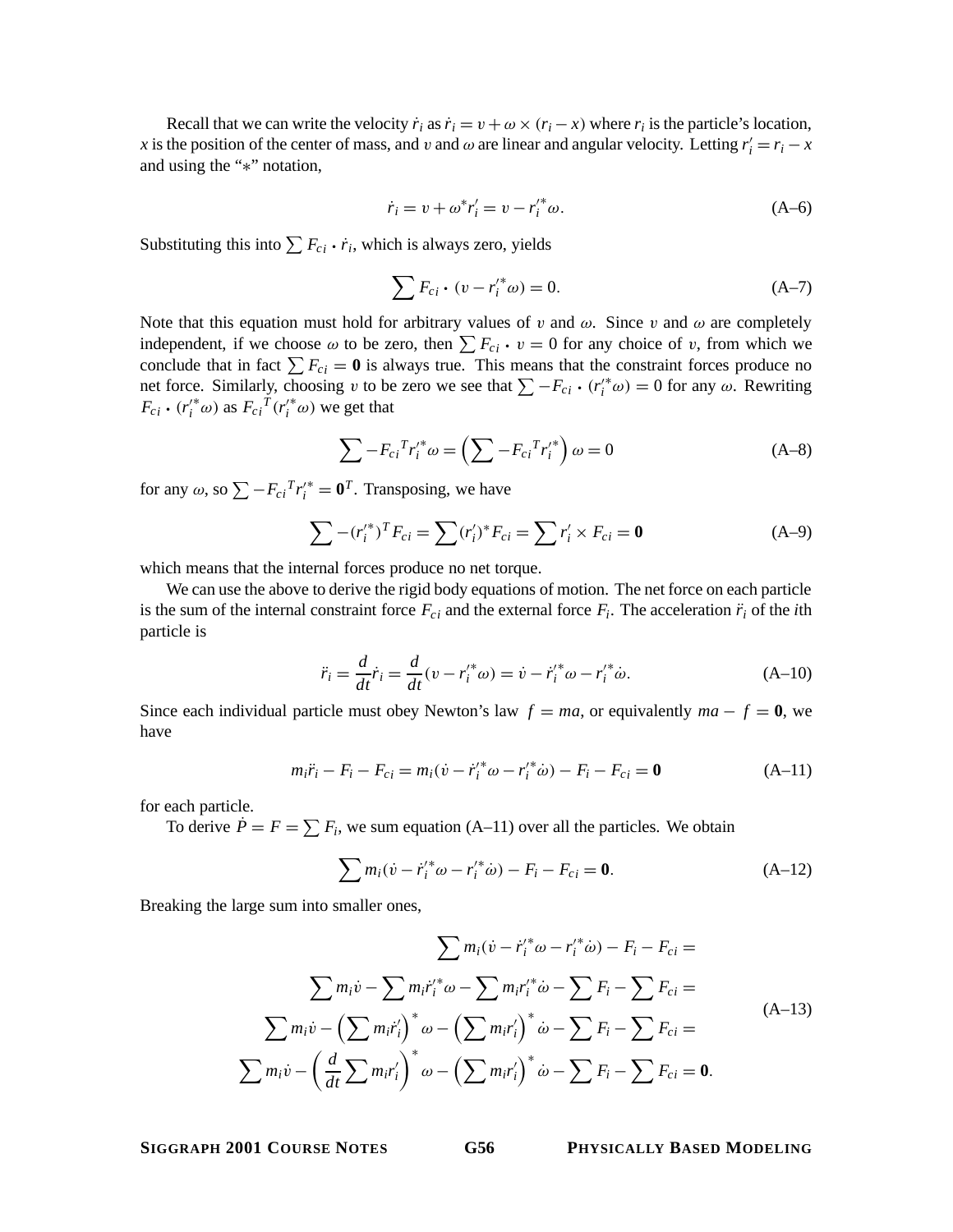Since we are in a center-of-mass coordinate system, equation (2–20) from section 2.6 tells us that  $\sum m_i r'_i = 0$ , which also means that  $\frac{d}{dt} \sum m_i r'_i = 0$ . Removing terms with  $\sum m_i r'_i$ , and the term  $\sum F_{ci}$ from the above equation yields

$$
\sum m_i \dot{v} - \sum F_i = \mathbf{0} \tag{A-14}
$$

or simply  $M\dot{v} = \dot{P} = \sum F_i$  as advertised.

To obtain  $L = \tau = \sum r'_i \times F_i$ , we again start with equation (A–11). Multiplying both sides by  $r_i^{\prime*}$  yields

$$
r_i'^* m_i (\dot{v} - \dot{r}_i'^* \omega - r_i'^* \dot{\omega}) - r_i'^* F_i - r_i'^* F_{ci} = r_i'^* \mathbf{0} = \mathbf{0}.
$$
 (A-15)

Summing over all the particles, we obtain

$$
\sum r_i^{\prime*} m_i \dot{v} - \sum r_i^{\prime*} m_i \dot{r}_i^{\prime*} \omega - \sum r_i^{\prime*} m_i r_i^{\prime*} \dot{\omega} - \sum r_i^{\prime*} F_i - \sum r_i^{\prime*} F_{ci} = \mathbf{0}.
$$
 (A-16)

Since  $\sum r_i'^* F_{ci} = \mathbf{0}$ , we can rearrange this to obtain

$$
\left(\sum m_{i}r_{i}'\right)^{*}\dot{v} - \left(\sum m_{i}r_{i}'^{*}r_{i}'^{*}\right)\omega - \left(\sum m_{i}r_{i}'^{*}r_{i}'^{*}\right)\dot{\omega} - \sum r_{i}'^{*}F_{i} = \mathbf{0}.\tag{A-17}
$$

Using  $\sum m_i r'_i = 0$ , we are left with

$$
-\left(\sum m_i r_i'^* \dot{r}_i'^*\right)\omega - \left(\sum m_i r_i'^* r_i'^*\right)\dot{\omega} - \sum r_i'^* F_i - \mathbf{0}
$$
 (A-18)

or, recognizing that  $\sum r_i'^* F_i = \sum r_i' \times F_i = \tau$ ,

$$
-\left(\sum m_i r_i^{\prime *} \dot{r}_i^{\prime *} \right) \omega - \left(\sum m_i r_i^{\prime *} r_i^{\prime *} \right) \dot{\omega} = \tau. \tag{A-19}
$$

We're almost done now: if we refer back to the matrix defined by the "\*" notation, one can easily verify the relation that the matrix  $-a^*a^*$  is equivalent to the matrix  $(a^Ta)\mathbf{1} - aa^T$  where **1** is the 3 × 3 identity matrix. (This relation is equivalent to the vector rule  $a \times (b \times c) = ba^T c - ca^T b$ .) Thus

$$
\sum -m_i r_i'^* r_i'^* = \sum m_i ((r_i'^T r_i') \mathbf{1} - r_i' r_i'^T) = I(t). \tag{A-20}
$$

Substituting into equation (A–19), this yields

$$
\left(\sum -m_i r_i'^* \dot{r}_i'^*\right)\omega + I(t)\dot{\omega} = \tau.
$$
\n(A-21)

The above expression is almost acceptable, as it gives an expression for  $\dot{\omega}$  in terms of  $\tau$ , except that it requires us to evaluate the matrix  $\sum m_i r_i^* r_i^*$ , which is as expensive as computing the inertia tensor from scratch. We'll use one last trick here to clean things up. Since  $\dot{r}_i' = \omega \times r_i'$  and  $r_i^{\prime\ast}\omega = -\omega \times r_i^{\prime}$ , we can write

$$
\sum m_i \dot{r}_i'^* r_i'^* \omega = \sum m_i (\omega \times r_i')^* (-\omega \times r_i') = \sum -m_i (\omega \times r_i') \times (\omega \times r_i') = 0.
$$
 (A-22)

**SIGGRAPH 2001 COURSE NOTES G57 PHYSICALLY BASED MODELING**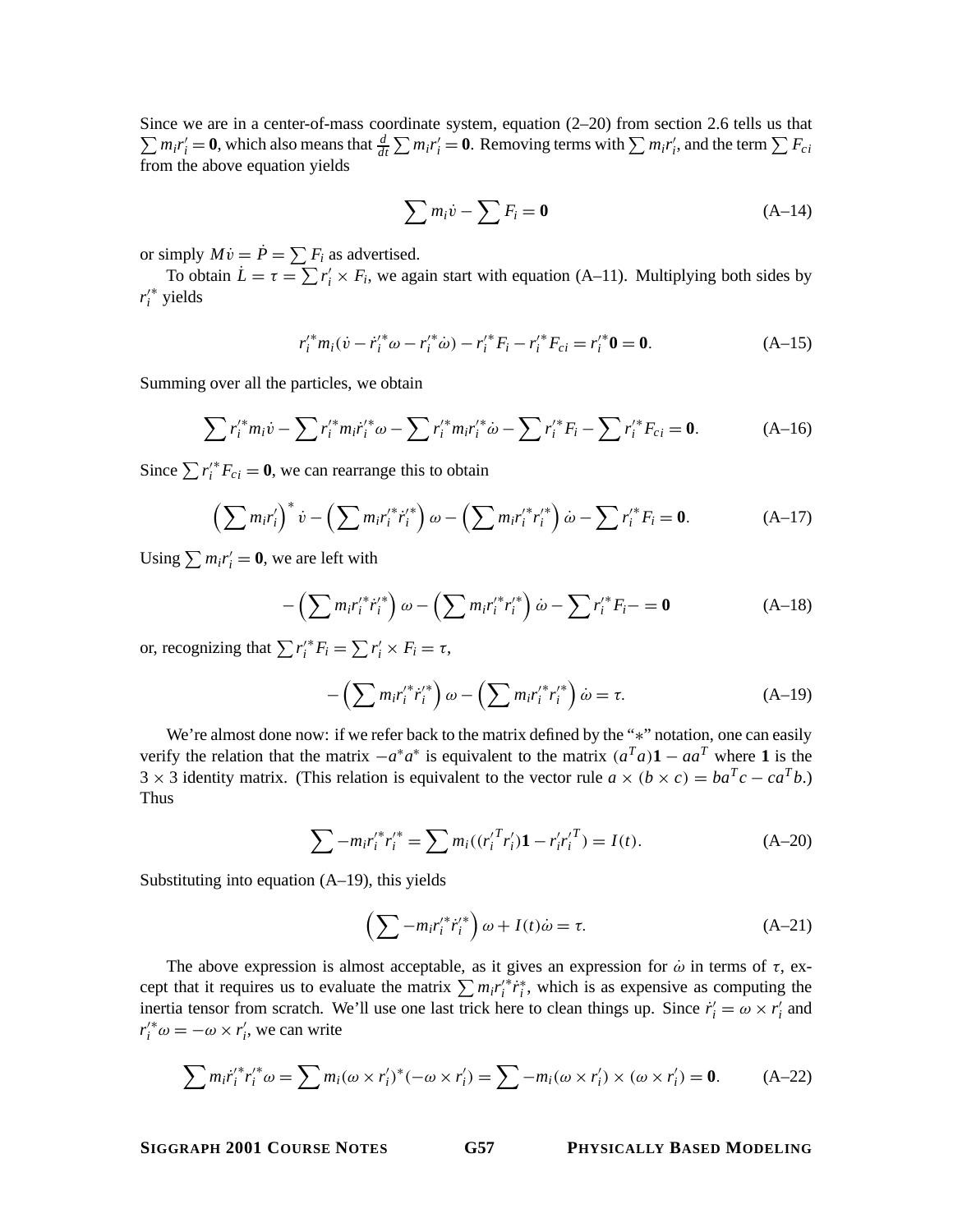Thus, we can add  $-\sum m_i \dot{r}_i'^* r_i'^* \omega = \mathbf{0}$  to equation (A–21) to obtain

$$
\left(\sum -m_i r_i'^* \dot{r}_i'^* - m_i \dot{r}_i'^* r_i'^*\right) \omega + I(t)\dot{\omega} = \tau.
$$
 (A-23)

Finally, since

$$
\dot{I}(t) = \frac{d}{dt} \sum -m_i r_i'^* r_i'^* = \sum -m_i r_i'^* \dot{r}_i'^* - m_i \dot{r}_i'^* r_i'^* \tag{A-24}
$$

we have

$$
\dot{I}(t)\omega + I(t)\dot{\omega} = \frac{d}{dt}(I(t)\omega) = \tau.
$$
 (A-25)

Since  $L(t) = I(t)\omega(t)$ , this leaves us with the final result that

$$
\dot{L}(t) = \tau. \tag{A-26}
$$

## **Appendix B Quaternion Derivations**

A formula for  $\dot{q}(t)$  is derived as follows. Recall that the angular velocity  $\omega(t)$  indicates that the body is instantaneously rotating about the  $\omega(t)$  axis with magnitude  $|\omega(t)|$ . Suppose that a body were to rotate with a constant angular velocity  $\omega(t)$ . Then the rotation of the body after a period of time  $\Delta t$ is represented by the quaternion

$$
[\cos \frac{|\omega(t)| \Delta t}{2}, \sin \frac{|\omega(t)| \Delta t}{2} \frac{\omega(t)}{|\omega(t)|}].
$$

Let us compute  $\dot{q}(t)$  at some particular instant of time  $t_0$ . At times  $t_0 + \Delta t$  (for small  $\Delta t$ ), the orientation of the body is (to within first order) the result of first rotating by  $q(t_0)$  and then further rotating with velocity  $\omega(t_0)$  for  $\Delta t$  time. Combining the two rotations, we get

$$
q(t_0 + \Delta t) = [\cos \frac{|\omega(t_0)| \Delta t}{2}, \sin \frac{|\omega(t_0)| \Delta t}{2} \frac{\omega(t_0)}{|\omega(t_0)|}] q(t_0).
$$
 (B-1)

Making the substitution  $t = t_0 + \Delta t$ , we can express this as

$$
q(t) = [\cos \frac{|\omega(t_0)|(t - t_0)}{2}, \sin \frac{|\omega(t_0)|(t - t_0)}{2} \frac{\omega(t_0)}{|\omega(t_0)|}] q(t_0).
$$
 (B-2)

Let us differentiate  $q(t)$  at time  $t_0$ . First, since  $q(t_0)$  is a constant, let us differentiate

$$
[\cos \frac{|\omega(t_0)|(t-t_0)}{2}, \sin \frac{|\omega(t_0)|(t-t_0)}{2} \frac{\omega(t_0)}{|\omega(t_0)|}].
$$

At time  $t = t_0$ ,

$$
\frac{d}{dt}\cos\frac{|\omega(t_0)|(t-t_0)}{2} = -\frac{|\omega(t_0)|}{2}\sin\frac{|\omega(t_0)|(t-t_0)}{2}
$$
\n
$$
= -\frac{|\omega(t_0)|}{2}\sin 0 = 0.
$$
\n(B-3)

**SIGGRAPH 2001 COURSE NOTES G58 PHYSICALLY BASED MODELING**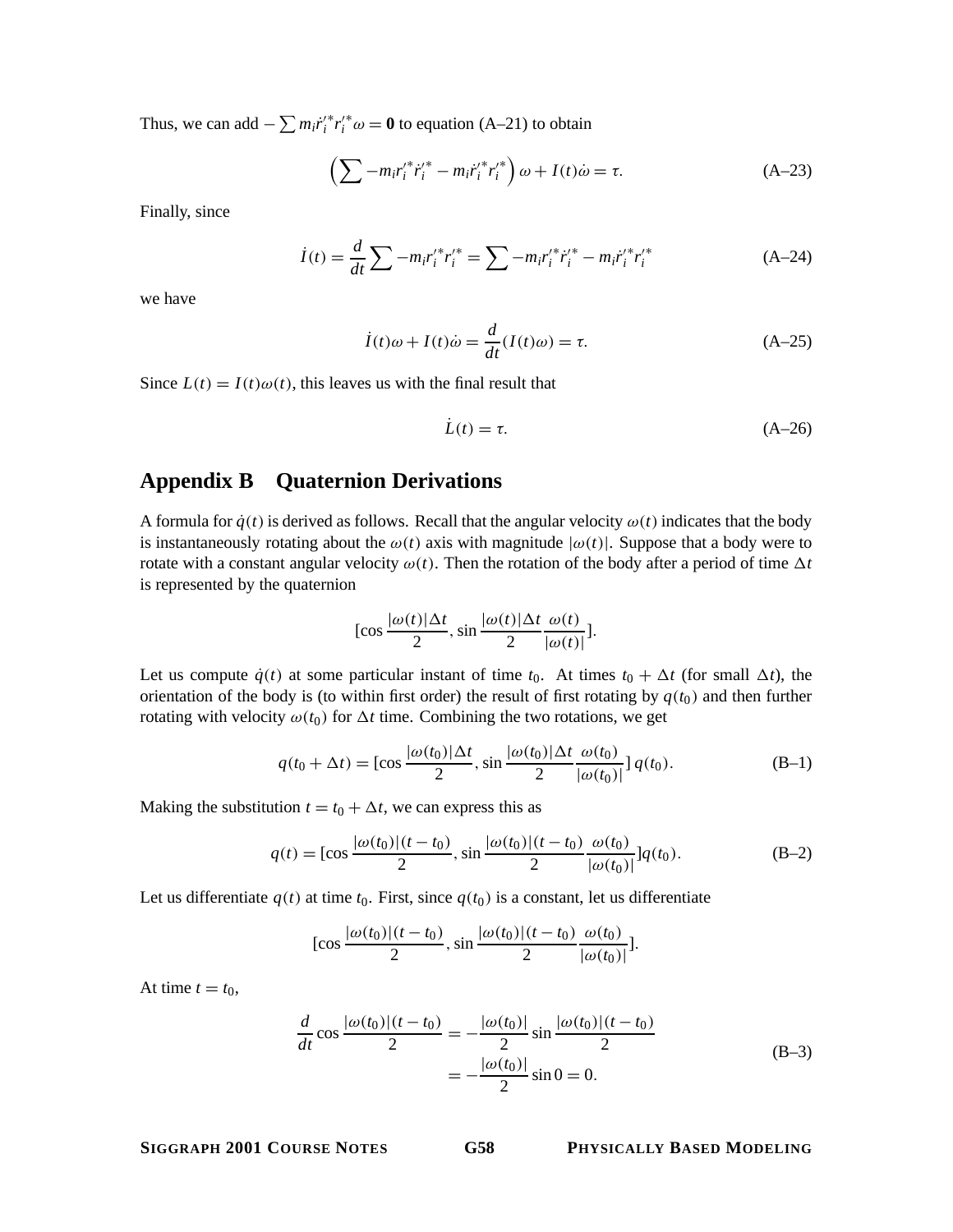Similarly,

$$
\frac{d}{dt}\sin\frac{|\omega(t_0)|(t-t_0)}{2} = \frac{|\omega(t_0)|}{2}\cos\frac{|\omega(t_0)|(t-t_0)}{2}
$$
\n
$$
= \frac{|\omega(t_0)|}{2}\cos 0 = \frac{|\omega(t_0)|}{2}.
$$
\n(B-4)

Thus, at time  $t = t_0$ ,

$$
\dot{q}(t) = \frac{d}{dt} \left( \left[ \cos \frac{|\omega(t_0)| (t - t_0)}{2}, \sin \frac{|\omega(t_0)| (t - t_0)}{2} \frac{\omega(t_0)}{|\omega(t_0)|} \right] q(t_0) \right)
$$
\n
$$
= \frac{d}{dt} \left( \left[ \cos \frac{|\omega(t_0)| (t - t_0)}{2}, \sin \frac{|\omega(t_0)| (t - t_0)}{2} \frac{\omega(t_0)}{|\omega(t_0)|} \right] \right) q(t_0)
$$
\n
$$
= [0, \frac{|\omega(t_0)|}{2} \frac{\omega(t_0)}{|\omega(t_0)|} \right] q(t_0)
$$
\n
$$
= [0, \frac{1}{2} \omega(t_0)] q(t_0) = \frac{1}{2} [0, \omega(t_0)] q(t_0).
$$
\n(B-5)

The product  $[0, \omega(t_0)] q(t_0)$  is abbreviated to the form  $\omega(t_0)q(t_0)$ ; thus, the general expression for  $\dot{q}(t)$  is

$$
\dot{q}(t) = \frac{1}{2}\omega(t)q(t). \tag{B-6}
$$

## **Appendix C Some Miscellaneous Formulas**

## **C.1 Kinetic Energy**

The kinetic energy *T* of a rigid body is defined as

$$
T = \sum \frac{1}{2} m_i \dot{r}_i^T \dot{r}_i. \tag{C-1}
$$

Letting  $r'_i = r_i - x$ , we have  $\dot{r}_i = v(t) + r'^*_{i} \omega$ . Thus

$$
T = \sum \frac{1}{2} m_i r_i^T \dot{r}_i
$$
  
=  $\sum \frac{1}{2} m_i (v + r_i'^* \omega)^T (v + r_i'^* \omega)$   
=  $\frac{1}{2} \sum m_i v^T v + \sum v^T m_i r_i'^* \omega + \frac{1}{2} \sum m_i (r_i'^* \omega)^T (r_i'^* \omega)$   
=  $\frac{1}{2} v^T (\sum m_i) v + v^T (\sum m_i r_i')^* \omega + \frac{1}{2} \omega^T (\sum m_i (r_i'^*)^T r_i'^*) \omega.$  (C-2)

Using  $\sum m_i r'_i = 0$  and  $(r'^{*}_i)^T = -r'^{*}_i$ , we have

$$
T = \frac{1}{2}v^T M v + \frac{1}{2}\omega^T \left(\sum -m_i r_i^{\prime *} r_i^{\prime *} \right) \omega = \frac{1}{2} (v^T M v + \omega^T I \omega)
$$
 (C-3)

since  $I = \sum -m_i r_i'^* r_i'^*$  from appendix A. Thus, the kinetic energy can be decomposed into two terms: a linear term  $\frac{1}{2}v^T M v$ , and an angular term  $\frac{1}{2} \omega^T I \omega$ .

**SIGGRAPH 2001 COURSE NOTES G59 PHYSICALLY BASED MODELING**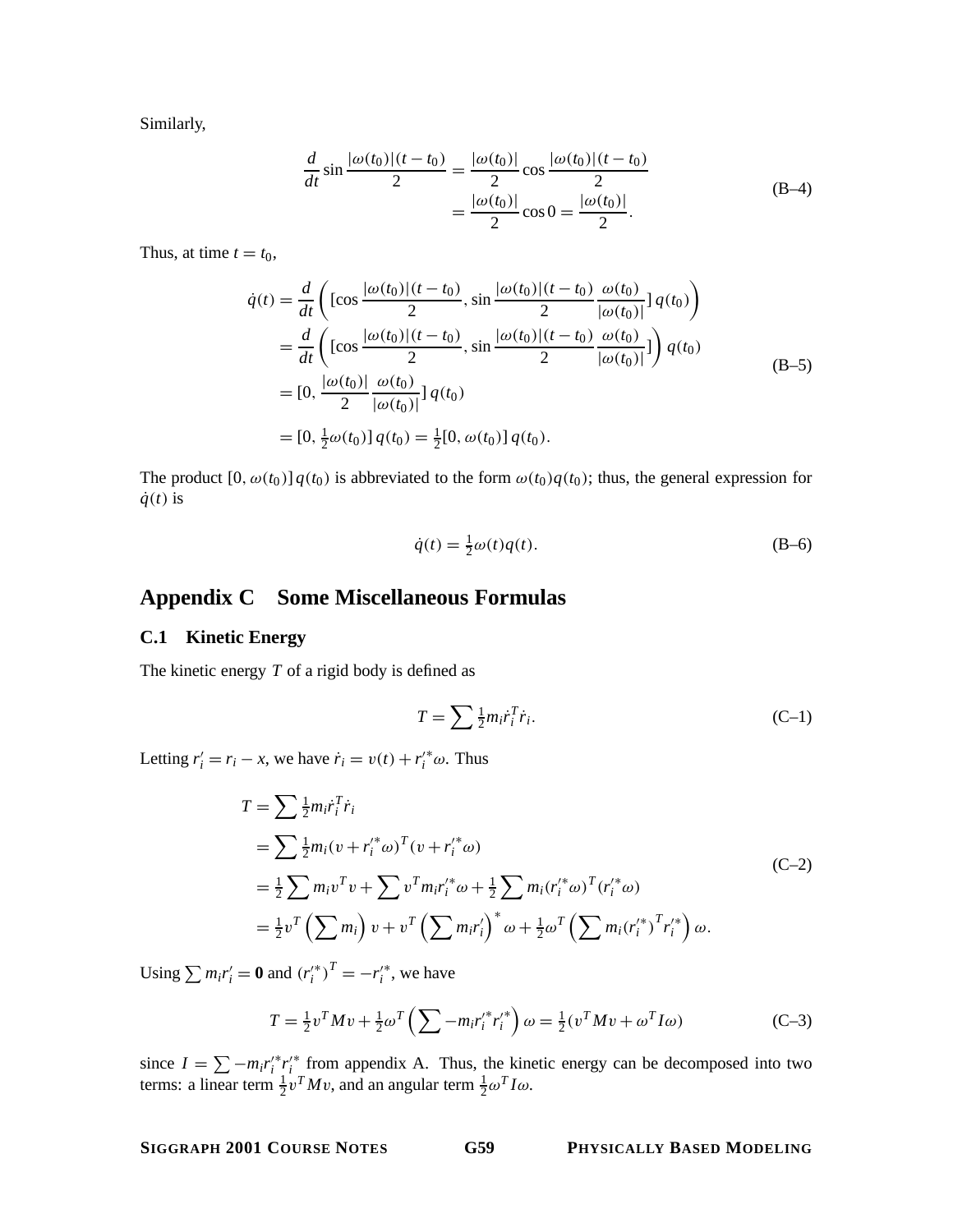## **C.2 Angular Acceleration**

It is often necessary to compute  $\dot{\omega}(t)$ . Since  $L(t) = I(t)\omega(t)$ , we know  $\omega(t) = I^{-1}(t)L(t)$ . Thus,

$$
\dot{\omega}(t) = \dot{I}^{-1}(t)L(t) + I^{-1}(t)\dot{L}(t). \tag{C-4}
$$

Since we know that  $\dot{L}(t) = \tau(t)$ , let us consider  $\dot{I}^{-1}(t)$ . From equation (2–40),

$$
I^{-1}(t) = R(t)I_{body}^{-1}R(t)^{T},
$$

so

$$
\dot{I}^{-1}(t) = \dot{R}(t)I_{body}^{-1}R(t)^{T} + R(t)I_{body}^{-1}\dot{R}(t)^{T}.
$$
 (C-5)

Since  $\dot{R}(t) = \omega(t)^* R(t)$ ,

$$
\dot{R}(t)^{T} = (\omega(t)^{*}R(t))^{T} = R(t)^{T}(\omega(t)^{*})^{T}.
$$
 (C-6)

Since  $\omega(t)^*$  is antisymmetric, (i.e.  $(\omega(t)^*)^T = -\omega(t)^*$ ),

$$
\dot{R}(t)^{T} = -R(t)^{T} \omega(t)^{*}.
$$
 (C-7)

This yields

$$
\begin{split} \dot{I}^{-1}(t) &= \dot{R}(t)I_{body}^{-1}R(t)^{T} + R(t)I_{body}^{-1}(-R(t)^{T}\omega(t)^{*}) \\ &= \omega(t)^{*}R(t)I_{body}^{-1}R(t)^{T} - I^{-1}(t)\omega(t)^{*} \\ &= \omega(t)^{*}I^{-1}(t) - I^{-1}(t)\omega(t)^{*} . \end{split} \tag{C-8}
$$

Then

$$
\dot{\omega}(t) = \dot{I}^{-1}(t)L(t) + I^{-1}(t)\dot{L}(t)
$$
\n
$$
= (\omega(t)^*I^{-1}(t) - I^{-1}(t)\omega(t)^*)L(t) + I^{-1}(t)\dot{L}(t)
$$
\n
$$
= \omega(t)^*I^{-1}(t)L(t) - I^{-1}(t)\omega(t)^*L(t) + I^{-1}(t)\dot{L}(t).
$$
\n(C-9)

But since  $I^{-1}(t)L(t) = \omega(t)$ , the first term,  $\omega(t)^*I^{-1}(t)L(t)$  is equivalent to  $\omega(t)^*\omega(t)$ , or  $\omega(t) \times \omega(t)$ , which is zero. This leaves the final result of

$$
\dot{\omega}(t) = -I^{-1}(t)\omega(t)^* L(t) + I^{-1}(t)\dot{L}(t)
$$
  
\n
$$
= -I^{-1}(t)\omega(t) \times L(t) + I^{-1}(t)\dot{L}(t)
$$
  
\n
$$
= I^{-1}(t)(L(t) \times \omega(t)) + I^{-1}(t)\dot{L}(t)
$$
  
\n
$$
= I^{-1}(t)(L(t) \times \omega(t) + \dot{L}(t)).
$$
\n(C-10)

**SIGGRAPH 2001 COURSE NOTES G60 PHYSICALLY BASED MODELING**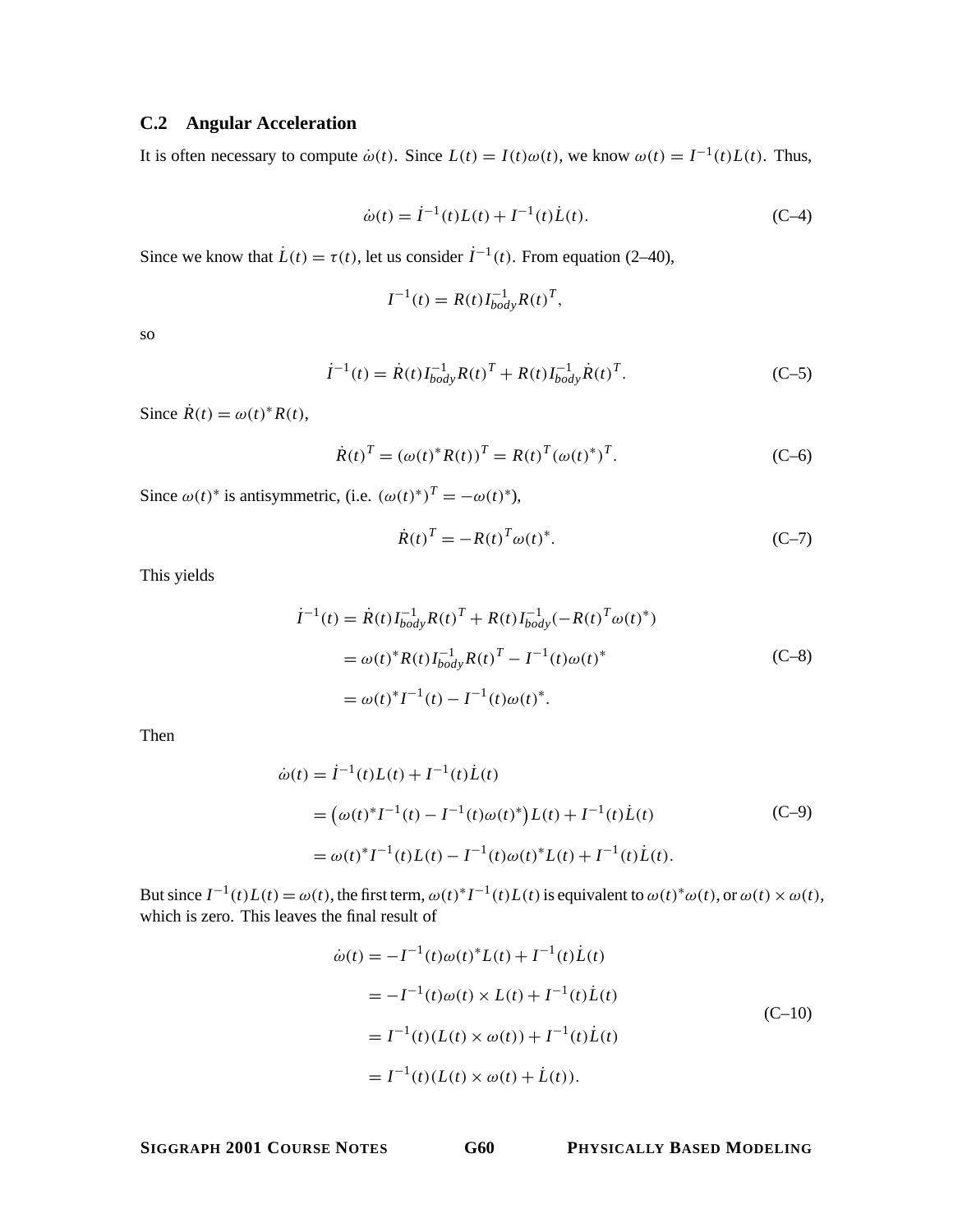We can see from this that even if no forces act, so that  $\dot{L}(t)$  is zero,  $\dot{\omega}(t)$  can still be non-zero. (In fact, this will happen whenever the angular momentum and angular velocities point in different directions, which in turn occurs when the body has a rotational velocity axis that is not an axis of symmetry for the body.)

### **C.3 Acceleration of a Point**

Given a point of a rigid body with world space coordinate  $p(t)$ , it is often necessary to compute  $\ddot{p}(t)$ . Let the body space coordinate that transforms at time *t* to  $p(t)$  be  $p_0$ ; then

$$
p(t) = R(t)p_0 + x(t)
$$

If we let  $r(t) = p(t) - x(t)$ , then

$$
\dot{p}(t) = \dot{R}(t)p_0 + \dot{x}(t) = \omega(t)^* R(t)p_0 + v(t)
$$
\n
$$
= \omega(t) \times (R(t)p_0 + x(t) - x(t)) + v(t)
$$
\n
$$
= \omega(t) \times (p(t) - x(t)) + v(t)
$$
\n
$$
= \omega(t) \times r(t) + v(t).
$$
\n(C-11)

Then

$$
\ddot{p}(t) = \dot{\omega}(t) \times r(t) + \omega(t) \times \dot{r}(t) + \dot{v}(t)
$$
  
=  $\dot{\omega}(t) \times r(t) + \omega(t) \times (\omega(t) \times r(t)) + \dot{v}(t)$ . (C-12)

We can interpret this as follows. The first term,  $\dot{\omega}(t) \times r(t)$  is the *tangential* acceleration of the point; that is,  $\dot{\omega}(t) \times r(t)$  is the acceleration perpendicular to the displacement  $r(t)$  as a result of the body being angularly accelerated. The second term,  $\omega(t) \times (\omega(t) \times r(t))$  is the centripetal acceleration of the point; this centripetal acceleration arises because the body is rigid, and points on the body must rotate in a circular orbit about the center of mass. The last term,  $\dot{v}(t)$  is the linear acceleration of the point due to the linear acceleration of the center of mass of the body.

## **Appendix D Resting Contact Derivations**

If you're determined to implement resting contact in your simulator, you'll need the derivations and the code in this appendix. This is probably not a fun appendix to work through; then again, this wasn't a fun appendix to write! The derivations in here are somewhat terse, but the code at the end of the appendix will hopefully make things clearer.

#### **D.1 Derivations**

We need to express  $d_i(t_0)$  in terms of all the unknown  $f_i$ 's. It will turn out that we'll be able to write each  $d_i(t_0)$  in the form

$$
\ddot{d}_i(t_0) = a_{i1} f_1 + a_{i2} f_2 + \dots + a_{in} f_n + b_i.
$$
 (D-1)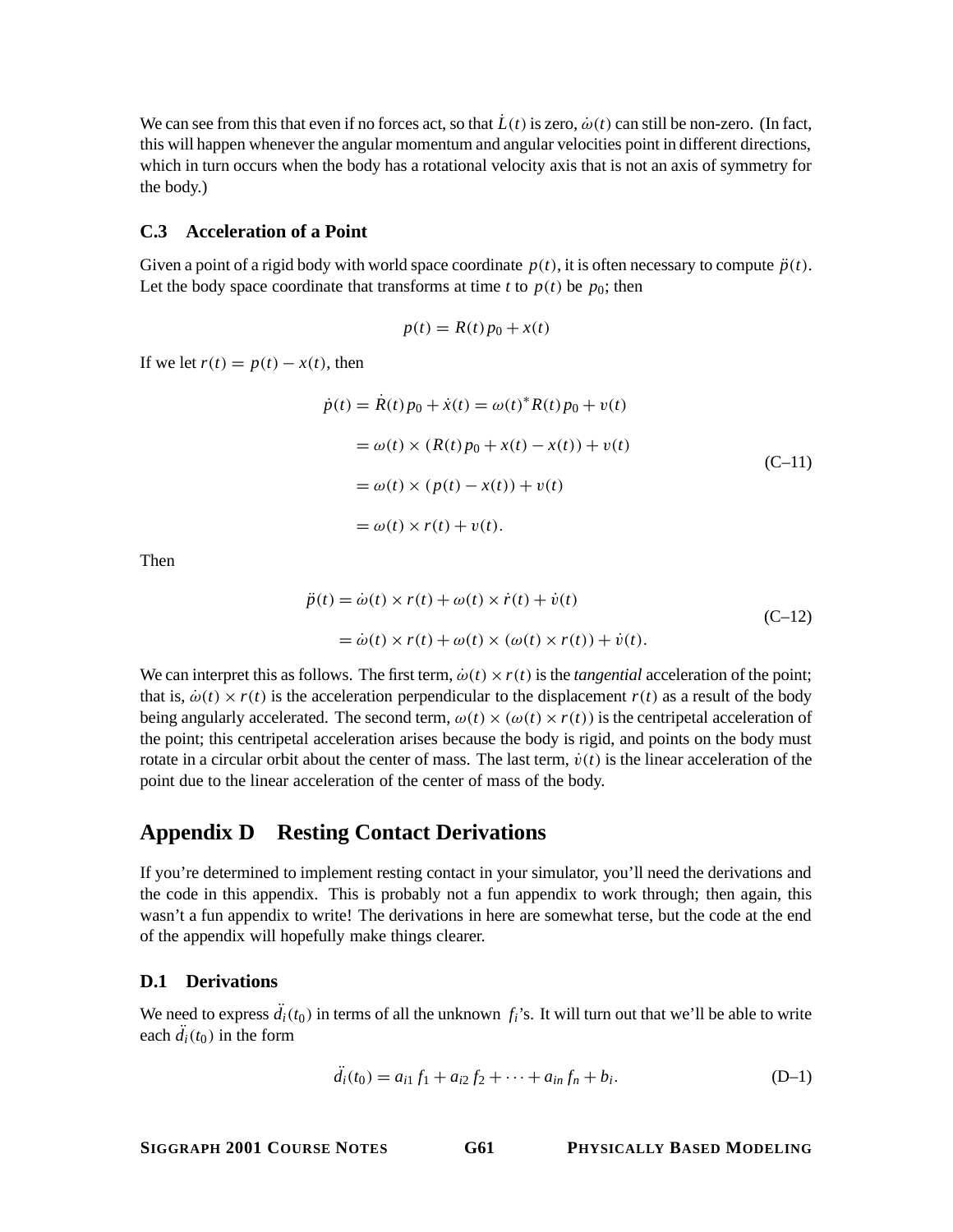Given *i* and *j*, we need to know how  $d_i(t_0)$  depends on  $f_j$ , that is, we need to know  $a_{ij}$ . Also, we need to compute the constant term *bi*.

Let's start by determining  $a_{ij}$  and ignoring the constant part  $b_i$ . We'll assume the *i*th contact involves two bodies *A* and *B*. From equation (9–4), we can write  $d_i(t_0)$  as

$$
\ddot{d}(t_0) = \hat{n}_i(t_0) \cdot (\ddot{p}_a(t_0) - \ddot{p}_b(t_0)) + 2\hat{n}_i(t_0) \cdot (\dot{p}_a(t_0) - \dot{p}_b(t_0))
$$
 (D-2)

where  $p_a(t_0) = p_i = p_b(t_0)$  is the contact point for the *i*th contact at time  $t_0$ . The right-most term  $2\hat{n}_i(t_0) \cdot (\hat{p}_a(t_0) - \hat{p}_b(t_0))$  is a velocity dependent term (i.e. you can immediately calculate<br>it without knowing the forces involved), and is part of h, so we'll ignore this for now it without knowing the forces involved), and is part of  $b_i$ , so we'll ignore this for now.

So we only need to know how  $\ddot{p}_a(t_0)$  and  $\ddot{p}_b(t_0)$  depend on  $f_j$ , the magnitude of the *j*th contact force. Consider the *j*th contact. If body *A* is not one of the bodies involved in the *j*th contact, then  $\ddot{p}_a(t_0)$  is independent of  $f_j$ , because the *j*th contact force does not act on body *A*. Similarly, if *B* is also not one of the two bodies involved in the *j*th contact, then  $\ddot{p}_b(t_0)$  is also independent of  $f_i$ . (For example, in figure 26, the acceleration of the contact points at the first contact is completely unaffected by the contact force acting at the fifth contact. Thus,  $d_1(t_0)$  would be completely independent of  $f_5$ . Conversely,  $d_5(t_0)$  is completely independent of  $f_1$ .)

Suppose though that in the *j*th contact, body *A* is involved. For definiteness, suppose that in the *j*th contact, a force of *jn*<sup> $i$ </sup><sub>*j*</sub>(*t*<sub>0</sub>) acts on body *A*, as opposed to − *jn*<sup> $i$ </sup><sub>*j*</sub>(*t*<sub>0</sub>). Let's derive how  $\ddot{p}_a(t_0)$  is affected by the force  $j\hat{n}_i(t_0)$  acting on A.

From equation  $(C-12)$ , we can write

$$
\ddot{p}_a(t) = \dot{v}_a(t) + \dot{\omega}_a(t) \times r_a(t) + \omega_a(t) \times (\omega_a(t) \times r_a(t))
$$
 (D-3)

where  $r_a(t) = p_a(t) - x_a(t)$ , and  $x_a(t)$ ,  $v_a(t)$ , and  $\omega_a(t)$  are all the variables associated with body *A*. We know that  $\dot{v}_a(t)$  is the linear acceleration of body *A*, and is equal to the total force acting on *A* divided by the mass. Thus, a force of  $j\hat{n}_i(t_0)$  contributes

$$
\frac{f_j\hat{n}_j(t_0)}{m_a} = f_j \frac{\hat{n}_j(t_0)}{m_a} \tag{D-4}
$$

to  $\dot{v}_a(t)$  and thus  $\ddot{p}_a(t)$ . Similarly, consider  $\dot{\omega}_a(t)$ , from equation (C–10):

$$
\dot{\omega}_a(t) = I_a^{-1}(t)\tau_a(t) + I_a^{-1}(t)(L_a(t) \times \omega_a(t))
$$

where  $\tau_a(t)$  is the total torque acting on body *A*. If the *j*th contact occurs at the point  $p_j$ , then the force  $j\hat{n}_i(t_0)$  exerts a torque of

$$
(p_j - x_a(t_0)) \times f_j \hat{n}_j(t_0).
$$

Thus, the angular contribution to  $\ddot{p}_a(t_0)$  is

$$
f_j(I_a^{-1}(t_0) ((p_j - x_a(t_0)) \times \hat{n}_j(t_0))) \times r_a.
$$
 (D-5)

The total dependence of  $\ddot{p}_a(t_0)$  on  $f_i$  is therefore

$$
f_j\left(\frac{\hat{n}_j(t_0)}{m_a}+\left(I_a^{-1}(t_0)\left((p_j-x_a(t_0))\times\hat{n}_j(t_0)\right)\right)\times r_a\right).
$$

**SIGGRAPH 2001 COURSE NOTES G62 PHYSICALLY BASED MODELING**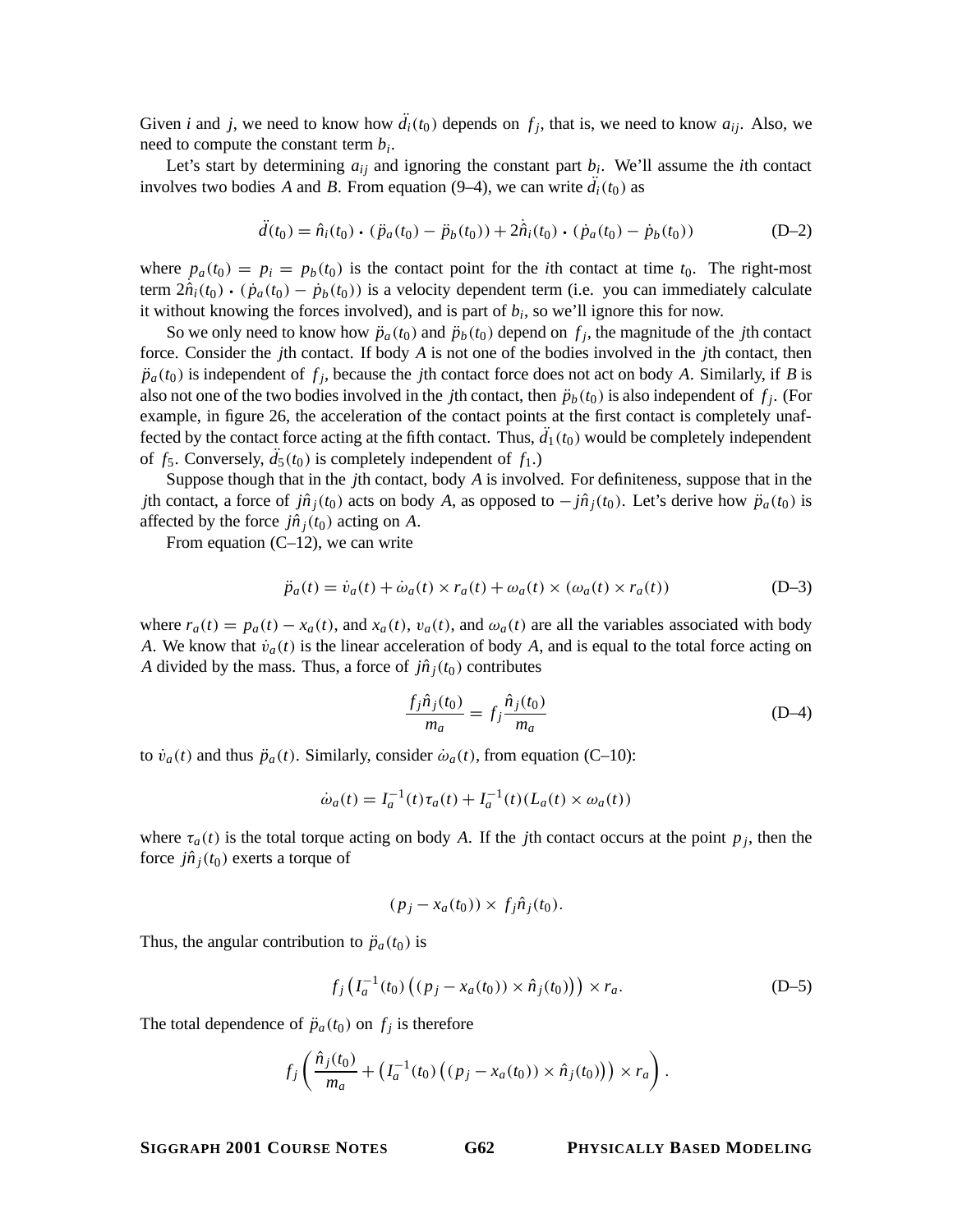Now, if a force of  $-f_i\hat{n}(t_0)$  had acted on *A* instead, we'd get the same dependence, but with a minus sign in front of  $f_j$ . Clearly,  $\ddot{p}_b(t_0)$  depends on  $f_j$  in the same sort of manner. Once we compute how  $\ddot{p}_a(t_0)$  and  $\ddot{p}_b(t_0)$  depend on  $f_i$ , we combine the results together and take the dot product with  $\hat{n}_i(t_0)$ , to see how  $d_i(t_0)$  depends on  $f_j$ . This gives us  $a_{ij}$ . Confused? See the code below.

We still need to compute  $b_i$ . We know that  $d_i(t_0)$  contains the constant term

$$
2\hat{n}_i(t_0)\boldsymbol{\cdot}(\dot{p}_a(t_0)-\dot{p}_b(t_0)).
$$

But we also have to take into account the contributions to  $\ddot{p}_a(t_0)$  and  $\ddot{p}_b(t_0)$  due to known external forces such as gravity, as well as the force-independent terms  $\omega_a(t_0) \times (\omega_a(t_0) \times r_a)$  and  $(I_a^{-1}(t_0)(L_a(t_0) \times \omega_a(t_0))) \times r_a$ . If we let the net external force acting on *A* be  $F_a(t_0)$ , and the net external torque be  $\tau_a(t_0)$ , then from equations (D–4) and (D–5), we get that  $F_a(t_0)$  contributes

$$
\frac{F_a(t_0)}{m_a}
$$

and that  $\tau_a(t_0)$  contributes

$$
\left(I_a^{-1}(t_0)\tau_a(t_0)\right)\times r_a.
$$

Thus, the part of  $\ddot{p}_a(t_0)$  that is independent from all the  $f_j$ 's is

$$
\frac{F_a(t_0)}{m_a} + (I_a^{-1}(t_0)\tau_a(t_0)) \times r_a + \omega_a(t_0) \times (\omega_a(t_0) \times r_a) + (I_a^{-1}(t_0)(E_a(t_0) \times \omega_a(t_0))) \times r_a
$$

and similarly for  $\ddot{p}_b(t_0)$ . To compute  $b_i$ , we combine the constant parts of  $\ddot{p}_a(t_0)$ ,  $\ddot{p}_b(t_0)$ , dot with  $\hat{n}_i(t_0)$ , and add the term  $2\hat{n}_i(t_0) \cdot (\dot{p}_a(t_0) - \dot{p}_b(t_0))$ .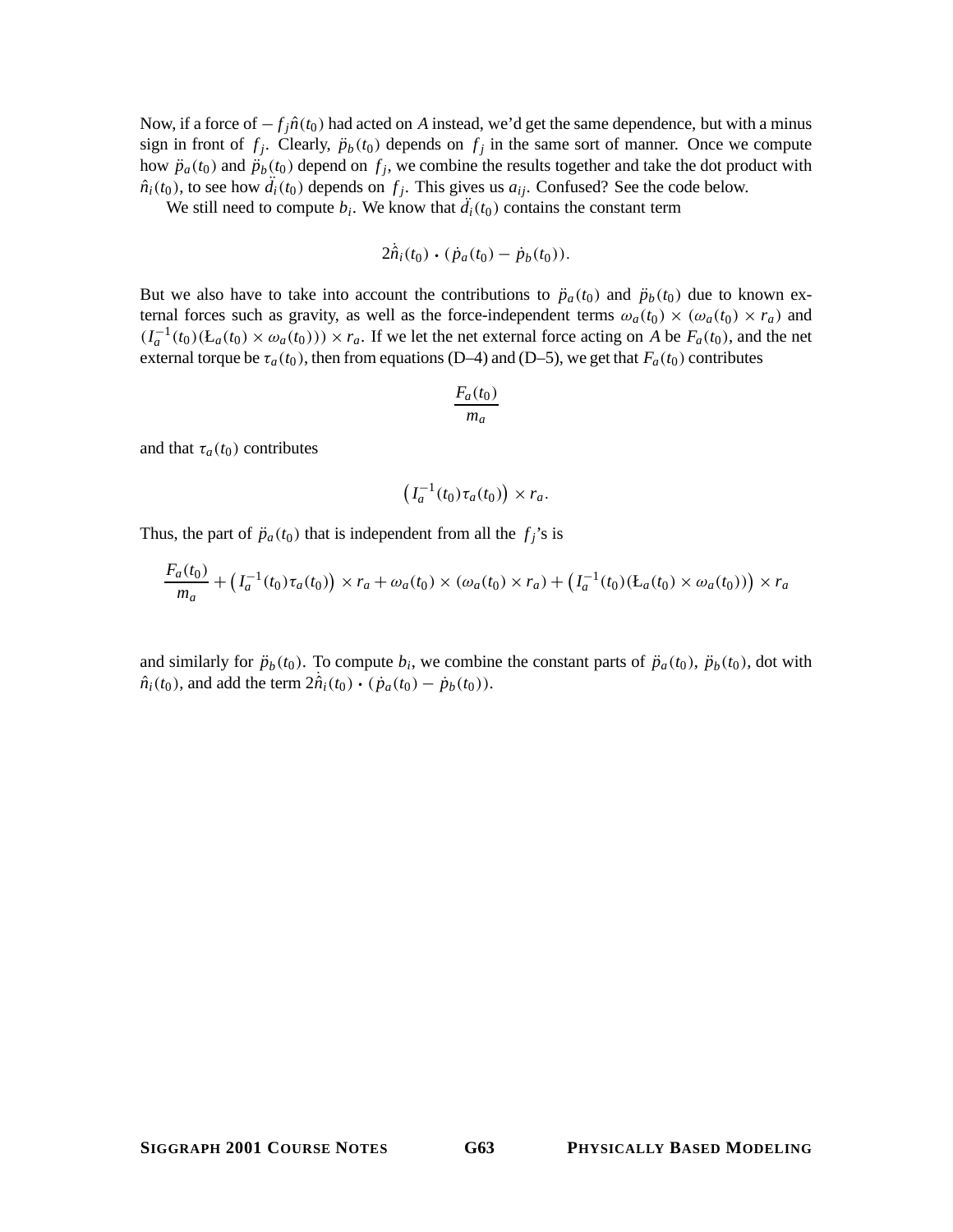## **D.2 Code**

Here's the code to implement the above derivations. Let's start by computing the constant  $b_i$  terms.

```
/* return the derivative of the normal vector */
triple computeNdot(Contact *c)
{
    if(c->vf) /* vertex/face contact */
     {
         /* The vector 'n' is attached to B, so... */
         return c->b->omega ˆ c->n;
     }
    else
     {
         /* This is a little trickier. The unit normal 'n' is
                  \hat{n} = \frac{ea \times eb}{\parallel ea \times eb \parallel}.
             Differentiating \hat{n} with respect to time is left
             as an exercise... but here's some code */
         triple eadot = c->a->omega \hat{c} ea, \hat{c} \hat{c} */<br>ebdot = c->b->omega \hat{c} eb; \hat{c} * \hat{c} */
                   ebdot = c->b->omega ^ eb;
                   nl = ea * eb,z = eadot * eb + ea * ebdot;
         double l = length(n1);nl = nl / length; /* normalize */
         return (z - ((z * n) * n)) / 1;
    }
}
void compute_b_vector(Contact contacts[], int ncontacts, vector &b)
{
    for(int i = 0; i < ncontacts; i++){
         Contact *c = \&contacts[i];Body *A = c - > a,
                   *B = c->b;triple n = c \rightarrow n, /* \hat{n}_i(t_0) */<br>ra = c->p - A->x, /* p - x_a(t_0) */
                   ra = c->p - A->x, /* p − xa(t0 ) */
                   rb = c \rightarrow p - B \rightarrow x; /* p - x_b(t_0) */
         /* Get the external forces and torques */
         triple f_ext_a = A->force,
                   f\_ext_b = B->force,t_ext_a = A->torque,
```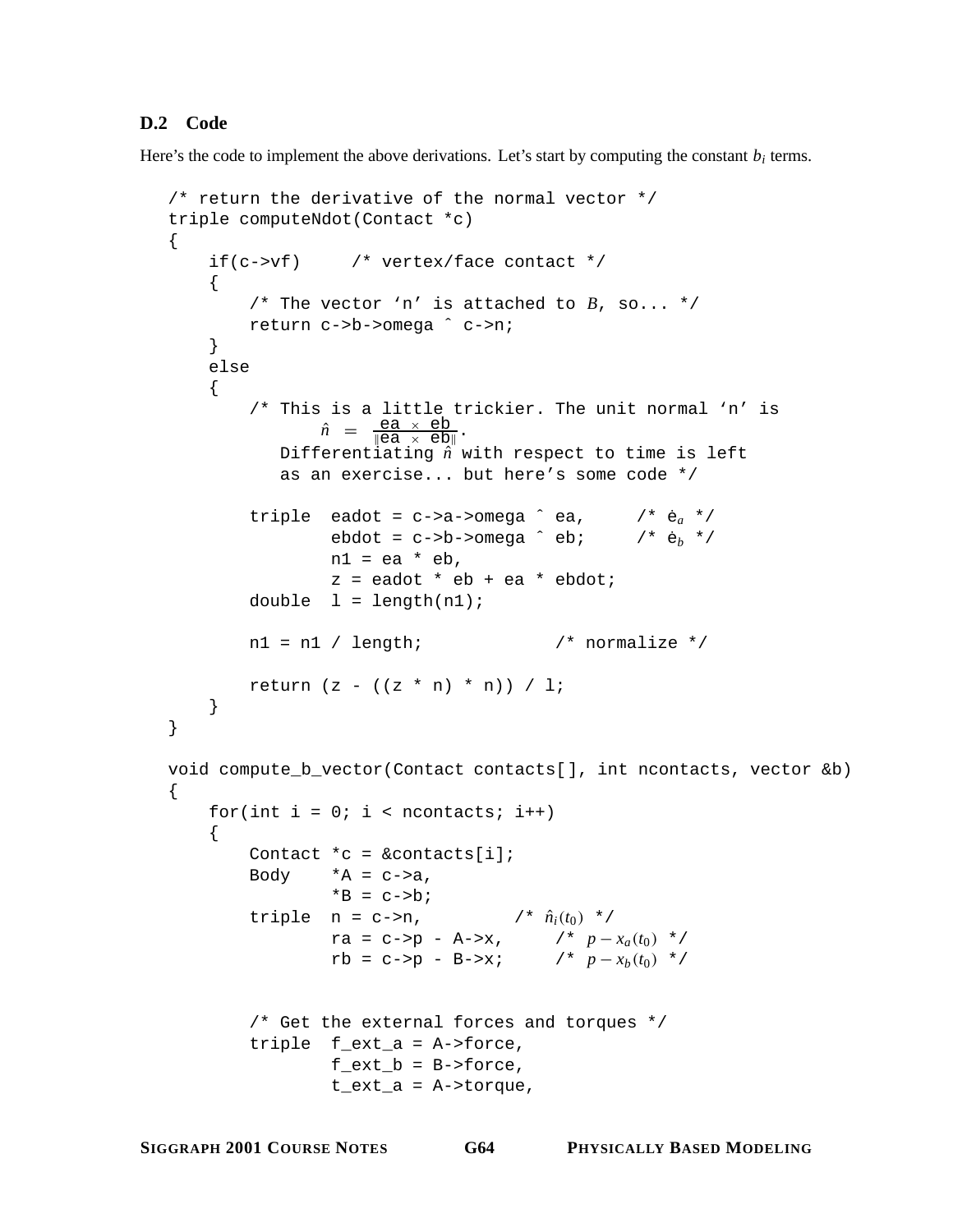```
t_ext_b = B->torque;
    triple a_ext_part, a_vel_part,
             b_ext_part, b_vel_part;
    /* Operators: 'ˆ' is for cross product, '*', is for
       dot products (between two triples), or matrix-vector
       multiplication (between a matrix and a triple). */
    /* Compute the part of \ddot{p}_a(t_0) due to the external
       force and torque, and similarly for \ddot{p}_b(t_0). */
    a_ext_part = f_ext_a / A->mass + ((A-)Iinv * t_ext_a) \hat{a} ra),
    b_ext_part = f_ext_b / B->mass + ((B\rightarrow \text{Iinv} * t_ext_b) \land rb);
    /* Compute the part of \ddot{p}_a(t_0) due to velocity,
       and similarly for \ddot{p}_b(t_0). */
    a<sub>_vel_part</sub> = (A->omega^ (A->omega)) +((A->Iinv * (A->L ^ A->omega))) ^ ng)b<sup>-</sup>vel_part = (B->omega^ (B->omega^ n)) +((B->Iinv * (B->L ^ B->omega))) ^*rb);/* Combine the above results, and dot with \hat{n}_i(t_0) */
    double k1 = n * ((a\_ext\_part + a\_vel\_part) -(b_ext_part + b_vel_part));
    triple ndot = computeNdot(c);
    /* See section 8 for 'pt_velocity' definition */
    double k2 = 2 * ndot * (pt\_velocity(A, c - p) - p)pt_velocity(B, c->p));
    b[i] = k1 + k2;}
```
Computing the  $a_{ij}$  terms is a little more tricky, because we have to keep track of how the *j*th contact force affects the *i*th contact point. The following routine is not the most efficient way to do things, because with a good data structure, you can tell in advance which of the  $a_{ij}$ 's are going to be zero. Still unless you're working with really huge numbers of contacts, not too much extra work will be done.

}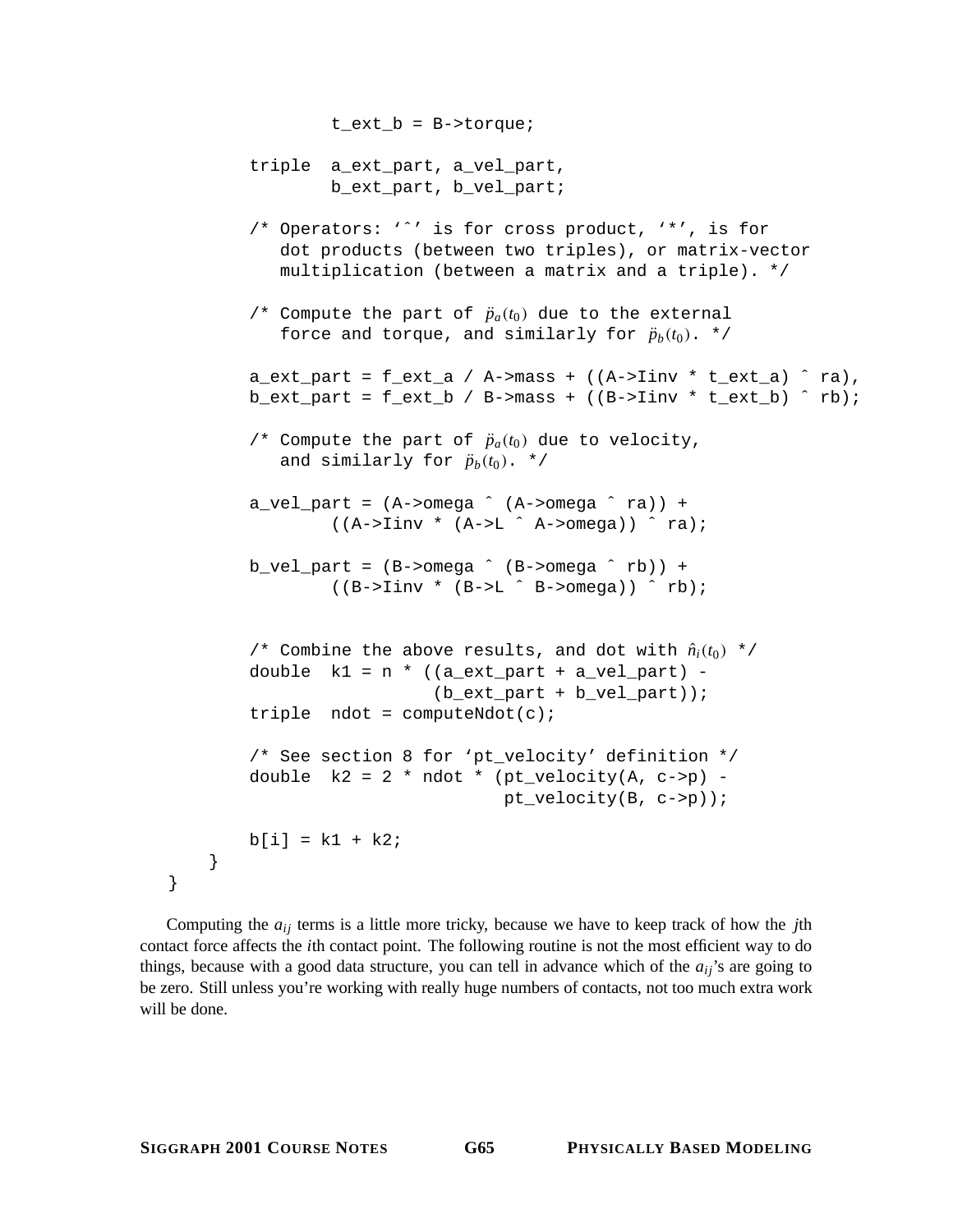```
void compute_a_matrix(Contact contacts[], int ncontacts, bigmatrix &a)
{
    for(int i = 0; i < ncontacts; i++)for(int j = 0; j < ncontacts; j++)a[i,j] = compute aij(constants[i], contacts[j]);}
double compute_aij(Contact ci, Contact cj)
{
    /* If the bodies involved in the ith and jth contact are
       distinct, then aij is zero. */
    if((ci.a != cj.a) && (ci.b != cj.b) &&
       (ci.a != cj.b) && (ci.b != cj.a))
        return 0.0;
    Body *A = ci.a,*B = c_i.b_itriple ni = ci.n, / * \hat{n}_i(t_0) * /<br>
nj = cj.n, / * \hat{n}_i(t_0) * /nj = cj.n, / \hat{n}_j(t_0) */<br>pi = ci.p, / i th cont
                               /* ith contact point location */
           pj = cj.p, /* jth contact point location */
           ra = pi - A->x,
           rb = pi - B->x;/* What force and torque does contact j exert on body A? */
    triple force_on_a = 0,
            torque\_on_a = 0;if(cj.a == ci.a)\left\{ \right./* force direction of jth contact force on A */
        force_on_a = nj;
        /* torque direction */
        torque_on_a = (pj - A->x) nj;
    }
    else if(cj.b == ci.a){
        force on a = - \pi i;
        torque_on_a = (pj - A->x) nj;
    }
```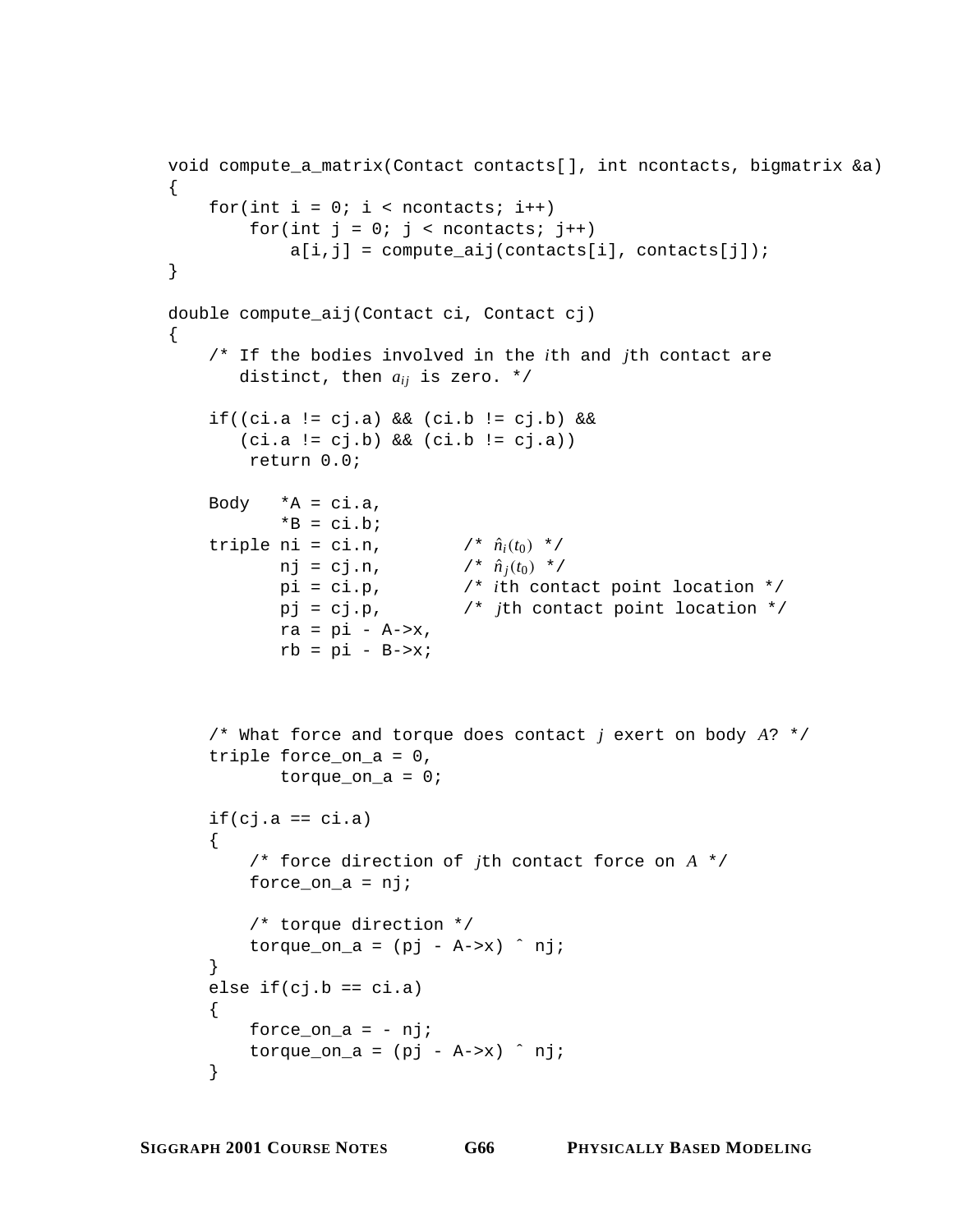```
/* What force and torque does contact j exert on body B? */
triple force_on_b = 0,
       torque\_on_b = 0;if(cj.a == ci.b){
    /* force direction of jth contact force on B */
    force_on_b = nj;
    /* torque direction */
    torque_on_b = (pj - B->x) nji}
else if(cj.b == ci.b){
    force_on_b = - nj;
    torque\_on_b = (pj - B->x) nj;
}
/* Now compute how the jth contact force affects the linear
   and angular acceleration of the contact point on body A */
triple a_linear = force_on_a / A->mass,
       a_angular = (A-)Iinv * torque_on_a) \hat{a} ra;
/* Same for B * /triple b_linear = force_on_b / B->mass,
       b_angular = (B->Iinv * torque_0n_b) 'rb;
return ni * ((a_linear + a_angular) - (b_linear + b_angular));
```
}